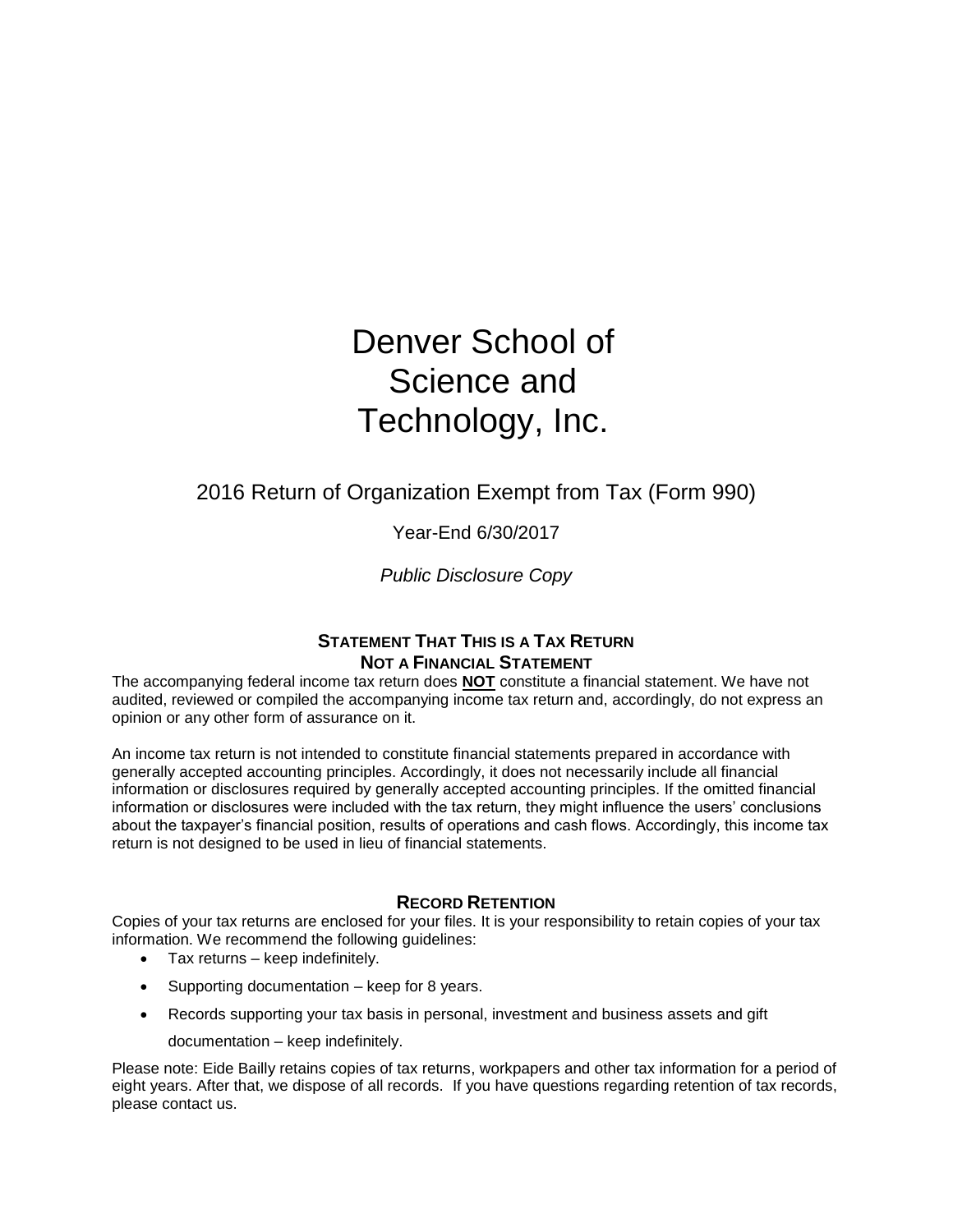|               |                               |                                              |                                                                                                |                                                                                      |                     | ** PUBLIC DISCLOSURE COPY **      |                    |                    |                                                                                                                                            |                                                          |                                                                                                                                                                            |  |  |
|---------------|-------------------------------|----------------------------------------------|------------------------------------------------------------------------------------------------|--------------------------------------------------------------------------------------|---------------------|-----------------------------------|--------------------|--------------------|--------------------------------------------------------------------------------------------------------------------------------------------|----------------------------------------------------------|----------------------------------------------------------------------------------------------------------------------------------------------------------------------------|--|--|
|               |                               |                                              |                                                                                                |                                                                                      |                     |                                   |                    |                    | <b>Return of Organization Exempt From Income Tax</b>                                                                                       |                                                          | OMB No. 1545-0047                                                                                                                                                          |  |  |
| Form          |                               | 990                                          |                                                                                                |                                                                                      |                     |                                   |                    |                    | Under section 501(c), 527, or 4947(a)(1) of the Internal Revenue Code (except private foundations)                                         |                                                          |                                                                                                                                                                            |  |  |
|               |                               | Department of the Treasury                   |                                                                                                |                                                                                      |                     |                                   |                    |                    | Do not enter social security numbers on this form as it may be made public.                                                                |                                                          | <b>Open to Public</b>                                                                                                                                                      |  |  |
|               |                               | Internal Revenue Service                     |                                                                                                |                                                                                      |                     |                                   |                    |                    | Information about Form 990 and its instructions is at www.irs.gov/form990.                                                                 |                                                          | Inspection                                                                                                                                                                 |  |  |
|               |                               |                                              |                                                                                                | A For the 2016 calendar year, or tax year beginning $J\overline{U}L$ 1, $2016$       |                     |                                   |                    |                    | and ending JUN 30, 2017                                                                                                                    |                                                          |                                                                                                                                                                            |  |  |
|               | <b>B</b> Check if applicable: | C Name of organization                       |                                                                                                |                                                                                      |                     |                                   |                    |                    | D Employer identification number                                                                                                           |                                                          |                                                                                                                                                                            |  |  |
|               |                               |                                              |                                                                                                | DENVER SCHOOL OF SCIENCE AND TECHNOLOGY,                                             |                     |                                   |                    |                    |                                                                                                                                            |                                                          |                                                                                                                                                                            |  |  |
|               | Address<br>]change            | INC.<br>Doing business as                    |                                                                                                |                                                                                      |                     |                                   |                    |                    |                                                                                                                                            |                                                          |                                                                                                                                                                            |  |  |
|               | Name<br> change<br>Initial    |                                              |                                                                                                |                                                                                      |                     |                                   |                    |                    |                                                                                                                                            |                                                          | 84-1602733                                                                                                                                                                 |  |  |
|               | return<br>Final               |                                              |                                                                                                | Number and street (or P.O. box if mail is not delivered to street address)           |                     |                                   |                    | Room/suite<br>2000 | E Telephone number                                                                                                                         |                                                          | $303 - 524 - 6324$                                                                                                                                                         |  |  |
|               | return/<br>termin-            |                                              | 3401 QUEBEC STREET<br>City or town, state or province, country, and ZIP or foreign postal code |                                                                                      |                     |                                   |                    |                    |                                                                                                                                            |                                                          | 21,068,590.                                                                                                                                                                |  |  |
|               | ated<br>Amended<br>return     |                                              | DENVER, CO                                                                                     | 80207                                                                                | G Gross receipts \$ | H(a) Is this a group return       |                    |                    |                                                                                                                                            |                                                          |                                                                                                                                                                            |  |  |
|               | Applica-<br>Ition             |                                              |                                                                                                | F Name and address of principal officer: SCOTT WALKER                                |                     |                                   |                    |                    |                                                                                                                                            | $\sqrt{}$ Yes $\sqrt{ \text{X}}$ No<br>for subordinates? |                                                                                                                                                                            |  |  |
|               | pending                       |                                              |                                                                                                | SAME AS C ABOVE                                                                      |                     |                                   |                    |                    | $H(b)$ Are all subordinates included? $\Box$ Yes                                                                                           |                                                          | No                                                                                                                                                                         |  |  |
|               |                               | Tax-exempt status: $X \ 501(c)(3)$           |                                                                                                | $501(c)$ (                                                                           |                     | $\sqrt{\frac{1}{1}}$ (insert no.) | $4947(a)(1)$ or    |                    | 527                                                                                                                                        |                                                          | If "No," attach a list. (see instructions)                                                                                                                                 |  |  |
|               |                               |                                              |                                                                                                | Website: WWW.DSSTPUBLICSCHOOLS.ORG                                                   |                     |                                   |                    |                    | $H(c)$ Group exemption number $\blacktriangleright$                                                                                        |                                                          |                                                                                                                                                                            |  |  |
|               |                               | K Form of organization: $X$ Corporation      |                                                                                                | Trust                                                                                |                     | Association                       | $\overline{Other}$ |                    |                                                                                                                                            |                                                          | L Year of formation: $2001$ M State of legal domicile: CO                                                                                                                  |  |  |
|               | Part I                        | <b>Summary</b>                               |                                                                                                |                                                                                      |                     |                                   |                    |                    |                                                                                                                                            |                                                          |                                                                                                                                                                            |  |  |
|               | 1                             |                                              |                                                                                                |                                                                                      |                     |                                   |                    |                    |                                                                                                                                            |                                                          | Briefly describe the organization's mission or most significant activities: PROVIDE A TECHNOLOGY-RICH PUBLIC                                                               |  |  |
| Governance    |                               |                                              |                                                                                                |                                                                                      |                     |                                   |                    |                    | SCHOOL LEARNING ENVIRONMENT FOR A DIVERSE GROUP OF STUDENTS.                                                                               |                                                          |                                                                                                                                                                            |  |  |
|               | 2                             | Check this box $\blacktriangleright$ $\Box$  |                                                                                                |                                                                                      |                     |                                   |                    |                    | if the organization discontinued its operations or disposed of more than 25% of its net assets.                                            |                                                          |                                                                                                                                                                            |  |  |
|               | з                             |                                              |                                                                                                | Number of voting members of the governing body (Part VI, line 1a)                    |                     |                                   |                    |                    |                                                                                                                                            | 3                                                        | 17                                                                                                                                                                         |  |  |
|               |                               |                                              |                                                                                                |                                                                                      |                     |                                   |                    |                    |                                                                                                                                            | $\overline{\mathbf{4}}$                                  | 17                                                                                                                                                                         |  |  |
|               | 5                             |                                              |                                                                                                |                                                                                      |                     |                                   |                    |                    | Total number of individuals employed in calendar year 2016 (Part V, line 2a) manufacture controller to intervent                           | $\overline{5}$                                           | 857                                                                                                                                                                        |  |  |
|               |                               |                                              |                                                                                                |                                                                                      |                     |                                   |                    |                    |                                                                                                                                            | $6\phantom{a}$                                           | 17                                                                                                                                                                         |  |  |
| Activities &  |                               |                                              |                                                                                                |                                                                                      |                     |                                   |                    |                    | 7 a Total unrelated business revenue from Part VIII, column (C), line 12 [11] [2] [11] [12] [11] [12] [11] [12                             | 7a                                                       | $0$ .                                                                                                                                                                      |  |  |
|               |                               |                                              |                                                                                                |                                                                                      |                     |                                   |                    |                    |                                                                                                                                            | 7b                                                       | 0.                                                                                                                                                                         |  |  |
|               |                               |                                              |                                                                                                |                                                                                      |                     |                                   |                    |                    | <b>Prior Year</b>                                                                                                                          |                                                          | <b>Current Year</b>                                                                                                                                                        |  |  |
|               | 8                             |                                              |                                                                                                |                                                                                      |                     |                                   |                    |                    | 2,702,565.                                                                                                                                 |                                                          | 1,934,464.                                                                                                                                                                 |  |  |
| Revenue       | 9                             | Program service revenue (Part VIII, line 2g) |                                                                                                |                                                                                      |                     |                                   | 6, 137, 174.       |                    | 7,469,749.                                                                                                                                 |                                                          |                                                                                                                                                                            |  |  |
|               | 10                            |                                              |                                                                                                |                                                                                      |                     |                                   |                    |                    | 707,488.<br>56,967.5                                                                                                                       |                                                          | 630, 375.                                                                                                                                                                  |  |  |
|               | 11                            |                                              |                                                                                                | Other revenue (Part VIII, column (A), lines 5, 6d, 8c, 9c, 10c, and 11e)             |                     |                                   |                    |                    | 9,490,260.                                                                                                                                 |                                                          | 10,034,588.                                                                                                                                                                |  |  |
|               | 12                            |                                              |                                                                                                | Total revenue - add lines 8 through 11 (must equal Part VIII, column (A), line 12)   |                     |                                   |                    |                    | 2,399,318.                                                                                                                                 |                                                          |                                                                                                                                                                            |  |  |
|               | 13                            |                                              |                                                                                                | Grants and similar amounts paid (Part IX, column (A), lines 1-3)                     |                     |                                   |                    |                    |                                                                                                                                            |                                                          | 3,698,875.                                                                                                                                                                 |  |  |
|               |                               |                                              |                                                                                                |                                                                                      |                     |                                   |                    |                    | 4,773,315.                                                                                                                                 | о.                                                       | 0.                                                                                                                                                                         |  |  |
|               |                               |                                              |                                                                                                | 15 Salaries, other compensation, employee benefits (Part IX, column (A), lines 5-10) |                     |                                   |                    |                    |                                                                                                                                            |                                                          | 5,689,141.<br>О.                                                                                                                                                           |  |  |
| Expenses      |                               |                                              |                                                                                                |                                                                                      |                     |                                   |                    |                    |                                                                                                                                            |                                                          |                                                                                                                                                                            |  |  |
|               |                               |                                              |                                                                                                |                                                                                      |                     |                                   |                    |                    | 4, 279, 909.                                                                                                                               |                                                          | 5,397,553.                                                                                                                                                                 |  |  |
|               |                               |                                              |                                                                                                |                                                                                      |                     |                                   |                    |                    | 11,452,542.                                                                                                                                |                                                          | 14,785,569.                                                                                                                                                                |  |  |
|               | 18<br>19                      |                                              |                                                                                                | Total expenses. Add lines 13-17 (must equal Part IX, column (A), line 25)            |                     |                                   |                    |                    | $<$ 1,962,282. $>$                                                                                                                         |                                                          | $<$ 4,750,981.>                                                                                                                                                            |  |  |
|               |                               |                                              |                                                                                                |                                                                                      |                     |                                   |                    |                    | <b>Beginning of Current Year</b>                                                                                                           |                                                          | <b>End of Year</b>                                                                                                                                                         |  |  |
|               | 20                            | Total assets (Part X, line 16)               |                                                                                                |                                                                                      |                     |                                   |                    |                    | 44,401,856.                                                                                                                                |                                                          | 39, 184, 304.                                                                                                                                                              |  |  |
|               | 21                            | Total liabilities (Part X, line 26)          |                                                                                                |                                                                                      |                     |                                   |                    |                    | 897,373.                                                                                                                                   |                                                          | 568,039.                                                                                                                                                                   |  |  |
| Net Assets or | 22                            |                                              |                                                                                                |                                                                                      |                     |                                   |                    |                    | 43,504,483.                                                                                                                                |                                                          | 38,616,265.                                                                                                                                                                |  |  |
|               | Part II                       | <b>Signature Block</b>                       |                                                                                                |                                                                                      |                     |                                   |                    |                    |                                                                                                                                            |                                                          |                                                                                                                                                                            |  |  |
|               |                               |                                              |                                                                                                |                                                                                      |                     |                                   |                    |                    |                                                                                                                                            |                                                          | Under penalties of perjury, I declare that I have examined this return, including accompanying schedules and statements, and to the best of my knowledge and belief, it is |  |  |
|               |                               |                                              |                                                                                                |                                                                                      |                     |                                   |                    |                    | true, correct, and complete. Declaration of preparer (other than officer) is based on all information of which preparer has any knowledge. |                                                          |                                                                                                                                                                            |  |  |
|               |                               |                                              |                                                                                                |                                                                                      |                     |                                   |                    |                    |                                                                                                                                            |                                                          |                                                                                                                                                                            |  |  |
| Sign          |                               |                                              | Signature of officer                                                                           |                                                                                      |                     |                                   |                    |                    | Date                                                                                                                                       |                                                          |                                                                                                                                                                            |  |  |
| Here          |                               |                                              | SCOTT WALKER,                                                                                  | <b>CHIEF</b>                                                                         |                     | OPERATING OFFICER                 |                    |                    |                                                                                                                                            |                                                          |                                                                                                                                                                            |  |  |
|               |                               |                                              | Type or print name and title                                                                   |                                                                                      |                     |                                   |                    |                    |                                                                                                                                            |                                                          |                                                                                                                                                                            |  |  |
|               |                               | Print/Type preparer's name                   |                                                                                                |                                                                                      |                     | Preparer's signature              |                    |                    | Date<br>Check                                                                                                                              |                                                          | <b>PTIN</b>                                                                                                                                                                |  |  |
| Paid          |                               | KYLE FRITCH, CPA                             |                                                                                                |                                                                                      |                     | KYLE FRITCH, CPA                  |                    |                    | $03/20/18$ self-employed                                                                                                                   |                                                          | P01313374                                                                                                                                                                  |  |  |

| Paid     | KYLE FRITCH, CPA                                                                                                      | KYLE FRITCH, CPA                 |  |            | $03/20/18$ self-employed $\blacksquare$ P01313374 |  |  |  |
|----------|-----------------------------------------------------------------------------------------------------------------------|----------------------------------|--|------------|---------------------------------------------------|--|--|--|
| Preparer | Firm's name EIDE BAILLY, LLP                                                                                          |                                  |  | Firm's EIN | $45 - 0250958$                                    |  |  |  |
| Use Only | Firm's address 5299 DTC BLVD., STE. 1000                                                                              |                                  |  |            |                                                   |  |  |  |
|          |                                                                                                                       | GREENWOOD VILLAGE, CO 80111-3329 |  |            | $1$ Phone no. $303 - 770 - 5700$                  |  |  |  |
|          | $X \mid Y_{\mathsf{es}}$<br>∣ No<br>May the IRS discuss this return with the preparer shown above? (see instructions) |                                  |  |            |                                                   |  |  |  |
|          | 632001 11-11-16 LHA For Paperwork Reduction Act Notice, see the separate instructions.                                |                                  |  |            | Form 990 (2016)                                   |  |  |  |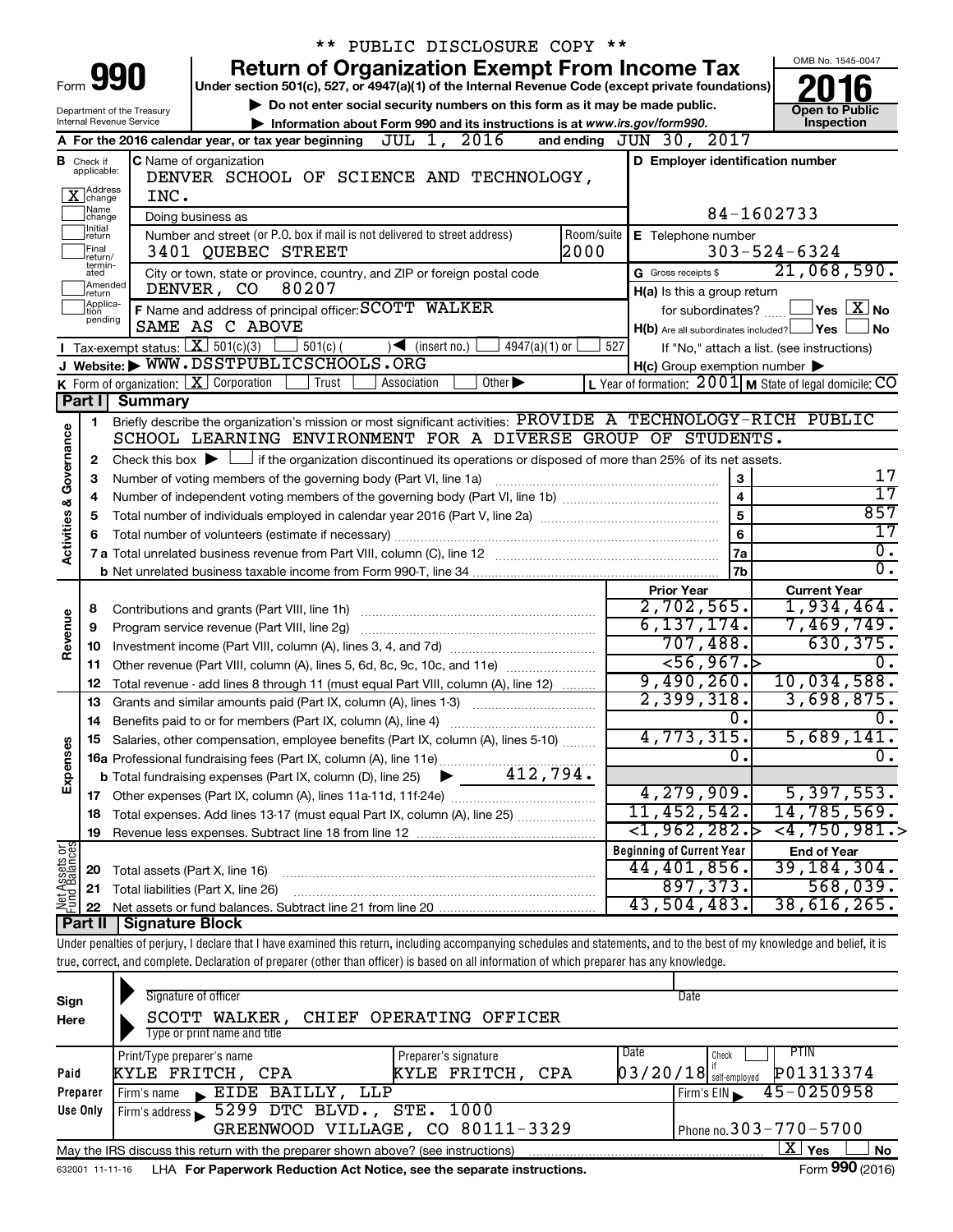|              | DENVER SCHOOL OF SCIENCE AND TECHNOLOGY,                                                                                                                                                |
|--------------|-----------------------------------------------------------------------------------------------------------------------------------------------------------------------------------------|
|              | 84-1602733<br>INC.<br>Page 2<br>Form 990 (2016)                                                                                                                                         |
|              | Part III   Statement of Program Service Accomplishments                                                                                                                                 |
| 1            | Briefly describe the organization's mission:                                                                                                                                            |
|              | DSST IS A CHARTER SCHOOL NETWORK THAT TRANSFORMS URBAN PUBLIC                                                                                                                           |
|              | EDUCATION BY ELIMINATING EDUCATIONAL INEQUITY AND PREPARING ALL                                                                                                                         |
|              | STUDENTS FOR SUCCESS IN COLLEGE AND THE 21ST CENTURY.                                                                                                                                   |
|              |                                                                                                                                                                                         |
| $\mathbf{2}$ | Did the organization undertake any significant program services during the year which were not listed on the                                                                            |
|              | $\sqrt{\mathsf{Yes}\ \mathbb{X}}$ No<br>prior Form 990 or 990-EZ?                                                                                                                       |
|              | If "Yes," describe these new services on Schedule O.<br>$\sqrt{}$ Yes $\sqrt{ \ \overline{\text{X}}}$ No                                                                                |
| 3            | Did the organization cease conducting, or make significant changes in how it conducts, any program services?                                                                            |
| 4            | If "Yes," describe these changes on Schedule O.<br>Describe the organization's program service accomplishments for each of its three largest program services, as measured by expenses. |
|              | Section 501(c)(3) and 501(c)(4) organizations are required to report the amount of grants and allocations to others, the total expenses, and                                            |
|              | revenue, if any, for each program service reported.                                                                                                                                     |
| 4a           | 10, 494, 342. including grants of \$ 3, 698, 875. $($ Revenue \$ 7, 469, 749.<br>) (Expenses \$<br>(Code:                                                                               |
|              | PROVIDING FUNDING AND MANAGEMENT SERVICES FOR THE ESTABLISHMENT AND                                                                                                                     |
|              | GROWTH OF PUBLIC SCHOOLS. DSST CURRENTLY SERVES A STUDENT POPULATION OF                                                                                                                 |
|              | 4,700 IN 12 SCHOOLS GROWING 18% PER YEAR. AT FULL ENROLLMENT IN 2025,                                                                                                                   |
|              | DSST WILL SERVE 10,500 STUDENTS IN 22 SCHOOLS, APPROXIMATELY 25% OF THE                                                                                                                 |
|              | DENVER PUBLIC SCHOOL SECONDARY SCHOOL POPULATION. TO DATE DSST HAS                                                                                                                      |
|              | PREPARED 100% OF OUR GRADUATES TO ATTEND A FOUR YEAR COLLEGE. DSST                                                                                                                      |
|              | SCHOOLS ARE RECOGNIZED AMONG THE TOP PERFORMING SCHOOLS IN COLORADO.                                                                                                                    |
|              |                                                                                                                                                                                         |
|              |                                                                                                                                                                                         |
|              |                                                                                                                                                                                         |
|              |                                                                                                                                                                                         |
| 4b           | $\overbrace{0}$ (Code: $\overbrace{0}$ ) (Expenses \$                                                                                                                                   |
|              |                                                                                                                                                                                         |
|              |                                                                                                                                                                                         |
|              |                                                                                                                                                                                         |
|              |                                                                                                                                                                                         |
|              |                                                                                                                                                                                         |
|              |                                                                                                                                                                                         |
|              |                                                                                                                                                                                         |
|              |                                                                                                                                                                                         |
|              |                                                                                                                                                                                         |
|              |                                                                                                                                                                                         |
|              |                                                                                                                                                                                         |
| 4c           | $\left(\text{Code:} \right)$ $\left(\text{Expenses $}\right)$<br>) (Revenue \$<br>including grants of \$                                                                                |
|              |                                                                                                                                                                                         |
|              |                                                                                                                                                                                         |
|              |                                                                                                                                                                                         |
|              |                                                                                                                                                                                         |
|              |                                                                                                                                                                                         |
|              |                                                                                                                                                                                         |
|              |                                                                                                                                                                                         |
|              |                                                                                                                                                                                         |
|              |                                                                                                                                                                                         |
|              |                                                                                                                                                                                         |
|              |                                                                                                                                                                                         |
| 4d           | Other program services (Describe in Schedule O.)                                                                                                                                        |
|              | (Expenses \$<br>(Revenue \$<br>including grants of \$                                                                                                                                   |
| 4е           | 10,494,342.<br>Total program service expenses<br>$000 \times 20$                                                                                                                        |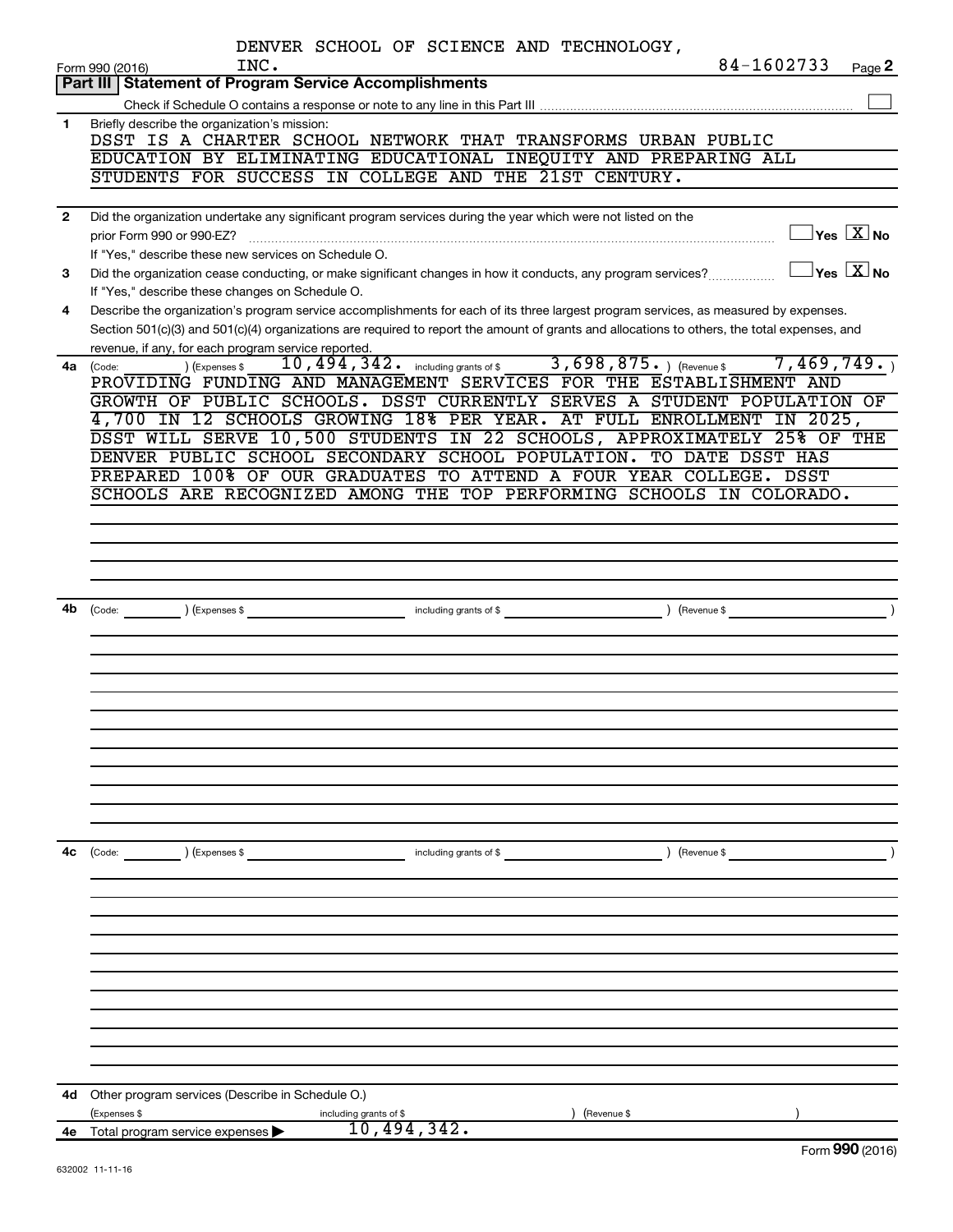|     | Part IV   Checklist of Required Schedules                                                                                                                                                                                                                                                                                                                            |                |                       |                         |
|-----|----------------------------------------------------------------------------------------------------------------------------------------------------------------------------------------------------------------------------------------------------------------------------------------------------------------------------------------------------------------------|----------------|-----------------------|-------------------------|
|     |                                                                                                                                                                                                                                                                                                                                                                      |                | Yes                   | No                      |
| 1   | Is the organization described in section 501(c)(3) or $4947(a)(1)$ (other than a private foundation)?                                                                                                                                                                                                                                                                |                |                       |                         |
|     |                                                                                                                                                                                                                                                                                                                                                                      | 1              | X                     |                         |
| 2   |                                                                                                                                                                                                                                                                                                                                                                      | $\overline{2}$ | $\overline{\text{x}}$ |                         |
| 3   | Did the organization engage in direct or indirect political campaign activities on behalf of or in opposition to candidates for                                                                                                                                                                                                                                      |                |                       |                         |
|     |                                                                                                                                                                                                                                                                                                                                                                      | 3              |                       | x                       |
| 4   | Section 501(c)(3) organizations. Did the organization engage in lobbying activities, or have a section 501(h) election in effect                                                                                                                                                                                                                                     |                |                       |                         |
|     |                                                                                                                                                                                                                                                                                                                                                                      | 4              |                       | x                       |
| 5   | Is the organization a section 501(c)(4), 501(c)(5), or 501(c)(6) organization that receives membership dues, assessments, or                                                                                                                                                                                                                                         |                |                       |                         |
|     |                                                                                                                                                                                                                                                                                                                                                                      | 5              |                       | х                       |
| 6   | Did the organization maintain any donor advised funds or any similar funds or accounts for which donors have the right to                                                                                                                                                                                                                                            |                |                       |                         |
|     | provide advice on the distribution or investment of amounts in such funds or accounts? If "Yes," complete Schedule D, Part I                                                                                                                                                                                                                                         | 6              |                       | х                       |
| 7   | Did the organization receive or hold a conservation easement, including easements to preserve open space,                                                                                                                                                                                                                                                            |                |                       |                         |
|     | the environment, historic land areas, or historic structures? If "Yes," complete Schedule D, Part II                                                                                                                                                                                                                                                                 | $\overline{7}$ |                       | х                       |
| 8   | Did the organization maintain collections of works of art, historical treasures, or other similar assets? If "Yes," complete                                                                                                                                                                                                                                         |                |                       |                         |
|     |                                                                                                                                                                                                                                                                                                                                                                      | 8              |                       | х                       |
| 9   | Schedule D, Part III <b>Marting Constructs</b> 2014 11 2014 12:00 12:00 12:00 12:00 12:00 12:00 12:00 12:00 12:00 12:00 12:00 12:00 12:00 12:00 12:00 12:00 12:00 12:00 12:00 12:00 12:00 12:00 12:00 12:00 12:00 12:00 12:00 12:00<br>Did the organization report an amount in Part X, line 21, for escrow or custodial account liability, serve as a custodian for |                |                       |                         |
|     | amounts not listed in Part X; or provide credit counseling, debt management, credit repair, or debt negotiation services?                                                                                                                                                                                                                                            |                |                       |                         |
|     | If "Yes," complete Schedule D, Part IV                                                                                                                                                                                                                                                                                                                               | 9              |                       | х                       |
|     | Did the organization, directly or through a related organization, hold assets in temporarily restricted endowments, permanent                                                                                                                                                                                                                                        |                |                       |                         |
| 10  |                                                                                                                                                                                                                                                                                                                                                                      | 10             | х                     |                         |
|     | If the organization's answer to any of the following questions is "Yes," then complete Schedule D, Parts VI, VII, VIII, IX, or X                                                                                                                                                                                                                                     |                |                       |                         |
| 11  |                                                                                                                                                                                                                                                                                                                                                                      |                |                       |                         |
|     | as applicable.                                                                                                                                                                                                                                                                                                                                                       |                |                       |                         |
|     | a Did the organization report an amount for land, buildings, and equipment in Part X, line 10? If "Yes," complete Schedule D,                                                                                                                                                                                                                                        |                | X                     |                         |
|     | Part VI                                                                                                                                                                                                                                                                                                                                                              | 11a            |                       |                         |
|     | <b>b</b> Did the organization report an amount for investments - other securities in Part X, line 12 that is 5% or more of its total                                                                                                                                                                                                                                 |                |                       | х                       |
|     |                                                                                                                                                                                                                                                                                                                                                                      | 11b            |                       |                         |
|     | c Did the organization report an amount for investments - program related in Part X, line 13 that is 5% or more of its total                                                                                                                                                                                                                                         |                |                       | х                       |
|     |                                                                                                                                                                                                                                                                                                                                                                      | 11c            |                       |                         |
|     | d Did the organization report an amount for other assets in Part X, line 15 that is 5% or more of its total assets reported in                                                                                                                                                                                                                                       |                | X                     |                         |
|     |                                                                                                                                                                                                                                                                                                                                                                      | 11d            |                       | $\overline{\mathbf{X}}$ |
|     | e Did the organization report an amount for other liabilities in Part X, line 25? If "Yes," complete Schedule D, Part X                                                                                                                                                                                                                                              | 11e            |                       |                         |
| f   | Did the organization's separate or consolidated financial statements for the tax year include a footnote that addresses                                                                                                                                                                                                                                              |                |                       |                         |
|     | the organization's liability for uncertain tax positions under FIN 48 (ASC 740)? If "Yes," complete Schedule D, Part X                                                                                                                                                                                                                                               | 11f            | X                     |                         |
|     | 12a Did the organization obtain separate, independent audited financial statements for the tax year? If "Yes," complete                                                                                                                                                                                                                                              |                |                       |                         |
|     | Schedule D, Parts XI and XII                                                                                                                                                                                                                                                                                                                                         | 12a            |                       | x                       |
| b   | Was the organization included in consolidated, independent audited financial statements for the tax year?                                                                                                                                                                                                                                                            |                |                       |                         |
|     | If "Yes," and if the organization answered "No" to line 12a, then completing Schedule D, Parts XI and XII is optional                                                                                                                                                                                                                                                | 12b            | X                     |                         |
| 13  |                                                                                                                                                                                                                                                                                                                                                                      | 13             |                       | Χ<br>X                  |
| 14a |                                                                                                                                                                                                                                                                                                                                                                      | 14a            |                       |                         |
| b   | Did the organization have aggregate revenues or expenses of more than \$10,000 from grantmaking, fundraising, business,                                                                                                                                                                                                                                              |                |                       |                         |
|     | investment, and program service activities outside the United States, or aggregate foreign investments valued at \$100,000                                                                                                                                                                                                                                           |                |                       |                         |
|     |                                                                                                                                                                                                                                                                                                                                                                      | 14b            |                       | x                       |
| 15  | Did the organization report on Part IX, column (A), line 3, more than \$5,000 of grants or other assistance to or for any                                                                                                                                                                                                                                            |                |                       |                         |
|     |                                                                                                                                                                                                                                                                                                                                                                      | 15             |                       | х                       |
| 16  | Did the organization report on Part IX, column (A), line 3, more than \$5,000 of aggregate grants or other assistance to                                                                                                                                                                                                                                             |                |                       |                         |
|     |                                                                                                                                                                                                                                                                                                                                                                      | 16             |                       | х                       |
| 17  | Did the organization report a total of more than \$15,000 of expenses for professional fundraising services on Part IX,                                                                                                                                                                                                                                              |                |                       |                         |
|     |                                                                                                                                                                                                                                                                                                                                                                      | 17             |                       | х                       |
| 18  | Did the organization report more than \$15,000 total of fundraising event gross income and contributions on Part VIII, lines                                                                                                                                                                                                                                         |                |                       |                         |
|     |                                                                                                                                                                                                                                                                                                                                                                      | 18             |                       | х                       |
| 19  | Did the organization report more than \$15,000 of gross income from gaming activities on Part VIII, line 9a? If "Yes,"                                                                                                                                                                                                                                               |                |                       |                         |
|     |                                                                                                                                                                                                                                                                                                                                                                      | 19             |                       | x                       |

Form (2016) **990**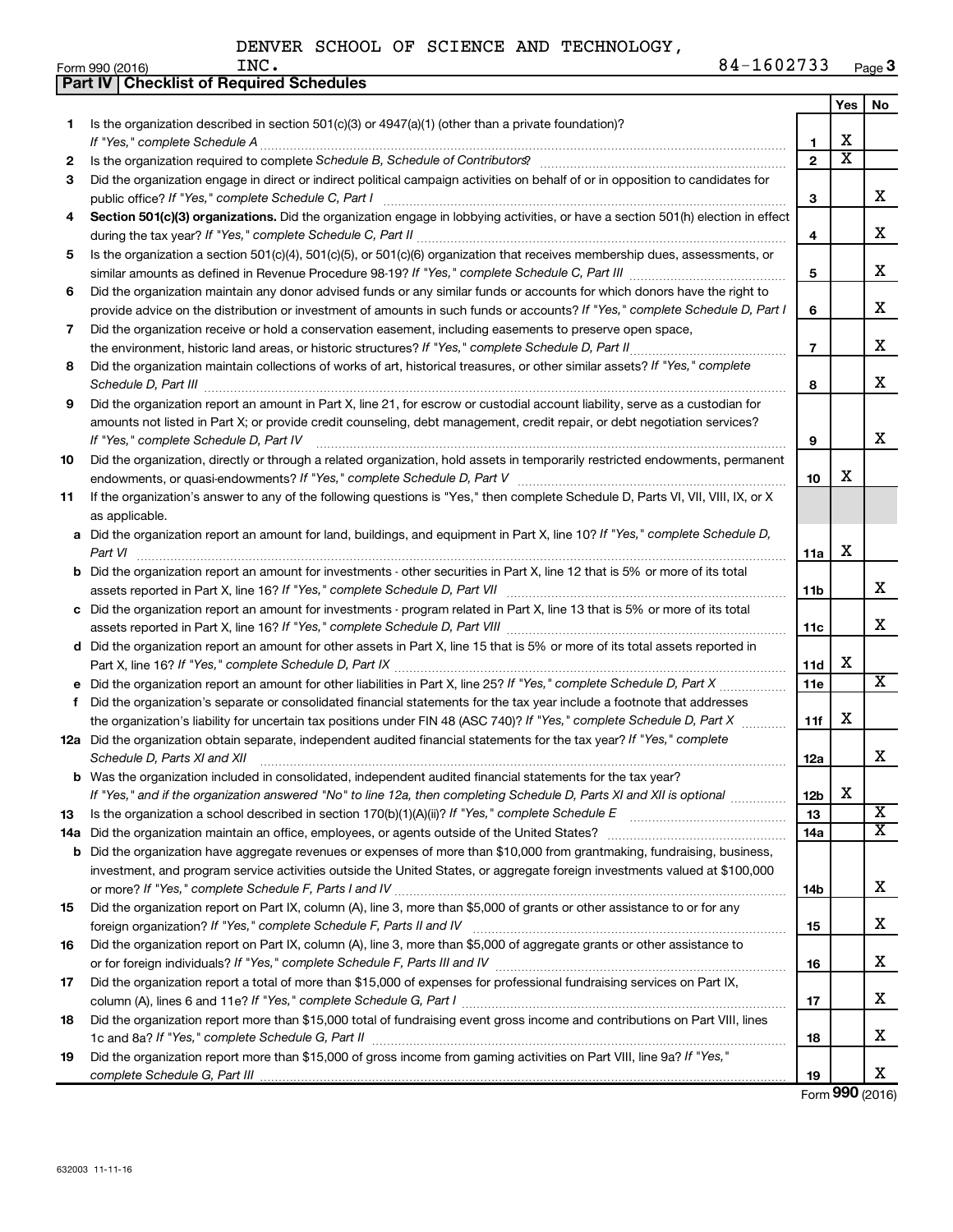|    | <b>Part IV   Checklist of Required Schedules (continued)</b>                                                                      |                 |                         |                         |
|----|-----------------------------------------------------------------------------------------------------------------------------------|-----------------|-------------------------|-------------------------|
|    |                                                                                                                                   |                 | Yes                     | No                      |
|    | 20a Did the organization operate one or more hospital facilities? If "Yes," complete Schedule H                                   | 20a             |                         | x                       |
| b  |                                                                                                                                   | 20 <sub>b</sub> |                         |                         |
| 21 | Did the organization report more than \$5,000 of grants or other assistance to any domestic organization or                       |                 |                         |                         |
|    |                                                                                                                                   | 21              | X                       |                         |
| 22 | Did the organization report more than \$5,000 of grants or other assistance to or for domestic individuals on                     |                 |                         |                         |
|    |                                                                                                                                   | 22              |                         | х                       |
| 23 | Did the organization answer "Yes" to Part VII, Section A, line 3, 4, or 5 about compensation of the organization's current        |                 |                         |                         |
|    | and former officers, directors, trustees, key employees, and highest compensated employees? If "Yes," complete                    |                 |                         |                         |
|    | Schedule J                                                                                                                        | 23              | X                       |                         |
|    | 24a Did the organization have a tax-exempt bond issue with an outstanding principal amount of more than \$100,000 as of the       |                 |                         |                         |
|    | last day of the year, that was issued after December 31, 2002? If "Yes," answer lines 24b through 24d and complete                |                 |                         |                         |
|    | Schedule K. If "No", go to line 25a                                                                                               | 24a             |                         | x                       |
| b  |                                                                                                                                   | 24 <sub>b</sub> |                         |                         |
|    | Did the organization maintain an escrow account other than a refunding escrow at any time during the year to defease              |                 |                         |                         |
|    |                                                                                                                                   | 24c             |                         |                         |
|    |                                                                                                                                   | 24d             |                         |                         |
|    | 25a Section 501(c)(3), 501(c)(4), and 501(c)(29) organizations. Did the organization engage in an excess benefit                  |                 |                         |                         |
|    |                                                                                                                                   | 25a             |                         | x                       |
| b  | Is the organization aware that it engaged in an excess benefit transaction with a disqualified person in a prior year, and        |                 |                         |                         |
|    | that the transaction has not been reported on any of the organization's prior Forms 990 or 990-EZ? If "Yes," complete             |                 |                         |                         |
|    | Schedule L, Part I                                                                                                                | 25b             |                         | х                       |
| 26 | Did the organization report any amount on Part X, line 5, 6, or 22 for receivables from or payables to any current or             |                 |                         |                         |
|    | former officers, directors, trustees, key employees, highest compensated employees, or disqualified persons? If "Yes,"            |                 |                         |                         |
|    | complete Schedule L, Part II                                                                                                      | 26              |                         | х                       |
| 27 | Did the organization provide a grant or other assistance to an officer, director, trustee, key employee, substantial              |                 |                         |                         |
|    | contributor or employee thereof, a grant selection committee member, or to a 35% controlled entity or family member               |                 |                         |                         |
|    |                                                                                                                                   | 27              |                         | x                       |
| 28 | Was the organization a party to a business transaction with one of the following parties (see Schedule L, Part IV                 |                 |                         |                         |
|    | instructions for applicable filing thresholds, conditions, and exceptions):                                                       |                 |                         |                         |
| а  | A current or former officer, director, trustee, or key employee? If "Yes," complete Schedule L, Part IV                           | 28a             |                         | x                       |
| b  | A family member of a current or former officer, director, trustee, or key employee? If "Yes," complete Schedule L, Part IV        | 28 <sub>b</sub> |                         | $\overline{\textbf{X}}$ |
|    | c An entity of which a current or former officer, director, trustee, or key employee (or a family member thereof) was an officer, |                 |                         |                         |
|    | director, trustee, or direct or indirect owner? If "Yes," complete Schedule L, Part IV                                            | 28c             |                         | х                       |
| 29 |                                                                                                                                   | 29              | $\overline{\textbf{x}}$ |                         |
| 30 | Did the organization receive contributions of art, historical treasures, or other similar assets, or qualified conservation       |                 |                         |                         |
|    |                                                                                                                                   | 30              |                         | ▵                       |
| 31 | Did the organization liquidate, terminate, or dissolve and cease operations?                                                      |                 |                         | x                       |
|    |                                                                                                                                   | 31              |                         |                         |
| 32 | Did the organization sell, exchange, dispose of, or transfer more than 25% of its net assets?/f "Yes," complete                   |                 |                         | x                       |
|    | Did the organization own 100% of an entity disregarded as separate from the organization under Regulations                        | 32              |                         |                         |
| 33 |                                                                                                                                   | 33              |                         | x                       |
| 34 | Was the organization related to any tax-exempt or taxable entity? If "Yes," complete Schedule R, Part II, III, or IV, and         |                 |                         |                         |
|    | Part V, line 1                                                                                                                    | 34              |                         | х                       |
|    |                                                                                                                                   | 35a             |                         | X                       |
|    | b If "Yes" to line 35a, did the organization receive any payment from or engage in any transaction with a controlled entity       |                 |                         |                         |
|    |                                                                                                                                   | 35 <sub>b</sub> |                         |                         |
| 36 | Section 501(c)(3) organizations. Did the organization make any transfers to an exempt non-charitable related organization?        |                 |                         |                         |
|    |                                                                                                                                   | 36              |                         | x                       |
| 37 | Did the organization conduct more than 5% of its activities through an entity that is not a related organization                  |                 |                         |                         |
|    |                                                                                                                                   | 37              |                         | x                       |
| 38 | Did the organization complete Schedule O and provide explanations in Schedule O for Part VI, lines 11b and 19?                    |                 |                         |                         |
|    |                                                                                                                                   | 38              | х                       |                         |

Form (2016) **990**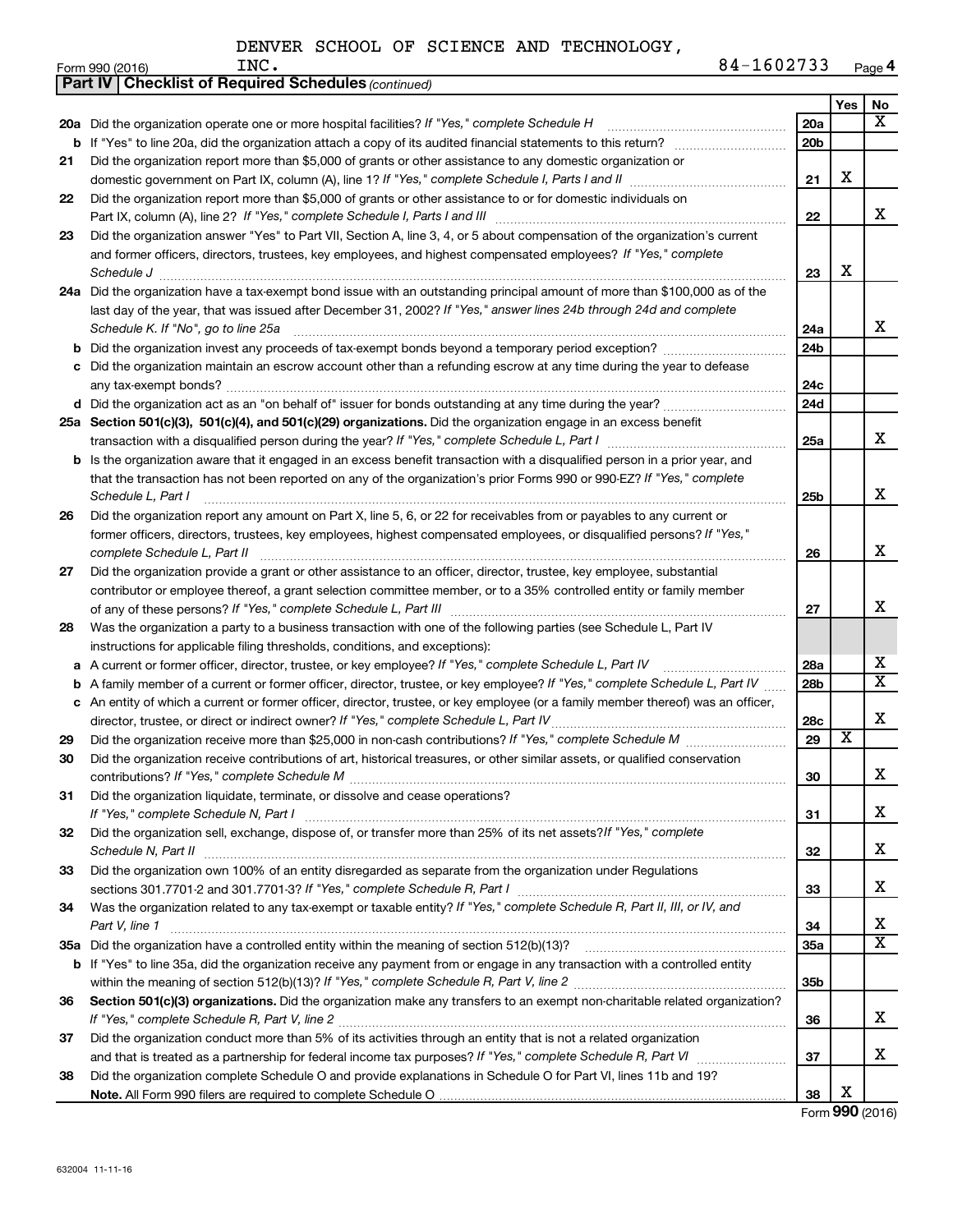| 84-1602733<br>Page 5 |
|----------------------|
|----------------------|

|               | 84-1602733<br>INC.<br>Form 990 (2016)                                                                                                           |                |     | Page 5                  |
|---------------|-------------------------------------------------------------------------------------------------------------------------------------------------|----------------|-----|-------------------------|
| <b>Part V</b> | <b>Statements Regarding Other IRS Filings and Tax Compliance</b>                                                                                |                |     |                         |
|               | Check if Schedule O contains a response or note to any line in this Part V                                                                      |                |     |                         |
|               |                                                                                                                                                 |                | Yes | No                      |
| 1а            | 39<br>Enter the number reported in Box 3 of Form 1096. Enter -0- if not applicable<br>1a                                                        |                |     |                         |
| b             | 1 <sub>b</sub><br>Enter the number of Forms W-2G included in line 1a. Enter -0- if not applicable                                               |                |     |                         |
| с             | Did the organization comply with backup withholding rules for reportable payments to vendors and reportable gaming                              |                |     |                         |
|               |                                                                                                                                                 | 1c             | x   |                         |
|               | 2a Enter the number of employees reported on Form W-3, Transmittal of Wage and Tax Statements,                                                  |                |     |                         |
|               | 857<br>filed for the calendar year ending with or within the year covered by this return <i>[[[[[[[[[[[[[[[]]]]</i> ]]<br>2a                    |                |     |                         |
| b             |                                                                                                                                                 | 2 <sub>b</sub> | X   |                         |
|               |                                                                                                                                                 |                |     |                         |
|               | 3a Did the organization have unrelated business gross income of \$1,000 or more during the year?                                                | 3a             |     | X                       |
| b             |                                                                                                                                                 | 3 <sub>b</sub> |     |                         |
|               | 4a At any time during the calendar year, did the organization have an interest in, or a signature or other authority over, a                    |                |     |                         |
|               | financial account in a foreign country (such as a bank account, securities account, or other financial account)?                                | 4a             |     | х                       |
|               | <b>b</b> If "Yes," enter the name of the foreign country: $\blacktriangleright$                                                                 |                |     |                         |
|               | See instructions for filing requirements for FinCEN Form 114, Report of Foreign Bank and Financial Accounts (FBAR).                             |                |     |                         |
| 5a            |                                                                                                                                                 | 5a             |     | x                       |
| b             |                                                                                                                                                 | 5 <sub>b</sub> |     | $\overline{\mathbf{x}}$ |
| с             |                                                                                                                                                 | 5 <sub>c</sub> |     |                         |
|               | 6a Does the organization have annual gross receipts that are normally greater than \$100,000, and did the organization solicit                  |                |     |                         |
|               |                                                                                                                                                 | 6а             |     | X                       |
|               | <b>b</b> If "Yes," did the organization include with every solicitation an express statement that such contributions or gifts                   |                |     |                         |
|               |                                                                                                                                                 | 6b             |     |                         |
| 7             | Organizations that may receive deductible contributions under section 170(c).                                                                   |                |     |                         |
| a             | Did the organization receive a payment in excess of \$75 made partly as a contribution and partly for goods and services provided to the payor? | 7a             |     | X                       |
| b             |                                                                                                                                                 | 7b             |     |                         |
| с             | Did the organization sell, exchange, or otherwise dispose of tangible personal property for which it was required                               |                |     |                         |
|               |                                                                                                                                                 | 7c             |     | x                       |
| d             | 7d                                                                                                                                              |                |     |                         |
| е             | Did the organization receive any funds, directly or indirectly, to pay premiums on a personal benefit contract?                                 | 7е             |     | х                       |
| Ť             | Did the organization, during the year, pay premiums, directly or indirectly, on a personal benefit contract?                                    | 7f             |     | $\overline{\mathbf{X}}$ |
| g             | If the organization received a contribution of qualified intellectual property, did the organization file Form 8899 as required?                | 7g             |     |                         |
| h             | If the organization received a contribution of cars, boats, airplanes, or other vehicles, did the organization file a Form 1098-C?              | 7h             |     |                         |
| 8             | Sponsoring organizations maintaining donor advised funds. Did a donor advised fund maintained by the                                            |                |     |                         |
|               | sponsoring organization have excess business holdings at any time during the year?                                                              | 8              |     |                         |
|               | Sponsoring organizations maintaining donor advised funds.                                                                                       |                |     |                         |
| а             | Did the sponsoring organization make any taxable distributions under section 4966?                                                              | 9а             |     |                         |
| b             | Did the sponsoring organization make a distribution to a donor, donor advisor, or related person?                                               | 9b             |     |                         |
| 10            | Section 501(c)(7) organizations. Enter:                                                                                                         |                |     |                         |
| а             | 10a                                                                                                                                             |                |     |                         |
| b             | 10 <sub>b</sub><br>Gross receipts, included on Form 990, Part VIII, line 12, for public use of club facilities                                  |                |     |                         |
| 11            | Section 501(c)(12) organizations. Enter:                                                                                                        |                |     |                         |
| а             | 11a                                                                                                                                             |                |     |                         |
| b             | Gross income from other sources (Do not net amounts due or paid to other sources against                                                        |                |     |                         |
|               | amounts due or received from them.)<br>11b                                                                                                      |                |     |                         |
|               | 12a Section 4947(a)(1) non-exempt charitable trusts. Is the organization filing Form 990 in lieu of Form 1041?                                  | 12a            |     |                         |
|               | 12b<br><b>b</b> If "Yes," enter the amount of tax-exempt interest received or accrued during the year                                           |                |     |                         |
| 13            | Section 501(c)(29) qualified nonprofit health insurance issuers.                                                                                |                |     |                         |
| а             | Is the organization licensed to issue qualified health plans in more than one state?                                                            | 13a            |     |                         |
|               | Note. See the instructions for additional information the organization must report on Schedule O.                                               |                |     |                         |
| b             | Enter the amount of reserves the organization is required to maintain by the states in which the                                                |                |     |                         |
|               | 13 <sub>b</sub>                                                                                                                                 |                |     |                         |
| c             | 13 <sub>c</sub>                                                                                                                                 |                |     |                         |
|               | 14a Did the organization receive any payments for indoor tanning services during the tax year?                                                  | 14a            |     | X                       |
|               |                                                                                                                                                 | 14b            |     |                         |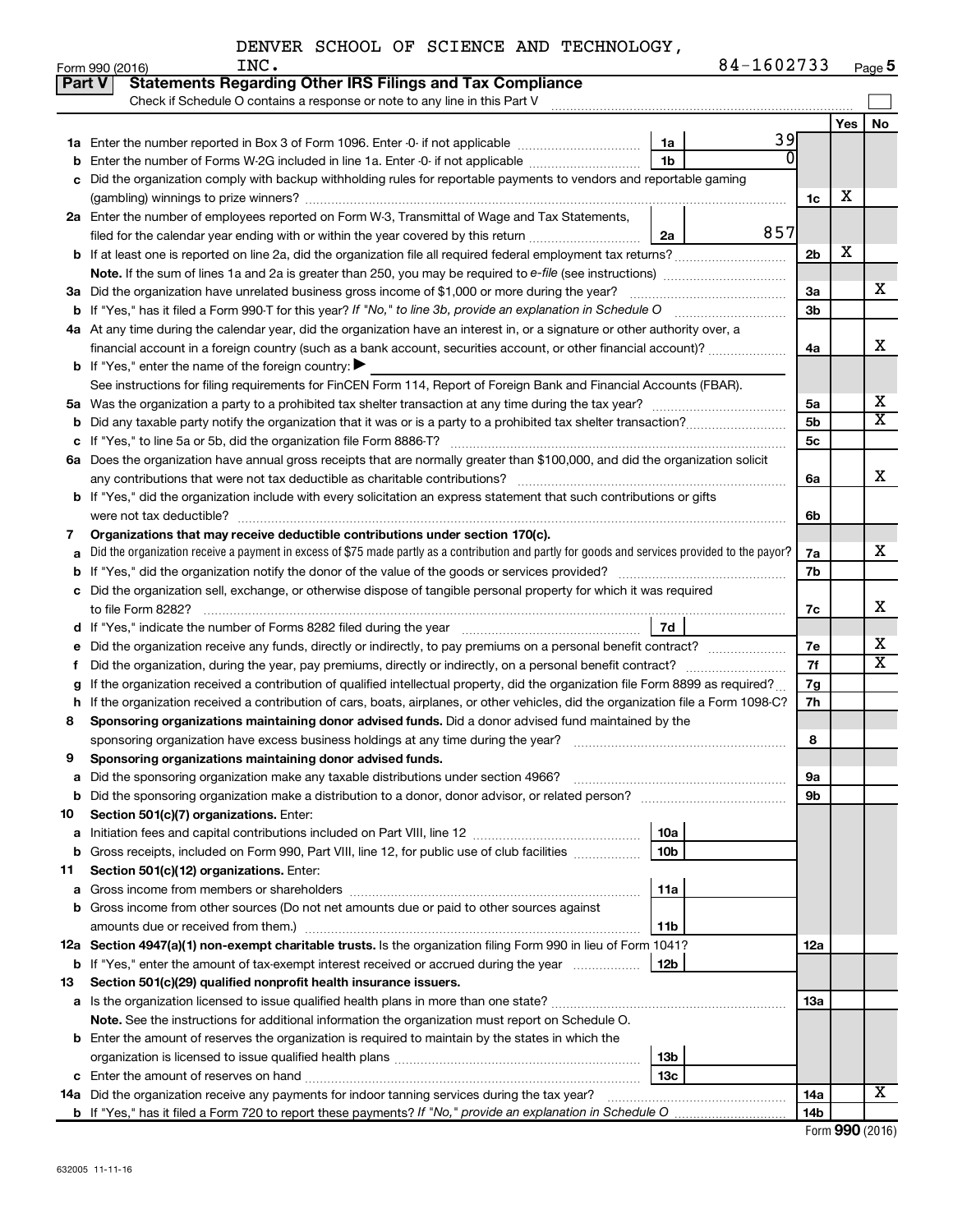| DENVER SCHOOL OF SCIENCE AND TECHNOLOGY, |  |  |  |  |  |  |  |
|------------------------------------------|--|--|--|--|--|--|--|
|------------------------------------------|--|--|--|--|--|--|--|

|    | Part VI<br>Governance, Management, and Disclosure For each "Yes" response to lines 2 through 7b below, and for a "No" response                                         |                 |                         |                         |  |  |  |  |  |  |
|----|------------------------------------------------------------------------------------------------------------------------------------------------------------------------|-----------------|-------------------------|-------------------------|--|--|--|--|--|--|
|    | to line 8a, 8b, or 10b below, describe the circumstances, processes, or changes in Schedule O. See instructions.                                                       |                 |                         |                         |  |  |  |  |  |  |
|    | Check if Schedule O contains a response or note to any line in this Part VI [11] [11] [12] Check if Schedule O contains a response or note to any line in this Part VI |                 |                         | $\overline{\mathbf{X}}$ |  |  |  |  |  |  |
|    | <b>Section A. Governing Body and Management</b>                                                                                                                        |                 |                         |                         |  |  |  |  |  |  |
|    |                                                                                                                                                                        |                 | Yes                     | No                      |  |  |  |  |  |  |
|    | 17<br>1a Enter the number of voting members of the governing body at the end of the tax year<br>1a                                                                     |                 |                         |                         |  |  |  |  |  |  |
|    | If there are material differences in voting rights among members of the governing body, or if the governing                                                            |                 |                         |                         |  |  |  |  |  |  |
|    | body delegated broad authority to an executive committee or similar committee, explain in Schedule O.                                                                  |                 |                         |                         |  |  |  |  |  |  |
| b  | 17<br>Enter the number of voting members included in line 1a, above, who are independent<br>1b                                                                         |                 |                         |                         |  |  |  |  |  |  |
| 2  | Did any officer, director, trustee, or key employee have a family relationship or a business relationship with any other                                               |                 |                         |                         |  |  |  |  |  |  |
|    |                                                                                                                                                                        |                 |                         |                         |  |  |  |  |  |  |
| 3  | Did the organization delegate control over management duties customarily performed by or under the direct supervision                                                  |                 |                         |                         |  |  |  |  |  |  |
|    |                                                                                                                                                                        | 3               |                         | х                       |  |  |  |  |  |  |
| 4  | Did the organization make any significant changes to its governing documents since the prior Form 990 was filed?                                                       | 4               |                         | $\overline{\textbf{x}}$ |  |  |  |  |  |  |
| 5  |                                                                                                                                                                        | 5               |                         | $\overline{\mathbf{x}}$ |  |  |  |  |  |  |
| 6  |                                                                                                                                                                        | 6               |                         | $\overline{\mathbf{x}}$ |  |  |  |  |  |  |
|    | 7a Did the organization have members, stockholders, or other persons who had the power to elect or appoint one or                                                      |                 |                         |                         |  |  |  |  |  |  |
|    |                                                                                                                                                                        | 7a              |                         | х                       |  |  |  |  |  |  |
|    | <b>b</b> Are any governance decisions of the organization reserved to (or subject to approval by) members, stockholders, or                                            |                 |                         |                         |  |  |  |  |  |  |
|    | persons other than the governing body?                                                                                                                                 | 7b              |                         | x                       |  |  |  |  |  |  |
| 8  | Did the organization contemporaneously document the meetings held or written actions undertaken during the year by the following:                                      |                 |                         |                         |  |  |  |  |  |  |
|    |                                                                                                                                                                        | 8а              | х                       |                         |  |  |  |  |  |  |
| b  |                                                                                                                                                                        | 8b              |                         | $\overline{\mathbf{X}}$ |  |  |  |  |  |  |
| 9  | Is there any officer, director, trustee, or key employee listed in Part VII, Section A, who cannot be reached at the                                                   |                 |                         |                         |  |  |  |  |  |  |
|    | organization's mailing address? If "Yes," provide the names and addresses in Schedule O multimarrow multimarrow                                                        | 9               |                         | х                       |  |  |  |  |  |  |
|    | Section B. Policies (This Section B requests information about policies not required by the Internal Revenue Code.)                                                    |                 |                         |                         |  |  |  |  |  |  |
|    |                                                                                                                                                                        |                 | Yes                     | No                      |  |  |  |  |  |  |
|    |                                                                                                                                                                        | 10a             |                         | х                       |  |  |  |  |  |  |
|    | b If "Yes," did the organization have written policies and procedures governing the activities of such chapters, affiliates,                                           |                 |                         |                         |  |  |  |  |  |  |
|    |                                                                                                                                                                        | 10b             |                         |                         |  |  |  |  |  |  |
|    | 11a Has the organization provided a complete copy of this Form 990 to all members of its governing body before filing the form?                                        |                 |                         |                         |  |  |  |  |  |  |
|    | <b>b</b> Describe in Schedule O the process, if any, used by the organization to review this Form 990.                                                                 |                 |                         |                         |  |  |  |  |  |  |
|    | 12a Did the organization have a written conflict of interest policy? If "No," go to line 13                                                                            | 12a             | x                       |                         |  |  |  |  |  |  |
|    | <b>b</b> Were officers, directors, or trustees, and key employees required to disclose annually interests that could give rise to conflicts?                           | 12b             | $\overline{\textbf{x}}$ |                         |  |  |  |  |  |  |
| с  | Did the organization regularly and consistently monitor and enforce compliance with the policy? If "Yes," describe                                                     |                 |                         |                         |  |  |  |  |  |  |
|    |                                                                                                                                                                        | 12c             | х                       |                         |  |  |  |  |  |  |
| 13 |                                                                                                                                                                        | 13              | $\overline{\texttt{x}}$ |                         |  |  |  |  |  |  |
| 14 | Did the organization have a written document retention and destruction policy? [11] manufaction manufaction in                                                         | 14              |                         | $\overline{\text{X}}$   |  |  |  |  |  |  |
| 15 | Did the process for determining compensation of the following persons include a review and approval by independent                                                     |                 |                         |                         |  |  |  |  |  |  |
|    | persons, comparability data, and contemporaneous substantiation of the deliberation and decision?                                                                      |                 |                         |                         |  |  |  |  |  |  |
|    |                                                                                                                                                                        | 15a             | х                       |                         |  |  |  |  |  |  |
|    |                                                                                                                                                                        | 15 <sub>b</sub> | $\overline{\texttt{x}}$ |                         |  |  |  |  |  |  |
|    | If "Yes" to line 15a or 15b, describe the process in Schedule O (see instructions).                                                                                    |                 |                         |                         |  |  |  |  |  |  |
|    | 16a Did the organization invest in, contribute assets to, or participate in a joint venture or similar arrangement with a                                              |                 |                         |                         |  |  |  |  |  |  |
|    | taxable entity during the year?                                                                                                                                        | 16a             |                         | х                       |  |  |  |  |  |  |
|    | b If "Yes," did the organization follow a written policy or procedure requiring the organization to evaluate its participation                                         |                 |                         |                         |  |  |  |  |  |  |
|    | in joint venture arrangements under applicable federal tax law, and take steps to safeguard the organization's                                                         |                 |                         |                         |  |  |  |  |  |  |
|    | exempt status with respect to such arrangements?                                                                                                                       | 16b             |                         |                         |  |  |  |  |  |  |
|    | <b>Section C. Disclosure</b>                                                                                                                                           |                 |                         |                         |  |  |  |  |  |  |
| 17 | List the states with which a copy of this Form 990 is required to be filed $\blacktriangleright$ CO                                                                    |                 |                         |                         |  |  |  |  |  |  |
| 18 | Section 6104 requires an organization to make its Forms 1023 (or 1024 if applicable), 990, and 990-T (Section 501(c)(3)s only) available                               |                 |                         |                         |  |  |  |  |  |  |
|    | for public inspection. Indicate how you made these available. Check all that apply.                                                                                    |                 |                         |                         |  |  |  |  |  |  |
|    | $ \underline{X} $ Upon request<br>Another's website<br>Other (explain in Schedule O)<br>Own website                                                                    |                 |                         |                         |  |  |  |  |  |  |
| 19 | Describe in Schedule O whether (and if so, how) the organization made its governing documents, conflict of interest policy, and financial                              |                 |                         |                         |  |  |  |  |  |  |
|    | statements available to the public during the tax year.                                                                                                                |                 |                         |                         |  |  |  |  |  |  |
| 20 | State the name, address, and telephone number of the person who possesses the organization's books and records:                                                        |                 |                         |                         |  |  |  |  |  |  |
|    | SCOTT WALKER - 303-524-6324                                                                                                                                            |                 |                         |                         |  |  |  |  |  |  |
|    | 3401 QUEBEC STREET STE. 7200, DENVER, CO<br>80207                                                                                                                      |                 |                         |                         |  |  |  |  |  |  |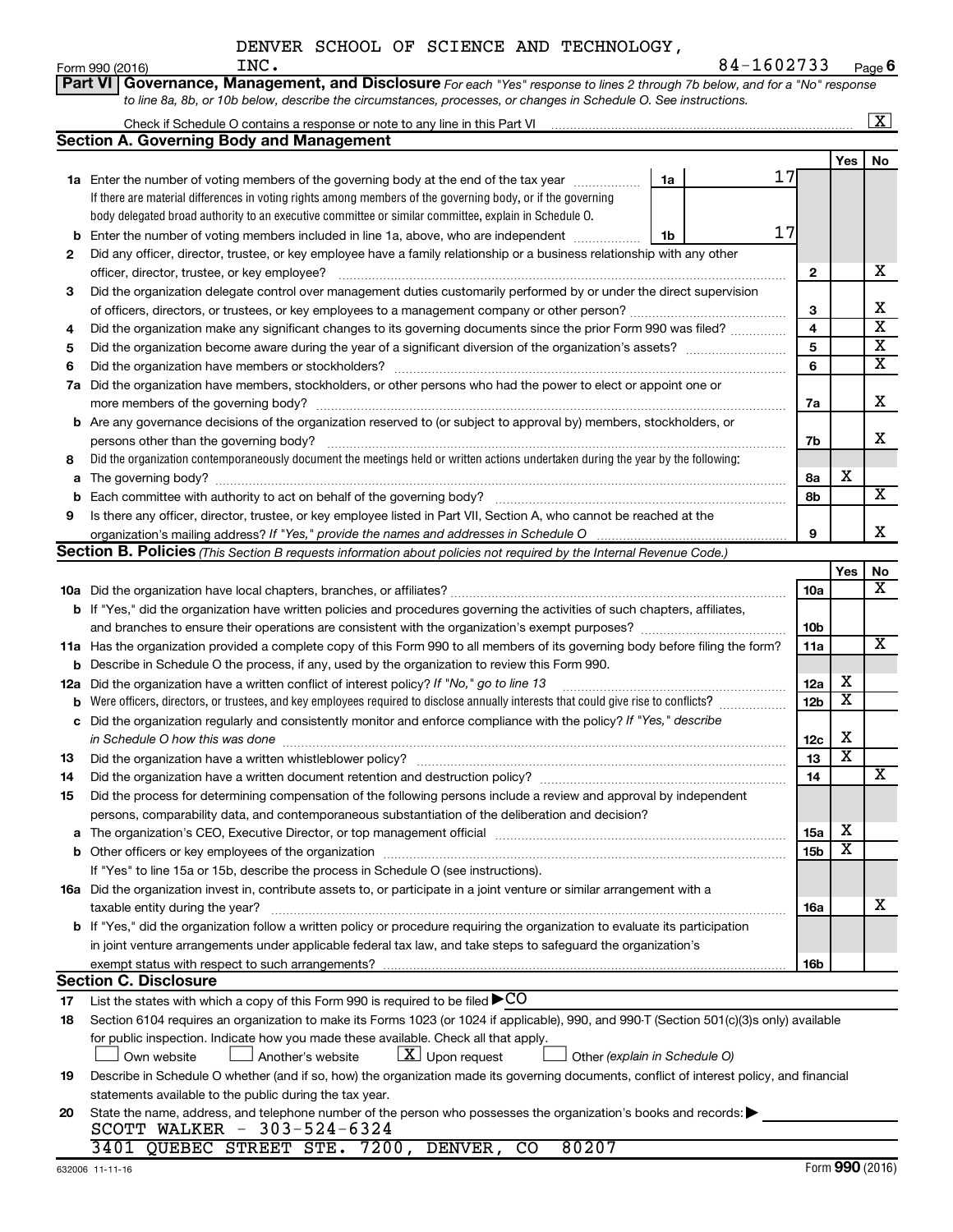$\Box$ 

| Part VII Compensation of Officers, Directors, Trustees, Key Employees, Highest Compensated |
|--------------------------------------------------------------------------------------------|
| <b>Employees, and Independent Contractors</b>                                              |

Check if Schedule O contains a response or note to any line in this Part VII

**Section A. Officers, Directors, Trustees, Key Employees, and Highest Compensated Employees**

**1a**  Complete this table for all persons required to be listed. Report compensation for the calendar year ending with or within the organization's tax year.

**•** List all of the organization's current officers, directors, trustees (whether individuals or organizations), regardless of amount of compensation. Enter -0- in columns  $(D)$ ,  $(E)$ , and  $(F)$  if no compensation was paid.

**•** List all of the organization's **current** key employees, if any. See instructions for definition of "key employee."

**•** List the organization's five current highest compensated employees (other than an officer, director, trustee, or key employee) who received reportable compensation (Box 5 of Form W-2 and/or Box 7 of Form 1099-MISC) of more than \$100,000 from the organization and any related organizations.

**•** List all of the organization's former officers, key employees, and highest compensated employees who received more than \$100,000 of reportable compensation from the organization and any related organizations.

**•** List all of the organization's former directors or trustees that received, in the capacity as a former director or trustee of the organization, more than \$10,000 of reportable compensation from the organization and any related organizations.

List persons in the following order: individual trustees or directors; institutional trustees; officers; key employees; highest compensated employees; and former such persons.

|  |  |  | Check this box if neither the organization nor any related organization compensated any current officer, director, or trustee. |  |  |
|--|--|--|--------------------------------------------------------------------------------------------------------------------------------|--|--|
|  |  |  |                                                                                                                                |  |  |

| (A)                       | (B)               |                                |                                                                  | (C)         |              |                                 |        | (D)                  | (E)                          | (F)                |
|---------------------------|-------------------|--------------------------------|------------------------------------------------------------------|-------------|--------------|---------------------------------|--------|----------------------|------------------------------|--------------------|
| Name and Title            | Average           |                                | (do not check more than one                                      | Position    |              |                                 |        | Reportable           | Reportable                   | Estimated          |
|                           | hours per<br>week |                                | box, unless person is both an<br>officer and a director/trustee) |             |              |                                 |        | compensation<br>from | compensation<br>from related | amount of<br>other |
|                           | (list any         |                                |                                                                  |             |              |                                 |        | the                  | organizations                | compensation       |
|                           | hours for         |                                |                                                                  |             |              |                                 |        | organization         | (W-2/1099-MISC)              | from the           |
|                           | related           |                                | trustee                                                          |             |              |                                 |        | (W-2/1099-MISC)      |                              | organization       |
|                           | organizations     |                                |                                                                  |             |              |                                 |        |                      |                              | and related        |
|                           | below             | Individual trustee or director | Institutional t                                                  | Officer     | Key employee | Highest compensated<br>employee | Former |                      |                              | organizations      |
| GLORIA ZAMORA<br>(1)      | line)<br>2.00     |                                |                                                                  |             |              |                                 |        |                      |                              |                    |
| <b>CHAIR</b>              |                   | $\mathbf X$                    |                                                                  | $\mathbf X$ |              |                                 |        | $\mathbf 0$ .        | $\mathbf 0$ .                | $\mathbf 0$ .      |
| (2)<br>TERESA BERRYMAN    | 2.00              |                                |                                                                  |             |              |                                 |        |                      |                              |                    |
| VICE CHAIR/TREASURER      |                   | $\mathbf X$                    |                                                                  | X           |              |                                 |        | $\mathbf 0$          | $\mathbf 0$                  | $\mathbf 0$ .      |
| SEAN VANBERSCHOT<br>(3)   | 2.00              |                                |                                                                  |             |              |                                 |        |                      |                              |                    |
| <b>SECRETARY</b>          |                   | X                              |                                                                  | $\rm X$     |              |                                 |        | 0                    | $\mathbf 0$                  | $\mathbf 0$ .      |
| ALEX HERNANDEZ<br>(4)     | 2.00              |                                |                                                                  |             |              |                                 |        |                      |                              |                    |
| <b>DIRECTOR</b>           |                   | $\mathbf X$                    |                                                                  |             |              |                                 |        | $\mathbf 0$          | $\mathbf 0$ .                | $\mathbf 0$ .      |
| DAN WILKERSON<br>(5)      | 2.00              |                                |                                                                  |             |              |                                 |        |                      |                              |                    |
| <b>DIRECTOR</b>           |                   | X                              |                                                                  |             |              |                                 |        | 0                    | $\mathbf 0$ .                | $\mathbf 0$ .      |
| (6)<br>DAVID GREENBERG    | 2.00              |                                |                                                                  |             |              |                                 |        |                      |                              |                    |
| <b>DIRECTOR</b>           |                   | $\mathbf X$                    |                                                                  |             |              |                                 |        | $\mathbf 0$          | $\mathbf 0$                  | $\mathbf 0$ .      |
| DEBORAH MCGRIFF<br>(7)    | 2.00              |                                |                                                                  |             |              |                                 |        |                      |                              |                    |
| <b>DIRECTOR</b>           |                   | X                              |                                                                  |             |              |                                 |        | 0                    | 0.                           | $\mathbf 0$ .      |
| GINA RODRIGUEZ<br>(8)     | 2.00              |                                |                                                                  |             |              |                                 |        |                      |                              |                    |
| <b>DIRECTOR</b>           |                   | $\mathbf X$                    |                                                                  |             |              |                                 |        | $\mathbf 0$ .        | $\mathbf 0$ .                | $\mathbf 0$ .      |
| <b>GLENN RUSSO</b><br>(9) | 2.00              |                                |                                                                  |             |              |                                 |        |                      |                              |                    |
| <b>DIRECTOR</b>           |                   | $\mathbf X$                    |                                                                  |             |              |                                 |        | $\mathbf 0$          | $\mathbf 0$ .                | $\mathbf 0$ .      |
| (10) NATE EASLEY          | 2.00              |                                |                                                                  |             |              |                                 |        |                      |                              |                    |
| <b>DIRECTOR</b>           |                   | X                              |                                                                  |             |              |                                 |        | $\mathbf 0$          | $\mathbf 0$                  | $\mathbf 0$ .      |
| (11) PETER FRITZINGER     | 2.00              |                                |                                                                  |             |              |                                 |        |                      |                              |                    |
| <b>DIRECTOR</b>           |                   | X                              |                                                                  |             |              |                                 |        | $\mathbf 0$          | $\mathbf 0$                  | $\mathbf 0$ .      |
| (12) DWIGHT JONES         | 2.00              |                                |                                                                  |             |              |                                 |        |                      |                              |                    |
| <b>DIRECTOR</b>           |                   | $\mathbf X$                    |                                                                  |             |              |                                 |        | $\mathbf 0$ .        | $\mathbf 0$                  | $\mathbf 0$ .      |
| (13) GEORGE SPARKS        | 2.00              |                                |                                                                  |             |              |                                 |        |                      |                              |                    |
| <b>DIRECTOR</b>           |                   | X                              |                                                                  |             |              |                                 |        | $\mathbf 0$          | $\mathbf 0$ .                | $\boldsymbol{0}$ . |
| (14) GREG SISSEL          | 2.00              |                                |                                                                  |             |              |                                 |        |                      |                              |                    |
| <b>DIRECTOR</b>           |                   | X                              |                                                                  |             |              |                                 |        | $\mathbf 0$          | $\mathbf 0$                  | $\mathbf 0$ .      |
| (15) JUSTIN JASCHKE       | 2.00              |                                |                                                                  |             |              |                                 |        |                      |                              |                    |
| <b>DIRECTOR</b>           |                   | X                              |                                                                  |             |              |                                 |        | $\mathbf 0$ .        | $\mathbf 0$                  | 0.                 |
| (16) MATTHEW SCHNITTMAN   | 2.00              |                                |                                                                  |             |              |                                 |        |                      |                              |                    |
| <b>DIRECTOR</b>           |                   | X                              |                                                                  |             |              |                                 |        | 0.                   | $\mathbf 0$ .                | $\mathbf 0$ .      |
| (17) PATRICK O'KEEFE      | 2.00              |                                |                                                                  |             |              |                                 |        |                      |                              |                    |
| <b>DIRECTOR</b>           |                   | $\mathbf X$                    |                                                                  |             |              |                                 |        | 0.                   | $\mathbf 0$ .                | 0.                 |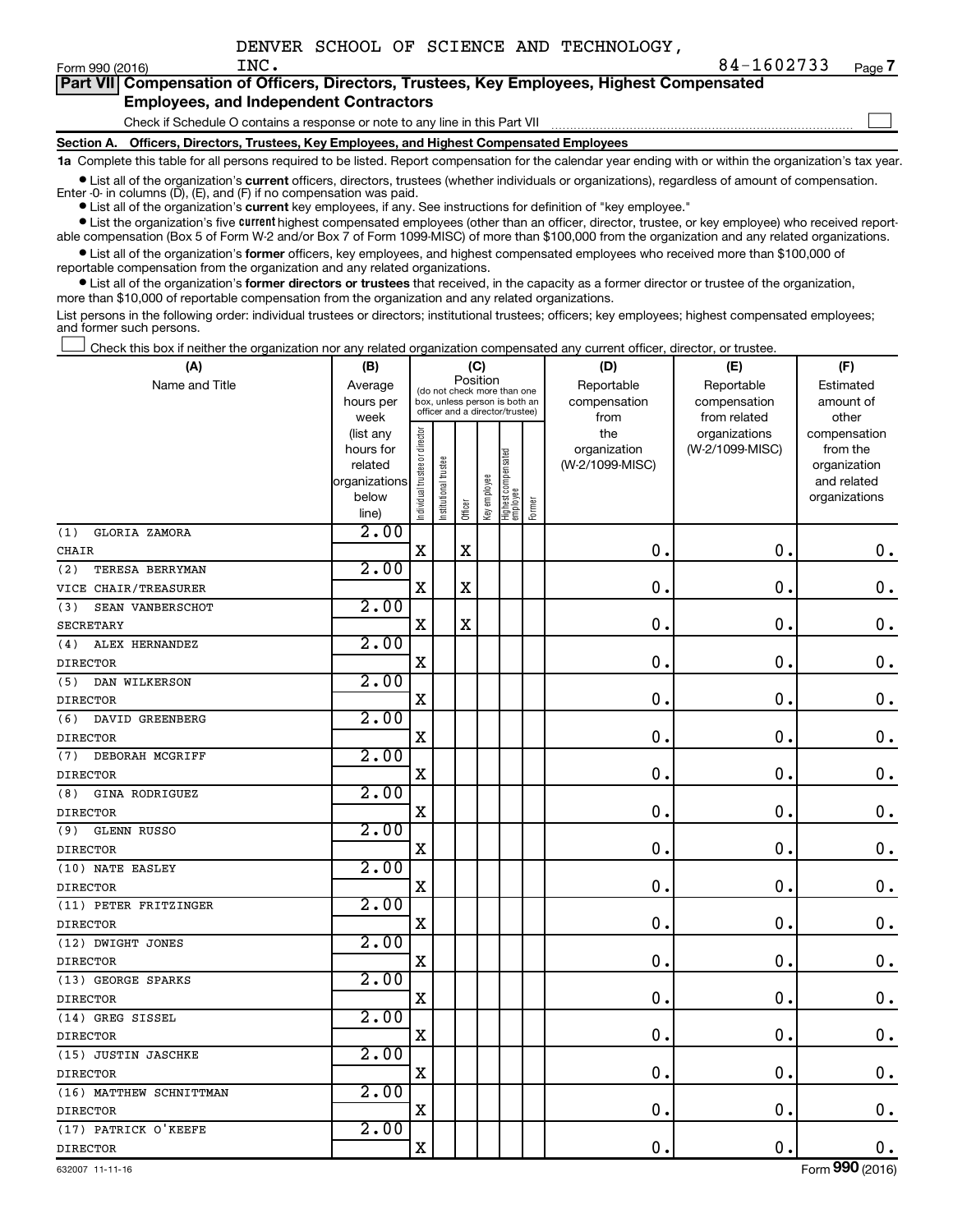Form 990 (2016) Page **8** INC. 84-1602733

| Part VII Section A. Officers, Directors, Trustees, Key Employees, and Highest Compensated Employees (continued)                                                                         |                        |                                |                       |             |              |                                                              |        |                             |                  |              |                         |
|-----------------------------------------------------------------------------------------------------------------------------------------------------------------------------------------|------------------------|--------------------------------|-----------------------|-------------|--------------|--------------------------------------------------------------|--------|-----------------------------|------------------|--------------|-------------------------|
| (A)                                                                                                                                                                                     | (B)                    |                                |                       |             | (C)          |                                                              |        | (D)                         | (E)              |              | (F)                     |
| Name and title                                                                                                                                                                          | Average                |                                |                       | Position    |              |                                                              |        | Reportable                  | Reportable       |              | Estimated               |
|                                                                                                                                                                                         | hours per              |                                |                       |             |              | (do not check more than one<br>box, unless person is both an |        | compensation                | compensation     |              | amount of               |
|                                                                                                                                                                                         | week                   |                                |                       |             |              | officer and a director/trustee)                              |        | from                        | from related     |              | other                   |
|                                                                                                                                                                                         | (list any              |                                |                       |             |              |                                                              |        | the                         | organizations    |              | compensation            |
|                                                                                                                                                                                         | hours for              |                                |                       |             |              |                                                              |        | organization                | (W-2/1099-MISC)  |              | from the                |
|                                                                                                                                                                                         | related                |                                |                       |             |              |                                                              |        | (W-2/1099-MISC)             |                  |              | organization            |
|                                                                                                                                                                                         | organizations<br>below |                                |                       |             |              |                                                              |        |                             |                  |              | and related             |
|                                                                                                                                                                                         | line)                  | Individual trustee or director | Institutional trustee | Officer     | Key employee | Highest compensated<br>  employee                            | Former |                             |                  |              | organizations           |
| (18) BILL KURTZ                                                                                                                                                                         | 40.00                  |                                |                       |             |              |                                                              |        |                             |                  |              |                         |
| CHIEF EXECUTIVE OFFICER                                                                                                                                                                 |                        |                                |                       | $\mathbf X$ |              |                                                              |        | 196,842.                    | 0.               |              | 25,319.                 |
| (19) SCOTT WALKER                                                                                                                                                                       | 40.00                  |                                |                       |             |              |                                                              |        |                             |                  |              |                         |
| CHIEF OPERATING OFFICER                                                                                                                                                                 |                        |                                |                       | X           |              |                                                              |        | 100,627.                    | 0.               |              | 20,915.                 |
| (20) CHRISTINE NELSON                                                                                                                                                                   | 40.00                  |                                |                       |             |              |                                                              |        |                             |                  |              |                         |
| CHIEF OF STAFF                                                                                                                                                                          |                        |                                |                       | X           |              |                                                              |        | 135,576.                    | 0.               |              | 18, 106.                |
| (21) BILL DURBIN                                                                                                                                                                        | 40.00                  |                                |                       |             |              |                                                              |        |                             |                  |              |                         |
| CHIEF OF SCHOOLS (THRU 6/17)                                                                                                                                                            |                        |                                |                       | X           |              |                                                              |        | 154,392.                    | 0.               |              | 11,458.                 |
| (22) STEFAN MCVOY                                                                                                                                                                       | 40.00                  |                                |                       |             |              |                                                              |        |                             |                  |              |                         |
| DIRECTOR OF SCHOOLS                                                                                                                                                                     |                        |                                |                       |             |              | X                                                            |        | 105,232.                    | 0.               |              | 9,223.                  |
| (23) JENNA KALIN                                                                                                                                                                        | 40.00                  |                                |                       |             |              | X                                                            |        | 104,013.                    | 0.               |              |                         |
| SCHOOL DIRECTOR<br>(24) BRADLEY WHITE                                                                                                                                                   | 40.00                  |                                |                       |             |              |                                                              |        |                             |                  |              | 8,591.                  |
| <b>SCHOOL DIRECTOR</b>                                                                                                                                                                  |                        |                                |                       |             |              | X                                                            |        | 103,524.                    | 0.               |              | 19,968.                 |
| (25) LISA RICHARDSON                                                                                                                                                                    | 40.00                  |                                |                       |             |              |                                                              |        |                             |                  |              |                         |
| SCHOOL DIRECTOR                                                                                                                                                                         |                        |                                |                       |             |              | X                                                            |        | 102,338.                    | $\mathbf 0$ .    |              | 8,981.                  |
| (26) DENISE QUEEN                                                                                                                                                                       | 40.00                  |                                |                       |             |              |                                                              |        |                             |                  |              |                         |
| DIRECTOR OF DEVELOPMENT (THRU 12/16)                                                                                                                                                    |                        |                                |                       |             |              | X                                                            |        | $\frac{101,740}{1,104,284}$ | 0.               |              | $\frac{4,900}{127,461}$ |
| 1b Sub-total                                                                                                                                                                            |                        |                                |                       |             |              |                                                              |        |                             | σ.               |              |                         |
|                                                                                                                                                                                         |                        |                                |                       |             |              |                                                              |        | $\Omega$ .                  | $\overline{0}$ . |              | 0.                      |
|                                                                                                                                                                                         |                        |                                |                       |             |              |                                                              |        | 1,104,284.                  | σ.               |              | 127,461.                |
| Total number of individuals (including but not limited to those listed above) who received more than \$100,000 of reportable<br>$\mathbf{2}$                                            |                        |                                |                       |             |              |                                                              |        |                             |                  |              |                         |
| compensation from the organization $\blacktriangleright$                                                                                                                                |                        |                                |                       |             |              |                                                              |        |                             |                  |              | 9                       |
|                                                                                                                                                                                         |                        |                                |                       |             |              |                                                              |        |                             |                  |              | No<br>Yes               |
| Did the organization list any former officer, director, or trustee, key employee, or highest compensated employee on<br>3<br>line 1a? If "Yes," complete Schedule J for such individual |                        |                                |                       |             |              |                                                              |        |                             |                  |              | х                       |
| For any individual listed on line 1a, is the sum of reportable compensation and other compensation from the organization<br>4                                                           |                        |                                |                       |             |              |                                                              |        |                             |                  | 3            |                         |
|                                                                                                                                                                                         |                        |                                |                       |             |              |                                                              |        |                             |                  | 4            | $\overline{\textbf{X}}$ |
| Did any person listed on line 1a receive or accrue compensation from any unrelated organization or individual for services<br>5                                                         |                        |                                |                       |             |              |                                                              |        |                             |                  |              |                         |
| rendered to the organization? If "Yes," complete Schedule J for such person.                                                                                                            |                        |                                |                       |             |              |                                                              |        |                             |                  | 5            | x                       |
| <b>Section B. Independent Contractors</b>                                                                                                                                               |                        |                                |                       |             |              |                                                              |        |                             |                  |              |                         |
| Complete this table for your five highest compensated independent contractors that received more than \$100,000 of compensation from<br>1                                               |                        |                                |                       |             |              |                                                              |        |                             |                  |              |                         |
| the organization. Report compensation for the calendar year ending with or within the organization's tax year.                                                                          |                        |                                |                       |             |              |                                                              |        |                             |                  |              |                         |
| (A)                                                                                                                                                                                     |                        |                                |                       |             |              |                                                              |        | (B)                         |                  | (C)          |                         |
| Name and business address                                                                                                                                                               |                        |                                |                       |             |              |                                                              |        | Description of services     |                  | Compensation |                         |
| FULL DUPLEX, INC., 11426 LEWISTON STREET,                                                                                                                                               |                        |                                |                       |             |              |                                                              |        | IT CONSULTING               |                  |              | 324,000.                |
| COMMERCE CITY, CO 80022<br>EIDE BAILLY, LLP, 7001 E BELLEVIEW AVE.,                                                                                                                     |                        |                                |                       |             |              |                                                              |        | <b>AUDIT AND TAX</b>        |                  |              |                         |
| 700, DENVER, CO 80237<br>STE.                                                                                                                                                           |                        |                                |                       |             |              |                                                              |        | SERVICES                    |                  |              | 130,571.                |
|                                                                                                                                                                                         |                        |                                |                       |             |              |                                                              |        |                             |                  |              |                         |
|                                                                                                                                                                                         |                        |                                |                       |             |              |                                                              |        |                             |                  |              |                         |
|                                                                                                                                                                                         |                        |                                |                       |             |              |                                                              |        |                             |                  |              |                         |
|                                                                                                                                                                                         |                        |                                |                       |             |              |                                                              |        |                             |                  |              |                         |
|                                                                                                                                                                                         |                        |                                |                       |             |              |                                                              |        |                             |                  |              |                         |
|                                                                                                                                                                                         |                        |                                |                       |             |              |                                                              |        |                             |                  |              |                         |

**2** Total number of independent contractors (including but not limited to those listed above) who received more than \$100,000 of compensation from the organization 2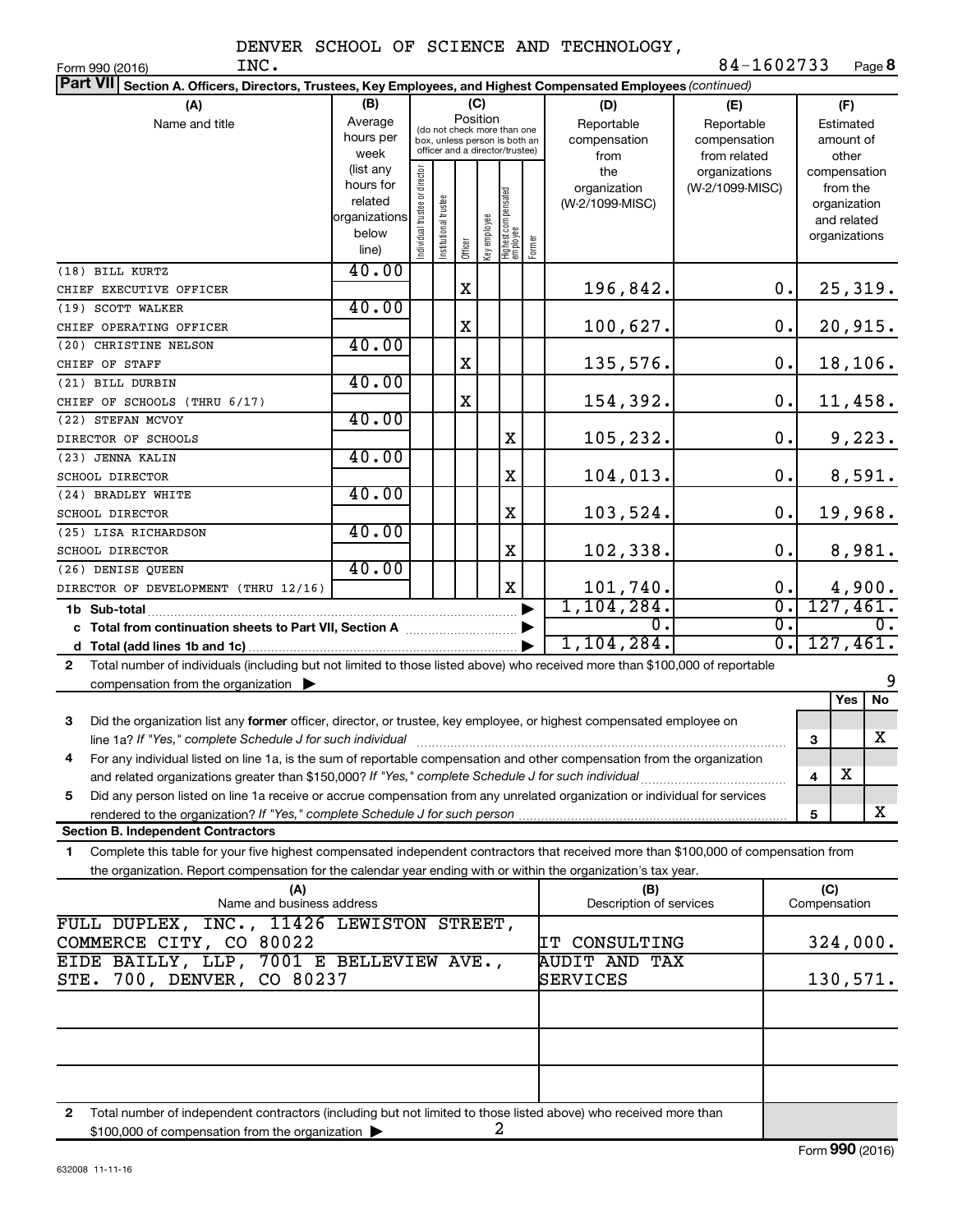|                              |                                                         | INC.<br>Form 990 (2016)                                                         |                |                      |                      |                                                 | 84-1602733                                         | Page 9                                                             |
|------------------------------|---------------------------------------------------------|---------------------------------------------------------------------------------|----------------|----------------------|----------------------|-------------------------------------------------|----------------------------------------------------|--------------------------------------------------------------------|
|                              | <b>Part VIII</b>                                        | <b>Statement of Revenue</b>                                                     |                |                      |                      |                                                 |                                                    |                                                                    |
|                              |                                                         |                                                                                 |                |                      |                      |                                                 |                                                    |                                                                    |
|                              |                                                         |                                                                                 |                |                      | (A)<br>Total revenue | (B)<br>Related or<br>exempt function<br>revenue | $\overline{C}$<br>Unrelated<br>business<br>revenue | (D)<br>Revenue excluded<br>from tax under<br>sections<br>512 - 514 |
|                              |                                                         | 1 a Federated campaigns                                                         | 1a             |                      |                      |                                                 |                                                    |                                                                    |
|                              |                                                         | <b>b</b> Membership dues                                                        | 1b             |                      |                      |                                                 |                                                    |                                                                    |
|                              |                                                         | c Fundraising events                                                            | 1c             |                      |                      |                                                 |                                                    |                                                                    |
|                              |                                                         | d Related organizations<br>$\overline{\phantom{a}}$                             | 1d             | 23,436.              |                      |                                                 |                                                    |                                                                    |
|                              |                                                         | e Government grants (contributions)                                             | 1e             |                      |                      |                                                 |                                                    |                                                                    |
|                              |                                                         | f All other contributions, gifts, grants, and                                   |                |                      |                      |                                                 |                                                    |                                                                    |
|                              |                                                         | similar amounts not included above                                              | 1f             | 1,911,028.           |                      |                                                 |                                                    |                                                                    |
| Contributions, Gifts, Grants |                                                         | g Noncash contributions included in lines 1a-1f: \$                             |                | 641,530.             |                      |                                                 |                                                    |                                                                    |
|                              |                                                         |                                                                                 |                |                      | 1,934,464.           |                                                 |                                                    |                                                                    |
|                              |                                                         |                                                                                 |                | <b>Business Code</b> |                      |                                                 |                                                    |                                                                    |
|                              | 2 a                                                     | CHARTER MANAGEMENT FEE INCOME                                                   |                | 611710               | 7,389,324.           | 7,389,324.                                      |                                                    |                                                                    |
|                              |                                                         | b                                                                               |                |                      |                      |                                                 |                                                    |                                                                    |
|                              |                                                         | с                                                                               |                |                      |                      |                                                 |                                                    |                                                                    |
|                              |                                                         | d                                                                               |                |                      |                      |                                                 |                                                    |                                                                    |
| Program Service<br>Revenue   |                                                         |                                                                                 |                |                      |                      |                                                 |                                                    |                                                                    |
|                              |                                                         | f All other program service revenue                                             |                | 900099               | 80,425.              | 80,425                                          |                                                    |                                                                    |
|                              |                                                         |                                                                                 |                |                      | 7,469,749            |                                                 |                                                    |                                                                    |
|                              | 3                                                       | Investment income (including dividends, interest, and                           |                |                      |                      |                                                 |                                                    |                                                                    |
|                              |                                                         |                                                                                 |                |                      | 121,749.             |                                                 |                                                    | 121,749.                                                           |
|                              | Income from investment of tax-exempt bond proceeds<br>4 |                                                                                 |                |                      |                      |                                                 |                                                    |                                                                    |
|                              | 5                                                       |                                                                                 |                |                      |                      |                                                 |                                                    |                                                                    |
|                              |                                                         |                                                                                 | (i) Real       | (ii) Personal        |                      |                                                 |                                                    |                                                                    |
|                              |                                                         | <b>6 a</b> Gross rents                                                          |                |                      |                      |                                                 |                                                    |                                                                    |
|                              |                                                         | <b>b</b> Less: rental expenses                                                  |                |                      |                      |                                                 |                                                    |                                                                    |
|                              |                                                         | c Rental income or (loss)                                                       |                |                      |                      |                                                 |                                                    |                                                                    |
|                              |                                                         |                                                                                 |                |                      |                      |                                                 |                                                    |                                                                    |
|                              |                                                         | 7 a Gross amount from sales of                                                  | (i) Securities | (ii) Other           |                      |                                                 |                                                    |                                                                    |
|                              |                                                         | assets other than inventory                                                     | 11, 374, 227.  | 168,401.             |                      |                                                 |                                                    |                                                                    |
|                              |                                                         | <b>b</b> Less: cost or other basis                                              |                |                      |                      |                                                 |                                                    |                                                                    |
|                              |                                                         | and sales expenses                                                              | 11,034,002.    | 0.                   |                      |                                                 |                                                    |                                                                    |
|                              |                                                         | c Gain or (loss)                                                                | 340,225.       | 168,401.             |                      |                                                 |                                                    |                                                                    |
|                              |                                                         |                                                                                 |                |                      | 508,626.             |                                                 |                                                    | 508,626.                                                           |
|                              |                                                         | 8 a Gross income from fundraising events (not                                   |                |                      |                      |                                                 |                                                    |                                                                    |
|                              |                                                         | including \$<br>$\overline{\phantom{a}}$ of                                     |                |                      |                      |                                                 |                                                    |                                                                    |
|                              |                                                         | contributions reported on line 1c). See                                         |                |                      |                      |                                                 |                                                    |                                                                    |
|                              |                                                         |                                                                                 |                |                      |                      |                                                 |                                                    |                                                                    |
| <b>Other Revenue</b>         |                                                         |                                                                                 |                |                      |                      |                                                 |                                                    |                                                                    |
|                              |                                                         |                                                                                 |                |                      |                      |                                                 |                                                    |                                                                    |
|                              |                                                         | 9 a Gross income from gaming activities. See                                    |                |                      |                      |                                                 |                                                    |                                                                    |
|                              |                                                         |                                                                                 |                |                      |                      |                                                 |                                                    |                                                                    |
|                              |                                                         |                                                                                 |                |                      |                      |                                                 |                                                    |                                                                    |
|                              |                                                         |                                                                                 |                |                      |                      |                                                 |                                                    |                                                                    |
|                              |                                                         | 10 a Gross sales of inventory, less returns                                     |                |                      |                      |                                                 |                                                    |                                                                    |
|                              |                                                         |                                                                                 |                |                      |                      |                                                 |                                                    |                                                                    |
|                              |                                                         | <b>b</b> Less: cost of goods sold $\ldots$ $\ldots$ <b>b</b>                    |                |                      |                      |                                                 |                                                    |                                                                    |
|                              |                                                         | c Net income or (loss) from sales of inventory                                  |                |                      |                      |                                                 |                                                    |                                                                    |
|                              |                                                         | Miscellaneous Revenue                                                           |                | <b>Business Code</b> |                      |                                                 |                                                    |                                                                    |
|                              | 11 a                                                    |                                                                                 |                |                      |                      |                                                 |                                                    |                                                                    |
|                              |                                                         | b<br><u> 1989 - Johann John Stein, mars an deus Amerikaansk kommunister (</u>   |                |                      |                      |                                                 |                                                    |                                                                    |
|                              |                                                         | с<br>the control of the control of the control of the control of the control of |                |                      |                      |                                                 |                                                    |                                                                    |
|                              |                                                         |                                                                                 |                |                      |                      |                                                 |                                                    |                                                                    |
|                              |                                                         |                                                                                 |                |                      |                      |                                                 |                                                    |                                                                    |
|                              | 12                                                      |                                                                                 |                |                      | 10,034,588.          | 7,469,749.                                      | 0.                                                 | 630, 375.                                                          |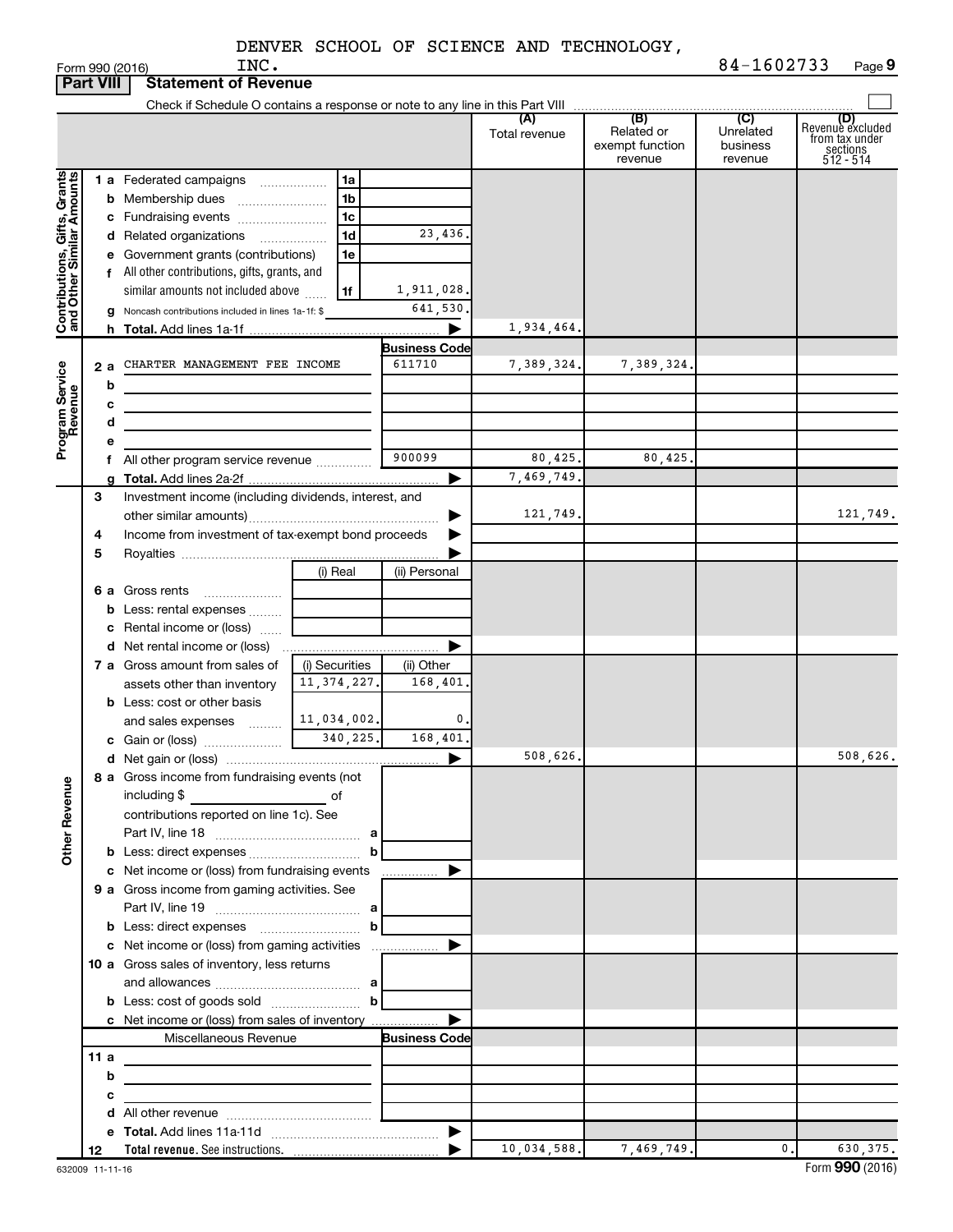|        | Part IX Statement of Functional Expenses                                                                                                                                                                    |                       |                                    |                                           |                                |
|--------|-------------------------------------------------------------------------------------------------------------------------------------------------------------------------------------------------------------|-----------------------|------------------------------------|-------------------------------------------|--------------------------------|
|        | Section 501(c)(3) and 501(c)(4) organizations must complete all columns. All other organizations must complete column (A).                                                                                  |                       |                                    |                                           |                                |
|        | Check if Schedule O contains a response or note to any line in this Part IX                                                                                                                                 |                       |                                    |                                           |                                |
|        | Do not include amounts reported on lines 6b,<br>7b, 8b, 9b, and 10b of Part VIII.                                                                                                                           | (A)<br>Total expenses | (B)<br>Program service<br>expenses | (C)<br>Management and<br>general expenses | (D)<br>Fundraising<br>expenses |
| 1      | Grants and other assistance to domestic organizations                                                                                                                                                       |                       |                                    |                                           |                                |
|        | and domestic governments. See Part IV, line 21                                                                                                                                                              | 3,698,875.            | 3,698,875.                         |                                           |                                |
| 2      | Grants and other assistance to domestic                                                                                                                                                                     |                       |                                    |                                           |                                |
|        | individuals. See Part IV, line 22                                                                                                                                                                           |                       |                                    |                                           |                                |
| 3      | Grants and other assistance to foreign                                                                                                                                                                      |                       |                                    |                                           |                                |
|        | organizations, foreign governments, and foreign                                                                                                                                                             |                       |                                    |                                           |                                |
|        | individuals. See Part IV, lines 15 and 16                                                                                                                                                                   |                       |                                    |                                           |                                |
| 4      | Benefits paid to or for members                                                                                                                                                                             |                       |                                    |                                           |                                |
| 5      | Compensation of current officers, directors,                                                                                                                                                                |                       |                                    |                                           |                                |
|        | trustees, and key employees                                                                                                                                                                                 | 668,680.              | 340,202.                           | 260,792.                                  | 67,686.                        |
| 6      | Compensation not included above, to disqualified                                                                                                                                                            |                       |                                    |                                           |                                |
|        | persons (as defined under section 4958(f)(1)) and                                                                                                                                                           |                       |                                    |                                           |                                |
|        | persons described in section 4958(c)(3)(B)                                                                                                                                                                  |                       |                                    | 1,371,441.                                | 258, 182.                      |
| 7      | Other salaries and wages                                                                                                                                                                                    | 4,147,069.            | 2,517,446.                         |                                           |                                |
| 8      | Pension plan accruals and contributions (include                                                                                                                                                            | 165,623.              | 104,215.                           | 51,630.                                   | 9,778.                         |
|        | section 401(k) and 403(b) employer contributions)                                                                                                                                                           | 349, 105.             | 216, 328.                          | 119,651.                                  | 13,126.                        |
| 9      |                                                                                                                                                                                                             | 358,664.              | 211, 432.                          | 121,910.                                  | 25,322.                        |
| 10     |                                                                                                                                                                                                             |                       |                                    |                                           |                                |
| 11     | Fees for services (non-employees):                                                                                                                                                                          |                       |                                    |                                           |                                |
| а<br>b |                                                                                                                                                                                                             | 42,846.               |                                    | 42,846.                                   |                                |
|        |                                                                                                                                                                                                             | 130,971.              |                                    | 130,971.                                  |                                |
| d      |                                                                                                                                                                                                             |                       |                                    |                                           |                                |
|        | Professional fundraising services. See Part IV, line 17                                                                                                                                                     |                       |                                    |                                           |                                |
| f.     | Investment management fees                                                                                                                                                                                  | 39,158.               |                                    | 39,158.                                   |                                |
|        | g Other. (If line 11g amount exceeds 10% of line 25,                                                                                                                                                        |                       |                                    |                                           |                                |
|        | column (A) amount, list line 11g expenses on Sch O.)                                                                                                                                                        | 1,047,009.            | 686,524.                           | 326,981.                                  | 33,504.                        |
| 12     |                                                                                                                                                                                                             | 7,133.                | 7,133.                             |                                           |                                |
| 13     |                                                                                                                                                                                                             | 798,966.              | 407,872.                           | 386, 540.                                 | 4,554.                         |
| 14     |                                                                                                                                                                                                             | 481,486.              | 404, 111.                          | 77, 375.                                  |                                |
| 15     |                                                                                                                                                                                                             |                       |                                    |                                           |                                |
| 16     |                                                                                                                                                                                                             | 341, 735.             | 152, 140.                          | 189,595.                                  |                                |
| 17     | <b>ravel</b>                                                                                                                                                                                                | 279, 273.             | 245,649.                           | 32,982.                                   | 642.                           |
| 18     | Payments of travel or entertainment expenses                                                                                                                                                                |                       |                                    |                                           |                                |
|        | for any federal, state, or local public officials                                                                                                                                                           |                       |                                    |                                           |                                |
| 19     | Conferences, conventions, and meetings                                                                                                                                                                      |                       |                                    |                                           |                                |
| 20     | Interest                                                                                                                                                                                                    |                       |                                    |                                           |                                |
| 21     |                                                                                                                                                                                                             |                       |                                    |                                           |                                |
| 22     | Depreciation, depletion, and amortization                                                                                                                                                                   | 610,062.              |                                    | 610,062.                                  |                                |
| 23     | Insurance                                                                                                                                                                                                   | 105,008.              |                                    | 105,008.                                  |                                |
| 24     | Other expenses. Itemize expenses not covered<br>above. (List miscellaneous expenses in line 24e. If line<br>24e amount exceeds 10% of line 25, column (A)<br>amount, list line 24e expenses on Schedule O.) |                       |                                    |                                           |                                |
| a      | EDUCATIONAL EQUIPMENT                                                                                                                                                                                       | 1,172,292.            | 1,172,292.                         |                                           |                                |
| b      |                                                                                                                                                                                                             |                       |                                    |                                           |                                |
| с      |                                                                                                                                                                                                             |                       |                                    |                                           |                                |
| d      |                                                                                                                                                                                                             |                       |                                    |                                           |                                |
| е      | All other expenses                                                                                                                                                                                          | 341,614.              | 330, 123.                          | 11,491.                                   |                                |
| 25     | Total functional expenses. Add lines 1 through 24e                                                                                                                                                          | 14,785,569.           | 10,494,342.                        | 3,878,433.                                | 412,794.                       |
| 26     | Joint costs. Complete this line only if the organization                                                                                                                                                    |                       |                                    |                                           |                                |
|        | reported in column (B) joint costs from a combined                                                                                                                                                          |                       |                                    |                                           |                                |
|        | educational campaign and fundraising solicitation.                                                                                                                                                          |                       |                                    |                                           |                                |
|        | Check here $\blacktriangleright$<br>if following SOP 98-2 (ASC 958-720)                                                                                                                                     |                       |                                    |                                           |                                |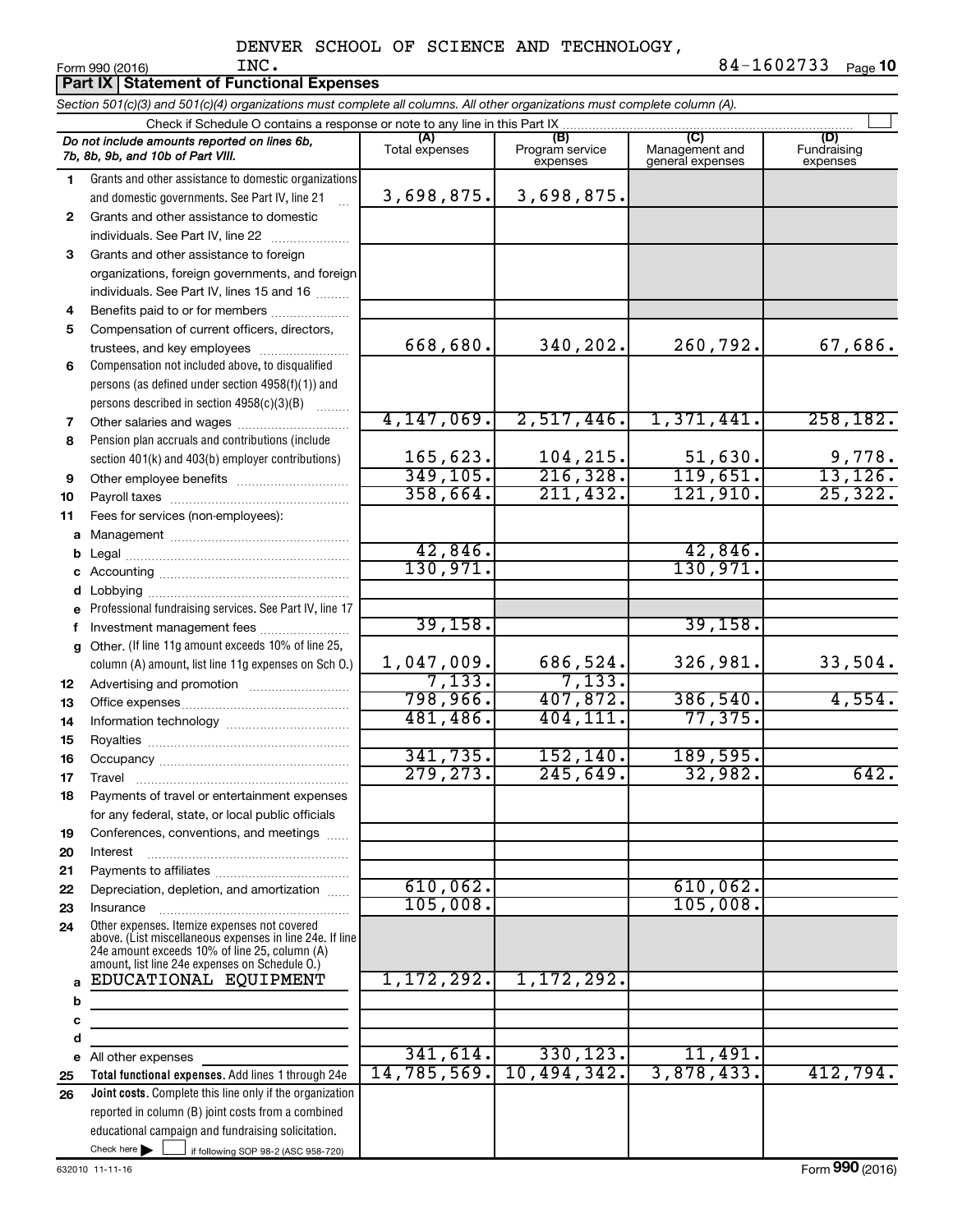|                             |    | <b>Part X   Balance Sheet</b>                                                                                              |                 |                               |                          |                 |                         |
|-----------------------------|----|----------------------------------------------------------------------------------------------------------------------------|-----------------|-------------------------------|--------------------------|-----------------|-------------------------|
|                             |    |                                                                                                                            |                 |                               |                          |                 |                         |
|                             |    |                                                                                                                            |                 |                               | (A)<br>Beginning of year |                 | (B)<br>End of year      |
|                             | 1  |                                                                                                                            |                 |                               |                          | 1               |                         |
|                             | 2  |                                                                                                                            |                 |                               | 17,438,789.              | $\overline{2}$  | 15,004,727.             |
|                             | з  |                                                                                                                            |                 |                               | 4,939,000.               | $\mathbf{3}$    | 2,550,000.              |
|                             | 4  |                                                                                                                            |                 |                               | 397,618.                 | $\overline{4}$  | 358, 146.               |
|                             | 5  | Loans and other receivables from current and former officers, directors,                                                   |                 |                               |                          |                 |                         |
|                             |    | trustees, key employees, and highest compensated employees. Complete                                                       |                 |                               |                          |                 |                         |
|                             |    | Part II of Schedule L                                                                                                      |                 |                               |                          | 5               |                         |
|                             | 6  | Loans and other receivables from other disqualified persons (as defined under                                              |                 |                               |                          |                 |                         |
|                             |    | section 4958(f)(1)), persons described in section 4958(c)(3)(B), and contributing                                          |                 |                               |                          |                 |                         |
|                             |    | employers and sponsoring organizations of section 501(c)(9) voluntary                                                      |                 |                               |                          |                 |                         |
|                             |    | employees' beneficiary organizations (see instr). Complete Part II of Sch L                                                |                 |                               |                          | 6               |                         |
| Assets                      | 7  |                                                                                                                            |                 |                               |                          | 7               |                         |
|                             | 8  |                                                                                                                            |                 |                               |                          | 8               |                         |
|                             | 9  | Prepaid expenses and deferred charges                                                                                      |                 |                               | 115, 154.                | 9               | 185,010.                |
|                             |    | 10a Land, buildings, and equipment: cost or other                                                                          |                 |                               |                          |                 |                         |
|                             |    | basis. Complete Part VI of Schedule D  10a                                                                                 |                 | $\frac{1,352,872.}{770,149.}$ |                          |                 |                         |
|                             | b  | Less: accumulated depreciation                                                                                             | 10 <sub>b</sub> |                               | 728,254.                 | 10 <sub>c</sub> | 582,723.<br>13,224,978. |
|                             | 11 |                                                                                                                            |                 | 12,586,519.                   | 11                       |                 |                         |
|                             | 12 |                                                                                                                            |                 | 12                            |                          |                 |                         |
|                             | 13 |                                                                                                                            |                 | 13                            |                          |                 |                         |
|                             | 14 |                                                                                                                            |                 |                               |                          | 14              |                         |
|                             | 15 |                                                                                                                            |                 |                               | 8, 196, 522.             | 15              | 7,278,720.              |
|                             | 16 |                                                                                                                            |                 | 44,401,856.                   | 16                       | 39, 184, 304.   |                         |
|                             | 17 |                                                                                                                            | 560, 571.       | 17                            | 243, 440.                |                 |                         |
|                             | 18 |                                                                                                                            |                 | 18                            |                          |                 |                         |
|                             | 19 |                                                                                                                            | 336,802.        | 19                            | 324,599.                 |                 |                         |
|                             | 20 |                                                                                                                            |                 |                               | 20                       |                 |                         |
|                             | 21 | Escrow or custodial account liability. Complete Part IV of Schedule D                                                      |                 |                               |                          | 21              |                         |
|                             | 22 | Loans and other payables to current and former officers, directors, trustees,                                              |                 |                               |                          |                 |                         |
|                             |    | key employees, highest compensated employees, and disqualified persons.                                                    |                 |                               |                          |                 |                         |
| Liabilities                 |    |                                                                                                                            |                 |                               |                          | 22              |                         |
|                             | 23 | Secured mortgages and notes payable to unrelated third parties                                                             |                 |                               |                          | 23              |                         |
|                             | 24 | Unsecured notes and loans payable to unrelated third parties                                                               |                 |                               |                          | 24              |                         |
|                             | 25 | Other liabilities (including federal income tax, payables to related third                                                 |                 |                               |                          |                 |                         |
|                             |    | parties, and other liabilities not included on lines 17-24). Complete Part X of                                            |                 |                               |                          |                 |                         |
|                             | 26 | Schedule D<br>Total liabilities. Add lines 17 through 25                                                                   |                 |                               | 897,373.                 | 25<br>26        | 568,039.                |
|                             |    | Organizations that follow SFAS 117 (ASC 958), check here $\blacktriangleright \begin{array}{c} \perp X \\ \end{array}$ and |                 |                               |                          |                 |                         |
|                             |    | complete lines 27 through 29, and lines 33 and 34.                                                                         |                 |                               |                          |                 |                         |
|                             | 27 |                                                                                                                            |                 |                               | 16,789,664.              | 27              | 9,809,399.              |
|                             | 28 |                                                                                                                            |                 |                               | 26, 575, 642.            | 28              | 21,499,335.             |
|                             | 29 | Permanently restricted net assets                                                                                          |                 |                               | 139, 177.                | 29              | 7,307,531.              |
|                             |    | Organizations that do not follow SFAS 117 (ASC 958), check here $\blacktriangleright$                                      |                 |                               |                          |                 |                         |
|                             |    | and complete lines 30 through 34.                                                                                          |                 |                               |                          |                 |                         |
|                             | 30 |                                                                                                                            |                 |                               |                          | 30              |                         |
|                             | 31 | Paid-in or capital surplus, or land, building, or equipment fund                                                           |                 |                               |                          | 31              |                         |
| Net Assets or Fund Balances | 32 | Retained earnings, endowment, accumulated income, or other funds                                                           |                 |                               |                          | 32              |                         |
|                             | 33 |                                                                                                                            |                 |                               | 43,504,483.              | 33              | 38,616,265.             |
|                             | 34 |                                                                                                                            |                 |                               | 44,401,856.              | 34              | 39, 184, 304.           |

Form (2016) **990**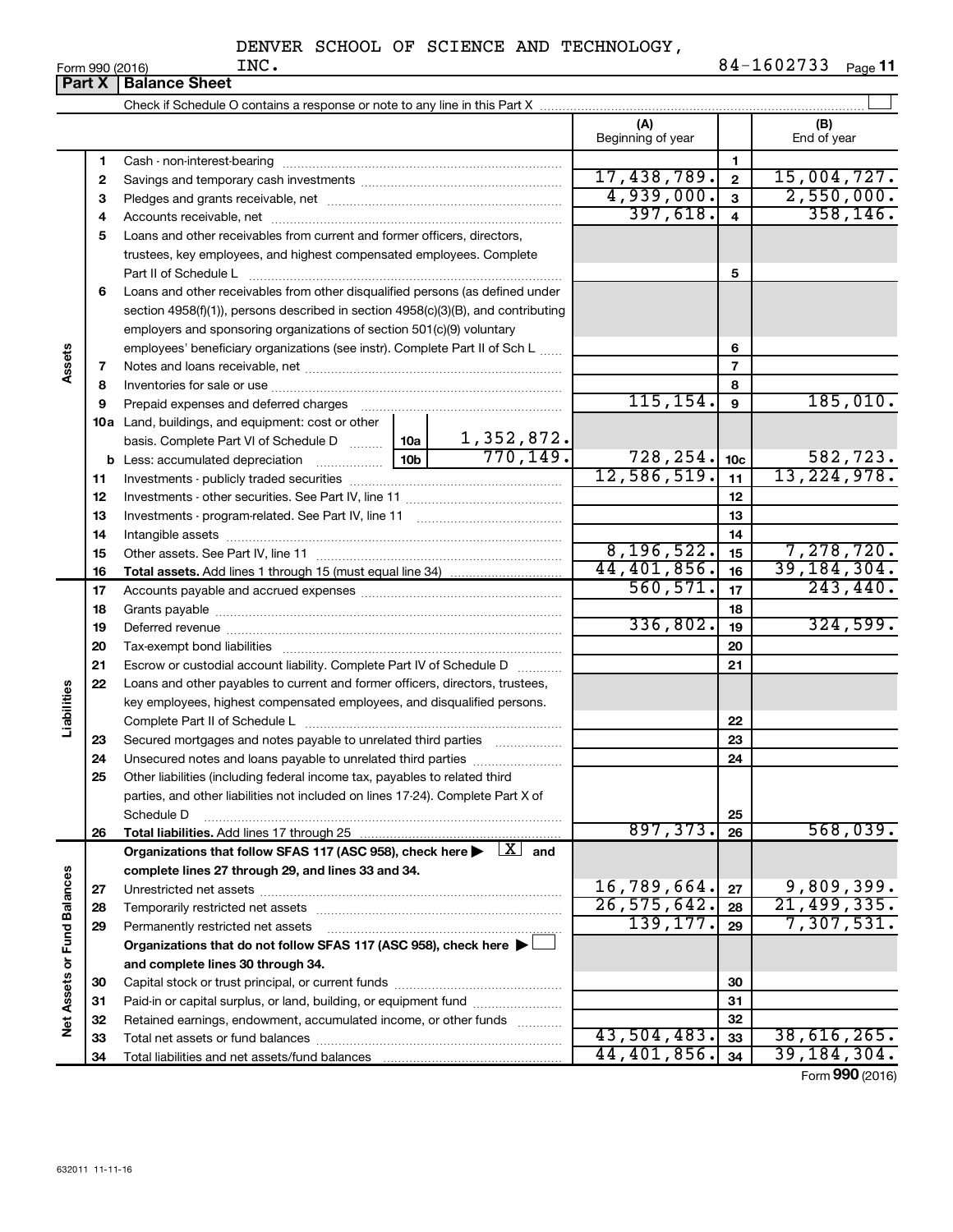|    | DENVER SCHOOL OF SCIENCE AND TECHNOLOGY,                                                                                                                     |                         |                |            |                         |  |  |  |
|----|--------------------------------------------------------------------------------------------------------------------------------------------------------------|-------------------------|----------------|------------|-------------------------|--|--|--|
|    | INC.<br>Form 990 (2016)                                                                                                                                      |                         | 84-1602733     |            | Page 12                 |  |  |  |
|    | <b>Reconciliation of Net Assets</b><br>Part XI                                                                                                               |                         |                |            |                         |  |  |  |
|    | Check if Schedule O contains a response or note to any line in this Part XI [11] Check if Schedule O contains a response or note to any line in this Part XI |                         |                |            | $\boxed{\text{X}}$      |  |  |  |
|    |                                                                                                                                                              |                         |                |            |                         |  |  |  |
| 1  |                                                                                                                                                              | $\mathbf{1}$            | 10,034,588.    |            |                         |  |  |  |
| 2  |                                                                                                                                                              | $\mathbf{2}$            | 14,785,569.    |            |                         |  |  |  |
| З  | $<$ 4,750,981.><br>$\mathbf{3}$<br>Revenue less expenses. Subtract line 2 from line 1                                                                        |                         |                |            |                         |  |  |  |
| 4  |                                                                                                                                                              | $\overline{\mathbf{4}}$ | 43,504,483.    |            |                         |  |  |  |
| 5  |                                                                                                                                                              | 5                       |                | 18,965.    |                         |  |  |  |
| 6  | Donated services and use of facilities                                                                                                                       | 6                       |                |            |                         |  |  |  |
| 7  | Investment expenses                                                                                                                                          | $\overline{7}$          |                |            |                         |  |  |  |
| 8  | Prior period adjustments                                                                                                                                     | 8                       |                |            |                         |  |  |  |
| 9  |                                                                                                                                                              | 9                       |                |            | $\overline{<}156, 202.$ |  |  |  |
| 10 | Net assets or fund balances at end of year. Combine lines 3 through 9 (must equal Part X, line 33,                                                           |                         |                |            |                         |  |  |  |
|    | column (B))                                                                                                                                                  | 10                      | 38,616,265.    |            |                         |  |  |  |
|    | Part XII Financial Statements and Reporting                                                                                                                  |                         |                |            |                         |  |  |  |
|    |                                                                                                                                                              |                         |                |            |                         |  |  |  |
|    |                                                                                                                                                              |                         |                | <b>Yes</b> | <b>No</b>               |  |  |  |
| 1. | $\boxed{\text{X}}$ Accrual<br>Accounting method used to prepare the Form 990: $\Box$ Cash<br>Other                                                           |                         |                |            |                         |  |  |  |
|    | If the organization changed its method of accounting from a prior year or checked "Other," explain in Schedule O.                                            |                         |                |            |                         |  |  |  |
|    |                                                                                                                                                              |                         | 2a             |            | х                       |  |  |  |
|    | If "Yes," check a box below to indicate whether the financial statements for the year were compiled or reviewed on a                                         |                         |                |            |                         |  |  |  |
|    | separate basis, consolidated basis, or both:                                                                                                                 |                         |                |            |                         |  |  |  |
|    | Separate basis<br><b>Consolidated basis</b><br>Both consolidated and separate basis                                                                          |                         |                |            |                         |  |  |  |
|    |                                                                                                                                                              |                         | 2 <sub>b</sub> | х          |                         |  |  |  |
|    | If "Yes," check a box below to indicate whether the financial statements for the year were audited on a separate basis,                                      |                         |                |            |                         |  |  |  |
|    | consolidated basis, or both:                                                                                                                                 |                         |                |            |                         |  |  |  |
|    | $\boxed{\textbf{X}}$ Consolidated basis<br>Both consolidated and separate basis<br>Separate basis                                                            |                         |                |            |                         |  |  |  |
|    | c If "Yes" to line 2a or 2b, does the organization have a committee that assumes responsibility for oversight of the audit,                                  |                         |                |            |                         |  |  |  |
|    | review, or compilation of its financial statements and selection of an independent accountant?                                                               |                         | 2c             | х          |                         |  |  |  |
|    | If the organization changed either its oversight process or selection process during the tax year, explain in Schedule O.                                    |                         |                |            |                         |  |  |  |
|    | 3a As a result of a federal award, was the organization required to undergo an audit or audits as set forth in the Single Audit                              |                         |                |            |                         |  |  |  |
|    |                                                                                                                                                              |                         | За             |            | x                       |  |  |  |
|    | b If "Yes," did the organization undergo the required audit or audits? If the organization did not undergo the required audit                                |                         |                |            |                         |  |  |  |
|    |                                                                                                                                                              |                         | 3 <sub>b</sub> |            |                         |  |  |  |

Form (2016) **990**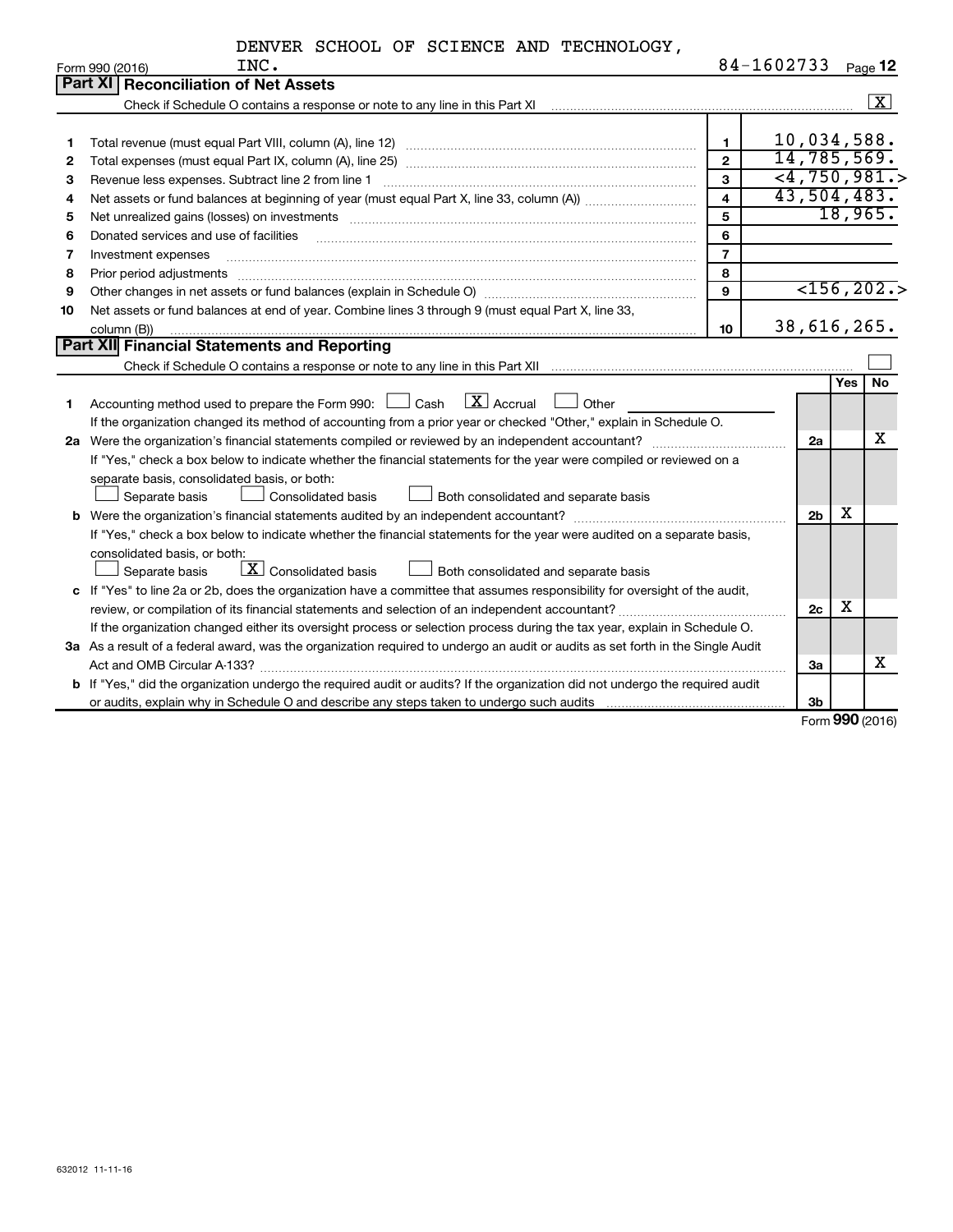|                | <b>SCHEDULE A</b>                                                                                                                             |      |                                                                          |                                                                                                                                                                                                                                               |                                                                |    |                            |  | OMB No. 1545-0047                     |  |
|----------------|-----------------------------------------------------------------------------------------------------------------------------------------------|------|--------------------------------------------------------------------------|-----------------------------------------------------------------------------------------------------------------------------------------------------------------------------------------------------------------------------------------------|----------------------------------------------------------------|----|----------------------------|--|---------------------------------------|--|
|                | (Form 990 or 990-EZ)                                                                                                                          |      |                                                                          | <b>Public Charity Status and Public Support</b><br>Complete if the organization is a section 501(c)(3) organization or a section                                                                                                              |                                                                |    |                            |  |                                       |  |
|                |                                                                                                                                               |      |                                                                          | 4947(a)(1) nonexempt charitable trust.                                                                                                                                                                                                        |                                                                |    |                            |  |                                       |  |
|                | Department of the Treasury<br>Internal Revenue Service                                                                                        |      |                                                                          | Attach to Form 990 or Form 990-EZ.                                                                                                                                                                                                            |                                                                |    |                            |  | <b>Open to Public</b><br>Inspection   |  |
|                | Name of the organization                                                                                                                      |      |                                                                          | Information about Schedule A (Form 990 or 990-EZ) and its instructions is at WWW.irs.gov/form990.<br>DENVER SCHOOL OF SCIENCE AND TECHNOLOGY,                                                                                                 |                                                                |    |                            |  | <b>Employer identification number</b> |  |
|                |                                                                                                                                               | INC. |                                                                          |                                                                                                                                                                                                                                               |                                                                |    |                            |  | 84-1602733                            |  |
|                | Part I                                                                                                                                        |      |                                                                          | Reason for Public Charity Status (All organizations must complete this part.) See instructions.                                                                                                                                               |                                                                |    |                            |  |                                       |  |
|                |                                                                                                                                               |      |                                                                          | The organization is not a private foundation because it is: (For lines 1 through 12, check only one box.)                                                                                                                                     |                                                                |    |                            |  |                                       |  |
| 1              |                                                                                                                                               |      |                                                                          | A church, convention of churches, or association of churches described in section 170(b)(1)(A)(i).                                                                                                                                            |                                                                |    |                            |  |                                       |  |
| 2              |                                                                                                                                               |      |                                                                          | A school described in section 170(b)(1)(A)(ii). (Attach Schedule E (Form 990 or 990-EZ).)                                                                                                                                                     |                                                                |    |                            |  |                                       |  |
| з              |                                                                                                                                               |      |                                                                          | A hospital or a cooperative hospital service organization described in section 170(b)(1)(A)(iii).                                                                                                                                             |                                                                |    |                            |  |                                       |  |
| 4              |                                                                                                                                               |      |                                                                          | A medical research organization operated in conjunction with a hospital described in section 170(b)(1)(A)(iii). Enter the hospital's name,                                                                                                    |                                                                |    |                            |  |                                       |  |
|                | city, and state:<br>An organization operated for the benefit of a college or university owned or operated by a governmental unit described in |      |                                                                          |                                                                                                                                                                                                                                               |                                                                |    |                            |  |                                       |  |
| 5              |                                                                                                                                               |      |                                                                          |                                                                                                                                                                                                                                               |                                                                |    |                            |  |                                       |  |
|                |                                                                                                                                               |      | section 170(b)(1)(A)(iv). (Complete Part II.)                            |                                                                                                                                                                                                                                               |                                                                |    |                            |  |                                       |  |
| 6              | $\mathbf{X}$                                                                                                                                  |      |                                                                          | A federal, state, or local government or governmental unit described in section 170(b)(1)(A)(v).                                                                                                                                              |                                                                |    |                            |  |                                       |  |
| $\overline{7}$ |                                                                                                                                               |      | section 170(b)(1)(A)(vi). (Complete Part II.)                            | An organization that normally receives a substantial part of its support from a governmental unit or from the general public described in                                                                                                     |                                                                |    |                            |  |                                       |  |
| 8              |                                                                                                                                               |      |                                                                          | A community trust described in section 170(b)(1)(A)(vi). (Complete Part II.)                                                                                                                                                                  |                                                                |    |                            |  |                                       |  |
| 9              |                                                                                                                                               |      |                                                                          | An agricultural research organization described in section 170(b)(1)(A)(ix) operated in conjunction with a land-grant college                                                                                                                 |                                                                |    |                            |  |                                       |  |
|                |                                                                                                                                               |      |                                                                          | or university or a non-land-grant college of agriculture (see instructions). Enter the name, city, and state of the college or                                                                                                                |                                                                |    |                            |  |                                       |  |
|                | university:                                                                                                                                   |      |                                                                          |                                                                                                                                                                                                                                               |                                                                |    |                            |  |                                       |  |
| 10             |                                                                                                                                               |      |                                                                          | An organization that normally receives: (1) more than 33 1/3% of its support from contributions, membership fees, and gross receipts from                                                                                                     |                                                                |    |                            |  |                                       |  |
|                |                                                                                                                                               |      |                                                                          | activities related to its exempt functions - subject to certain exceptions, and (2) no more than 33 1/3% of its support from gross investment                                                                                                 |                                                                |    |                            |  |                                       |  |
|                |                                                                                                                                               |      |                                                                          | income and unrelated business taxable income (less section 511 tax) from businesses acquired by the organization after June 30, 1975.                                                                                                         |                                                                |    |                            |  |                                       |  |
|                |                                                                                                                                               |      | See section 509(a)(2). (Complete Part III.)                              |                                                                                                                                                                                                                                               |                                                                |    |                            |  |                                       |  |
| 11             |                                                                                                                                               |      |                                                                          | An organization organized and operated exclusively to test for public safety. See section 509(a)(4).                                                                                                                                          |                                                                |    |                            |  |                                       |  |
| 12             |                                                                                                                                               |      |                                                                          | An organization organized and operated exclusively for the benefit of, to perform the functions of, or to carry out the purposes of one or                                                                                                    |                                                                |    |                            |  |                                       |  |
|                |                                                                                                                                               |      |                                                                          | more publicly supported organizations described in section 509(a)(1) or section 509(a)(2). See section 509(a)(3). Check the box in                                                                                                            |                                                                |    |                            |  |                                       |  |
| a              |                                                                                                                                               |      |                                                                          | lines 12a through 12d that describes the type of supporting organization and complete lines 12e, 12f, and 12g.<br>Type I. A supporting organization operated, supervised, or controlled by its supported organization(s), typically by giving |                                                                |    |                            |  |                                       |  |
|                |                                                                                                                                               |      |                                                                          | the supported organization(s) the power to regularly appoint or elect a majority of the directors or trustees of the supporting                                                                                                               |                                                                |    |                            |  |                                       |  |
|                |                                                                                                                                               |      | organization. You must complete Part IV, Sections A and B.               |                                                                                                                                                                                                                                               |                                                                |    |                            |  |                                       |  |
| b              |                                                                                                                                               |      |                                                                          | Type II. A supporting organization supervised or controlled in connection with its supported organization(s), by having                                                                                                                       |                                                                |    |                            |  |                                       |  |
|                |                                                                                                                                               |      |                                                                          | control or management of the supporting organization vested in the same persons that control or manage the supported                                                                                                                          |                                                                |    |                            |  |                                       |  |
|                |                                                                                                                                               |      | organization(s). You must complete Part IV, Sections A and C.            |                                                                                                                                                                                                                                               |                                                                |    |                            |  |                                       |  |
| с              |                                                                                                                                               |      |                                                                          | Type III functionally integrated. A supporting organization operated in connection with, and functionally integrated with,                                                                                                                    |                                                                |    |                            |  |                                       |  |
|                |                                                                                                                                               |      |                                                                          | its supported organization(s) (see instructions). You must complete Part IV, Sections A, D, and E.                                                                                                                                            |                                                                |    |                            |  |                                       |  |
| d              |                                                                                                                                               |      |                                                                          | Type III non-functionally integrated. A supporting organization operated in connection with its supported organization(s)                                                                                                                     |                                                                |    |                            |  |                                       |  |
|                |                                                                                                                                               |      |                                                                          | that is not functionally integrated. The organization generally must satisfy a distribution requirement and an attentiveness                                                                                                                  |                                                                |    |                            |  |                                       |  |
|                |                                                                                                                                               |      |                                                                          | requirement (see instructions). You must complete Part IV, Sections A and D, and Part V.<br>Check this box if the organization received a written determination from the IRS that it is a Type I, Type II, Type III                           |                                                                |    |                            |  |                                       |  |
| е              |                                                                                                                                               |      |                                                                          | functionally integrated, or Type III non-functionally integrated supporting organization.                                                                                                                                                     |                                                                |    |                            |  |                                       |  |
|                | f Enter the number of supported organizations                                                                                                 |      |                                                                          |                                                                                                                                                                                                                                               |                                                                |    |                            |  |                                       |  |
|                |                                                                                                                                               |      | g Provide the following information about the supported organization(s). |                                                                                                                                                                                                                                               |                                                                |    |                            |  |                                       |  |
|                | (i) Name of supported                                                                                                                         |      | (ii) EIN                                                                 | (iii) Type of organization<br>(described on lines 1-10                                                                                                                                                                                        | (iv) Is the organization listed<br>in your governing document? |    | (v) Amount of monetary     |  | (vi) Amount of other                  |  |
|                | organization                                                                                                                                  |      |                                                                          | above (see instructions))                                                                                                                                                                                                                     | Yes                                                            | No | support (see instructions) |  | support (see instructions)            |  |
|                |                                                                                                                                               |      |                                                                          |                                                                                                                                                                                                                                               |                                                                |    |                            |  |                                       |  |
|                |                                                                                                                                               |      |                                                                          |                                                                                                                                                                                                                                               |                                                                |    |                            |  |                                       |  |
|                |                                                                                                                                               |      |                                                                          |                                                                                                                                                                                                                                               |                                                                |    |                            |  |                                       |  |
|                |                                                                                                                                               |      |                                                                          |                                                                                                                                                                                                                                               |                                                                |    |                            |  |                                       |  |
|                |                                                                                                                                               |      |                                                                          |                                                                                                                                                                                                                                               |                                                                |    |                            |  |                                       |  |
|                |                                                                                                                                               |      |                                                                          |                                                                                                                                                                                                                                               |                                                                |    |                            |  |                                       |  |
|                |                                                                                                                                               |      |                                                                          |                                                                                                                                                                                                                                               |                                                                |    |                            |  |                                       |  |
|                |                                                                                                                                               |      |                                                                          |                                                                                                                                                                                                                                               |                                                                |    |                            |  |                                       |  |
|                |                                                                                                                                               |      |                                                                          |                                                                                                                                                                                                                                               |                                                                |    |                            |  |                                       |  |
| Total          |                                                                                                                                               |      |                                                                          |                                                                                                                                                                                                                                               |                                                                |    |                            |  |                                       |  |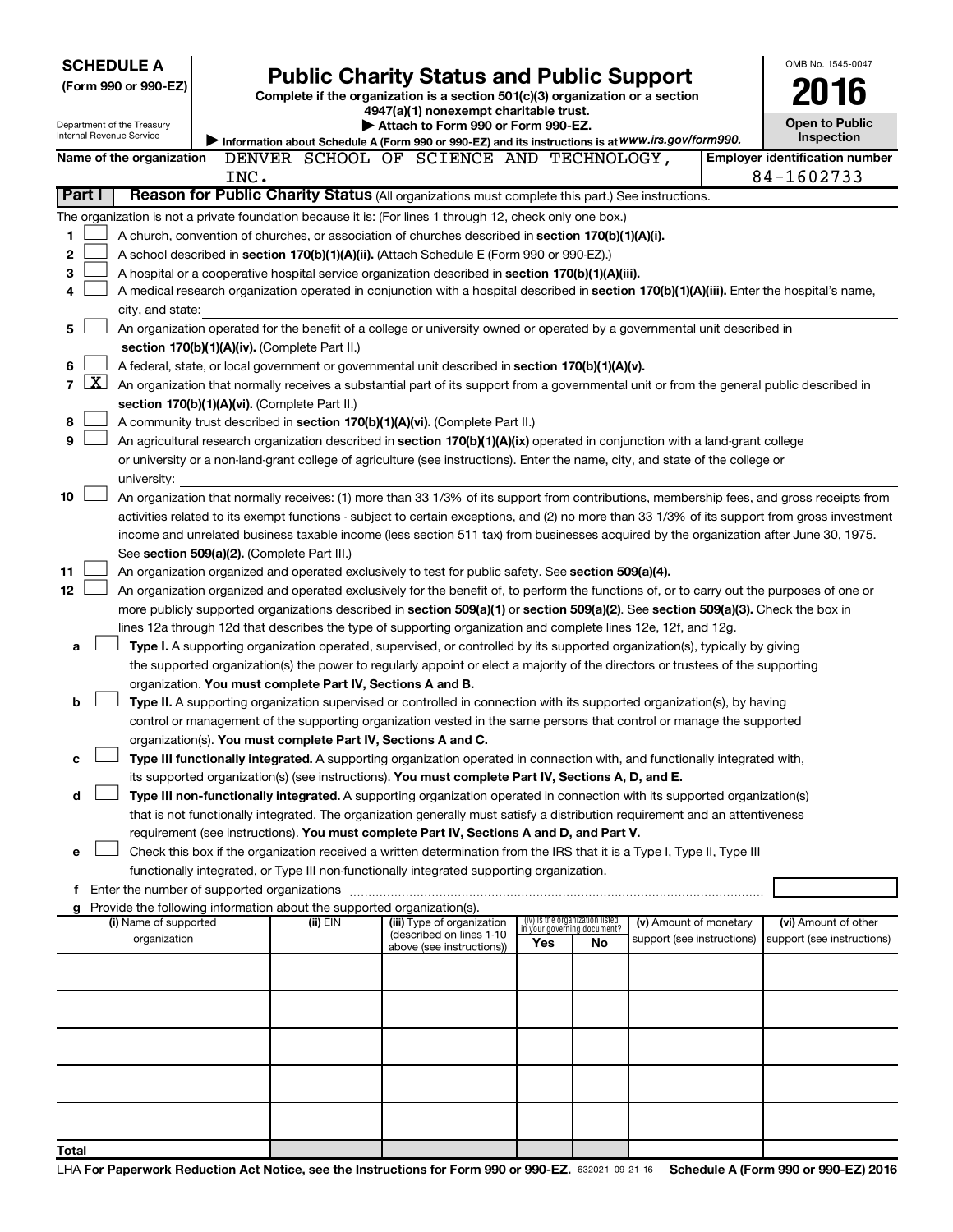# Schedule A (Form 990 or 990-EZ) 2016 INC.<br>**Part II** Support Schedule for Orga

**2** INC. 84-1602733

(Complete only if you checked the box on line 5, 7, or 8 of Part I or if the organization failed to qualify under Part III. If the organization fails to qualify under the tests listed below, please complete Part III.) **Part Schedule for Organizations Described in Sections 170(b)(1)(A)(iv) and 170(b)(1)(A)(vi)** 

| <b>Section A. Public Support</b>                                                                                                                                                                                               |          |                                               |                            |                       |            |                                    |
|--------------------------------------------------------------------------------------------------------------------------------------------------------------------------------------------------------------------------------|----------|-----------------------------------------------|----------------------------|-----------------------|------------|------------------------------------|
| Calendar year (or fiscal year beginning in)                                                                                                                                                                                    | (a) 2012 | (b) 2013                                      | $(c)$ 2014                 | $(d)$ 2015            | $(e)$ 2016 | (f) Total                          |
| 1 Gifts, grants, contributions, and                                                                                                                                                                                            |          |                                               |                            |                       |            |                                    |
| membership fees received. (Do not                                                                                                                                                                                              |          |                                               |                            |                       |            |                                    |
| include any "unusual grants.")                                                                                                                                                                                                 |          |                                               | 2707880.10197958.24709848. | 2702565.              |            | 1934464.42252715.                  |
| 2 Tax revenues levied for the organ-                                                                                                                                                                                           |          |                                               |                            |                       |            |                                    |
| ization's benefit and either paid to                                                                                                                                                                                           |          |                                               |                            |                       |            |                                    |
| or expended on its behalf                                                                                                                                                                                                      |          |                                               |                            |                       |            |                                    |
| 3 The value of services or facilities                                                                                                                                                                                          |          |                                               |                            |                       |            |                                    |
| furnished by a governmental unit to                                                                                                                                                                                            |          |                                               |                            |                       |            |                                    |
| the organization without charge                                                                                                                                                                                                |          |                                               |                            |                       |            |                                    |
| 4 Total. Add lines 1 through 3                                                                                                                                                                                                 |          |                                               | 2707880.10197958.24709848. | 2702565.              |            | 1934464.42252715.                  |
| 5 The portion of total contributions                                                                                                                                                                                           |          |                                               |                            |                       |            |                                    |
| by each person (other than a                                                                                                                                                                                                   |          |                                               |                            |                       |            |                                    |
| governmental unit or publicly                                                                                                                                                                                                  |          |                                               |                            |                       |            |                                    |
| supported organization) included                                                                                                                                                                                               |          |                                               |                            |                       |            |                                    |
| on line 1 that exceeds 2% of the                                                                                                                                                                                               |          |                                               |                            |                       |            |                                    |
| amount shown on line 11,                                                                                                                                                                                                       |          |                                               |                            |                       |            |                                    |
| column (f)                                                                                                                                                                                                                     |          |                                               |                            |                       |            | 14263051.                          |
|                                                                                                                                                                                                                                |          |                                               |                            |                       |            | 27989664.                          |
| 6 Public support. Subtract line 5 from line 4.<br><b>Section B. Total Support</b>                                                                                                                                              |          |                                               |                            |                       |            |                                    |
| Calendar year (or fiscal year beginning in)                                                                                                                                                                                    |          |                                               |                            |                       |            |                                    |
|                                                                                                                                                                                                                                | (a) 2012 | (b) 2013<br><u>2707880.10197958.24709848.</u> | $(c)$ 2014                 | $(d)$ 2015<br>2702565 | (e) 2016   | (f) Total<br>1934464.42252715.     |
| <b>7</b> Amounts from line 4                                                                                                                                                                                                   |          |                                               |                            |                       |            |                                    |
| 8 Gross income from interest,                                                                                                                                                                                                  |          |                                               |                            |                       |            |                                    |
| dividends, payments received on                                                                                                                                                                                                |          |                                               |                            |                       |            |                                    |
| securities loans, rents, royalties                                                                                                                                                                                             |          | 209,904.                                      | 378,833.                   |                       |            | 1291954.                           |
| and income from similar sources                                                                                                                                                                                                | 37, 207. |                                               |                            | 544, 261.             | 121,749.   |                                    |
| <b>9</b> Net income from unrelated business                                                                                                                                                                                    |          |                                               |                            |                       |            |                                    |
| activities, whether or not the                                                                                                                                                                                                 |          |                                               |                            |                       |            |                                    |
| business is regularly carried on                                                                                                                                                                                               |          |                                               |                            |                       |            |                                    |
| 10 Other income. Do not include gain                                                                                                                                                                                           |          |                                               |                            |                       |            |                                    |
| or loss from the sale of capital                                                                                                                                                                                               |          |                                               |                            |                       |            |                                    |
| assets (Explain in Part VI.)                                                                                                                                                                                                   | 55,705.  | 8, 296.                                       |                            |                       |            | 64,001.                            |
| 11 Total support. Add lines 7 through 10                                                                                                                                                                                       |          |                                               |                            |                       |            | 43608670.                          |
| <b>12</b> Gross receipts from related activities, etc. (see instructions)                                                                                                                                                      |          |                                               |                            |                       | 12         | 23,446,455.                        |
| 13 First five years. If the Form 990 is for the organization's first, second, third, fourth, or fifth tax year as a section 501(c)(3)                                                                                          |          |                                               |                            |                       |            |                                    |
| organization, check this box and stop here                                                                                                                                                                                     |          |                                               |                            |                       |            |                                    |
| <b>Section C. Computation of Public Support Percentage</b>                                                                                                                                                                     |          |                                               |                            |                       |            |                                    |
|                                                                                                                                                                                                                                |          |                                               |                            |                       | 14         | 64.18<br>%                         |
|                                                                                                                                                                                                                                |          |                                               |                            |                       | 15         | 63.96<br>%                         |
| 16a 33 1/3% support test - 2016. If the organization did not check the box on line 13, and line 14 is 33 1/3% or more, check this box and                                                                                      |          |                                               |                            |                       |            |                                    |
| stop here. The organization qualifies as a publicly supported organization manufactured content and the support of the state of the state of the state of the state of the state of the state of the state of the state of the |          |                                               |                            |                       |            | $\blacktriangleright$ $\mathbf{X}$ |
| b 33 1/3% support test - 2015. If the organization did not check a box on line 13 or 16a, and line 15 is 33 1/3% or more, check this box                                                                                       |          |                                               |                            |                       |            |                                    |
|                                                                                                                                                                                                                                |          |                                               |                            |                       |            |                                    |
| 17a 10% -facts-and-circumstances test - 2016. If the organization did not check a box on line 13, 16a, or 16b, and line 14 is 10% or more,                                                                                     |          |                                               |                            |                       |            |                                    |
| and if the organization meets the "facts-and-circumstances" test, check this box and stop here. Explain in Part VI how the organization                                                                                        |          |                                               |                            |                       |            |                                    |
|                                                                                                                                                                                                                                |          |                                               |                            |                       |            |                                    |
| b 10% -facts-and-circumstances test - 2015. If the organization did not check a box on line 13, 16a, 16b, or 17a, and line 15 is 10% or                                                                                        |          |                                               |                            |                       |            |                                    |
| more, and if the organization meets the "facts-and-circumstances" test, check this box and stop here. Explain in Part VI how the                                                                                               |          |                                               |                            |                       |            |                                    |
| organization meets the "facts-and-circumstances" test. The organization qualifies as a publicly supported organization                                                                                                         |          |                                               |                            |                       |            |                                    |
| 18 Private foundation. If the organization did not check a box on line 13, 16a, 16b, 17a, or 17b, check this box and see instructions                                                                                          |          |                                               |                            |                       |            |                                    |
|                                                                                                                                                                                                                                |          |                                               |                            |                       |            |                                    |

**Schedule A (Form 990 or 990-EZ) 2016**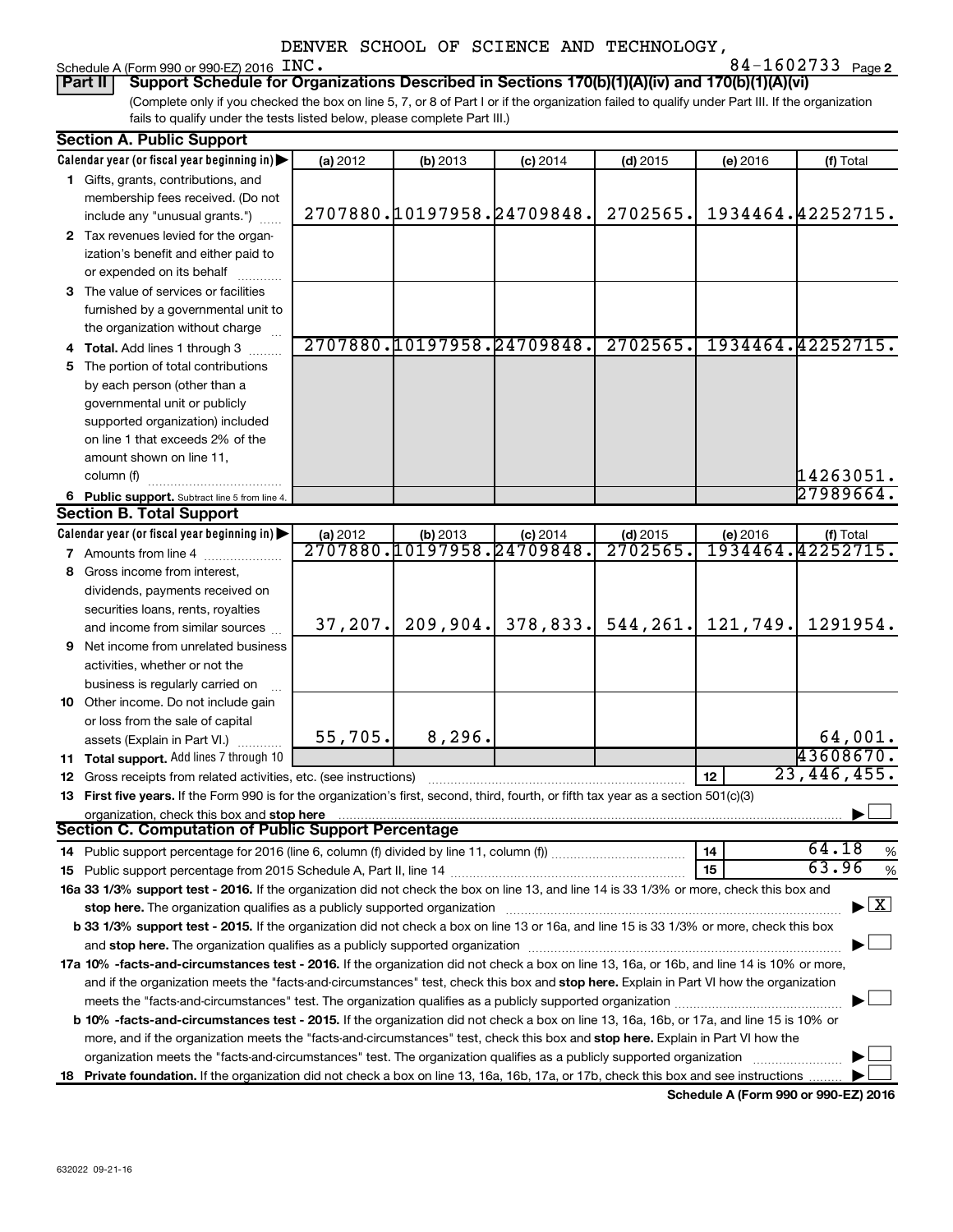## Schedule A (Form 990 or 990-EZ) 2016 INC.

**INC.** 84-1602733 Page 3

## **Part III Support Schedule for Organizations Described in Section 509(a)(2)**

(Complete only if you checked the box on line 10 of Part I or if the organization failed to qualify under Part II. If the organization fails to qualify under the tests listed below, please complete Part II.)

| <b>Section A. Public Support</b>                                                                                                                    |          |          |            |            |          |           |
|-----------------------------------------------------------------------------------------------------------------------------------------------------|----------|----------|------------|------------|----------|-----------|
| Calendar year (or fiscal year beginning in)                                                                                                         | (a) 2012 | (b) 2013 | $(c)$ 2014 | $(d)$ 2015 | (e) 2016 | (f) Total |
| 1 Gifts, grants, contributions, and                                                                                                                 |          |          |            |            |          |           |
| membership fees received. (Do not                                                                                                                   |          |          |            |            |          |           |
| include any "unusual grants.")                                                                                                                      |          |          |            |            |          |           |
| 2 Gross receipts from admissions,                                                                                                                   |          |          |            |            |          |           |
| merchandise sold or services per-                                                                                                                   |          |          |            |            |          |           |
| formed, or facilities furnished in                                                                                                                  |          |          |            |            |          |           |
| any activity that is related to the<br>organization's tax-exempt purpose                                                                            |          |          |            |            |          |           |
| 3 Gross receipts from activities that                                                                                                               |          |          |            |            |          |           |
| are not an unrelated trade or bus-                                                                                                                  |          |          |            |            |          |           |
| iness under section 513                                                                                                                             |          |          |            |            |          |           |
| 4 Tax revenues levied for the organ-                                                                                                                |          |          |            |            |          |           |
| ization's benefit and either paid to                                                                                                                |          |          |            |            |          |           |
| or expended on its behalf                                                                                                                           |          |          |            |            |          |           |
| 5 The value of services or facilities                                                                                                               |          |          |            |            |          |           |
| furnished by a governmental unit to                                                                                                                 |          |          |            |            |          |           |
| the organization without charge                                                                                                                     |          |          |            |            |          |           |
| <b>6 Total.</b> Add lines 1 through 5                                                                                                               |          |          |            |            |          |           |
| 7a Amounts included on lines 1, 2, and                                                                                                              |          |          |            |            |          |           |
| 3 received from disqualified persons                                                                                                                |          |          |            |            |          |           |
| <b>b</b> Amounts included on lines 2 and 3 received                                                                                                 |          |          |            |            |          |           |
| from other than disqualified persons that                                                                                                           |          |          |            |            |          |           |
| exceed the greater of \$5,000 or 1% of the<br>amount on line 13 for the year                                                                        |          |          |            |            |          |           |
| c Add lines 7a and 7b                                                                                                                               |          |          |            |            |          |           |
| 8 Public support. (Subtract line 7c from line 6.)                                                                                                   |          |          |            |            |          |           |
| <b>Section B. Total Support</b>                                                                                                                     |          |          |            |            |          |           |
| Calendar year (or fiscal year beginning in)                                                                                                         | (a) 2012 | (b) 2013 | $(c)$ 2014 | $(d)$ 2015 | (e) 2016 | (f) Total |
| <b>9</b> Amounts from line 6                                                                                                                        |          |          |            |            |          |           |
| <b>10a</b> Gross income from interest,                                                                                                              |          |          |            |            |          |           |
| dividends, payments received on                                                                                                                     |          |          |            |            |          |           |
| securities loans, rents, royalties<br>and income from similar sources                                                                               |          |          |            |            |          |           |
| <b>b</b> Unrelated business taxable income                                                                                                          |          |          |            |            |          |           |
| (less section 511 taxes) from businesses                                                                                                            |          |          |            |            |          |           |
| acquired after June 30, 1975                                                                                                                        |          |          |            |            |          |           |
| c Add lines 10a and 10b                                                                                                                             |          |          |            |            |          |           |
| <b>11</b> Net income from unrelated business                                                                                                        |          |          |            |            |          |           |
| activities not included in line 10b.                                                                                                                |          |          |            |            |          |           |
| whether or not the business is                                                                                                                      |          |          |            |            |          |           |
| regularly carried on<br><b>12</b> Other income. Do not include gain                                                                                 |          |          |            |            |          |           |
| or loss from the sale of capital                                                                                                                    |          |          |            |            |          |           |
| assets (Explain in Part VI.)<br><b>13</b> Total support. (Add lines 9, 10c, 11, and 12.)                                                            |          |          |            |            |          |           |
|                                                                                                                                                     |          |          |            |            |          |           |
| 14 First five years. If the Form 990 is for the organization's first, second, third, fourth, or fifth tax year as a section 501(c)(3) organization, |          |          |            |            |          |           |
| <b>Section C. Computation of Public Support Percentage</b>                                                                                          |          |          |            |            |          |           |
|                                                                                                                                                     |          |          |            |            |          |           |
|                                                                                                                                                     |          |          |            |            | 15       | ℅         |
| 16 Public support percentage from 2015 Schedule A, Part III, line 15<br>Section D. Computation of Investment Income Percentage                      |          |          |            |            | 16       | %         |
|                                                                                                                                                     |          |          |            |            |          |           |
| 17 Investment income percentage for 2016 (line 10c, column (f) divided by line 13, column (f))                                                      |          |          |            |            | 17       | %         |
| 18 Investment income percentage from 2015 Schedule A, Part III, line 17                                                                             |          |          |            |            | 18       | %         |
| 19a 33 1/3% support tests - 2016. If the organization did not check the box on line 14, and line 15 is more than 33 1/3%, and line 17 is not        |          |          |            |            |          |           |
| more than 33 1/3%, check this box and stop here. The organization qualifies as a publicly supported organization                                    |          |          |            |            |          |           |
| b 33 1/3% support tests - 2015. If the organization did not check a box on line 14 or line 19a, and line 16 is more than 33 1/3%, and               |          |          |            |            |          |           |
| line 18 is not more than 33 1/3%, check this box and stop here. The organization qualifies as a publicly supported organization                     |          |          |            |            |          |           |
|                                                                                                                                                     |          |          |            |            |          |           |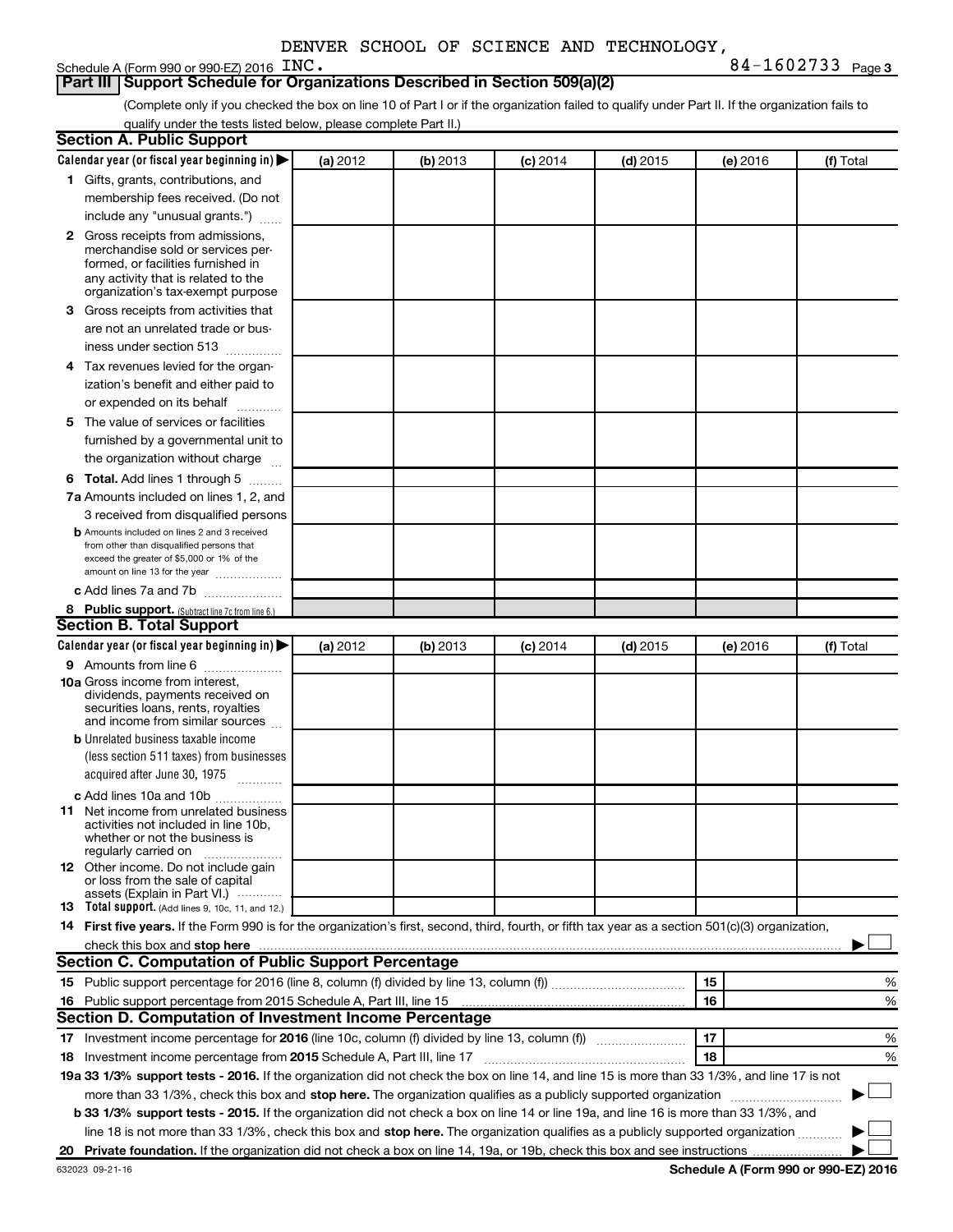**INC.** 84-1602733 Page 4

**1**

**Yes No**

### Schedule A (Form 990 or 990-EZ) 2016  $\overline{INC}$ . **Part IV Supporting Organizations**

(Complete only if you checked a box in line 12 on Part I. If you checked 12a of Part I, complete Sections A and B. If you checked 12b of Part I, complete Sections A and C. If you checked 12c of Part I, complete Sections A, D, and E. If you checked 12d of Part I, complete Sections A and D, and complete Part V.)

### **Section A. All Supporting Organizations**

- **1** Are all of the organization's supported organizations listed by name in the organization's governing documents? If "No," describe in Part VI how the supported organizations are designated. If designated by *class or purpose, describe the designation. If historic and continuing relationship, explain.*
- **2** Did the organization have any supported organization that does not have an IRS determination of status under section 509(a)(1) or (2)? If "Yes," explain in Part VI how the organization determined that the supported *organization was described in section 509(a)(1) or (2).*
- **3a** Did the organization have a supported organization described in section 501(c)(4), (5), or (6)? If "Yes," answer *(b) and (c) below.*
- **b** Did the organization confirm that each supported organization qualified under section 501(c)(4), (5), or (6) and satisfied the public support tests under section 509(a)(2)? If "Yes," describe in Part VI when and how the *organization made the determination.*
- **c** Did the organization ensure that all support to such organizations was used exclusively for section 170(c)(2)(B) purposes? If "Yes," explain in Part VI what controls the organization put in place to ensure such use.
- **4 a** *If* Was any supported organization not organized in the United States ("foreign supported organization")? *"Yes," and if you checked 12a or 12b in Part I, answer (b) and (c) below.*
- **b** Did the organization have ultimate control and discretion in deciding whether to make grants to the foreign supported organization? If "Yes," describe in Part VI how the organization had such control and discretion *despite being controlled or supervised by or in connection with its supported organizations.*
- **c** Did the organization support any foreign supported organization that does not have an IRS determination under sections 501(c)(3) and 509(a)(1) or (2)? If "Yes," explain in Part VI what controls the organization used *to ensure that all support to the foreign supported organization was used exclusively for section 170(c)(2)(B) purposes.*
- **5a** Did the organization add, substitute, or remove any supported organizations during the tax year? If "Yes," answer (b) and (c) below (if applicable). Also, provide detail in Part VI, including (i) the names and EIN *numbers of the supported organizations added, substituted, or removed; (ii) the reasons for each such action; (iii) the authority under the organization's organizing document authorizing such action; and (iv) how the action was accomplished (such as by amendment to the organizing document).*
- **b Type I or Type II only.** Was any added or substituted supported organization part of a class already designated in the organization's organizing document?
- **c Substitutions only.**  Was the substitution the result of an event beyond the organization's control?
- **6** Did the organization provide support (whether in the form of grants or the provision of services or facilities) to support or benefit one or more of the filing organization's supported organizations? If "Yes," provide detail in anyone other than (i) its supported organizations, (ii) individuals that are part of the charitable class benefited by one or more of its supported organizations, or (iii) other supporting organizations that also *Part VI.*
- **7** Did the organization provide a grant, loan, compensation, or other similar payment to a substantial contributor regard to a substantial contributor? If "Yes," complete Part I of Schedule L (Form 990 or 990-EZ). (defined in section 4958(c)(3)(C)), a family member of a substantial contributor, or a 35% controlled entity with
- **8** Did the organization make a loan to a disqualified person (as defined in section 4958) not described in line 7? *If "Yes," complete Part I of Schedule L (Form 990 or 990-EZ).*
- **9 a** Was the organization controlled directly or indirectly at any time during the tax year by one or more in section 509(a)(1) or (2))? If "Yes," provide detail in Part VI. disqualified persons as defined in section 4946 (other than foundation managers and organizations described
- **b** Did one or more disqualified persons (as defined in line 9a) hold a controlling interest in any entity in which the supporting organization had an interest? If "Yes," provide detail in Part VI.
- **c** Did a disqualified person (as defined in line 9a) have an ownership interest in, or derive any personal benefit from, assets in which the supporting organization also had an interest? If "Yes," provide detail in Part VI.
- **10 a** Was the organization subject to the excess business holdings rules of section 4943 because of section supporting organizations)? If "Yes," answer 10b below. 4943(f) (regarding certain Type II supporting organizations, and all Type III non-functionally integrated
- **b** Did the organization have any excess business holdings in the tax year? (Use Schedule C, Form 4720, to *determine whether the organization had excess business holdings.)*

**2 3a 3b 3c 4a 4b 4c 5a 5b 5c 6 7 8 9a 9b 9c 10a 10b**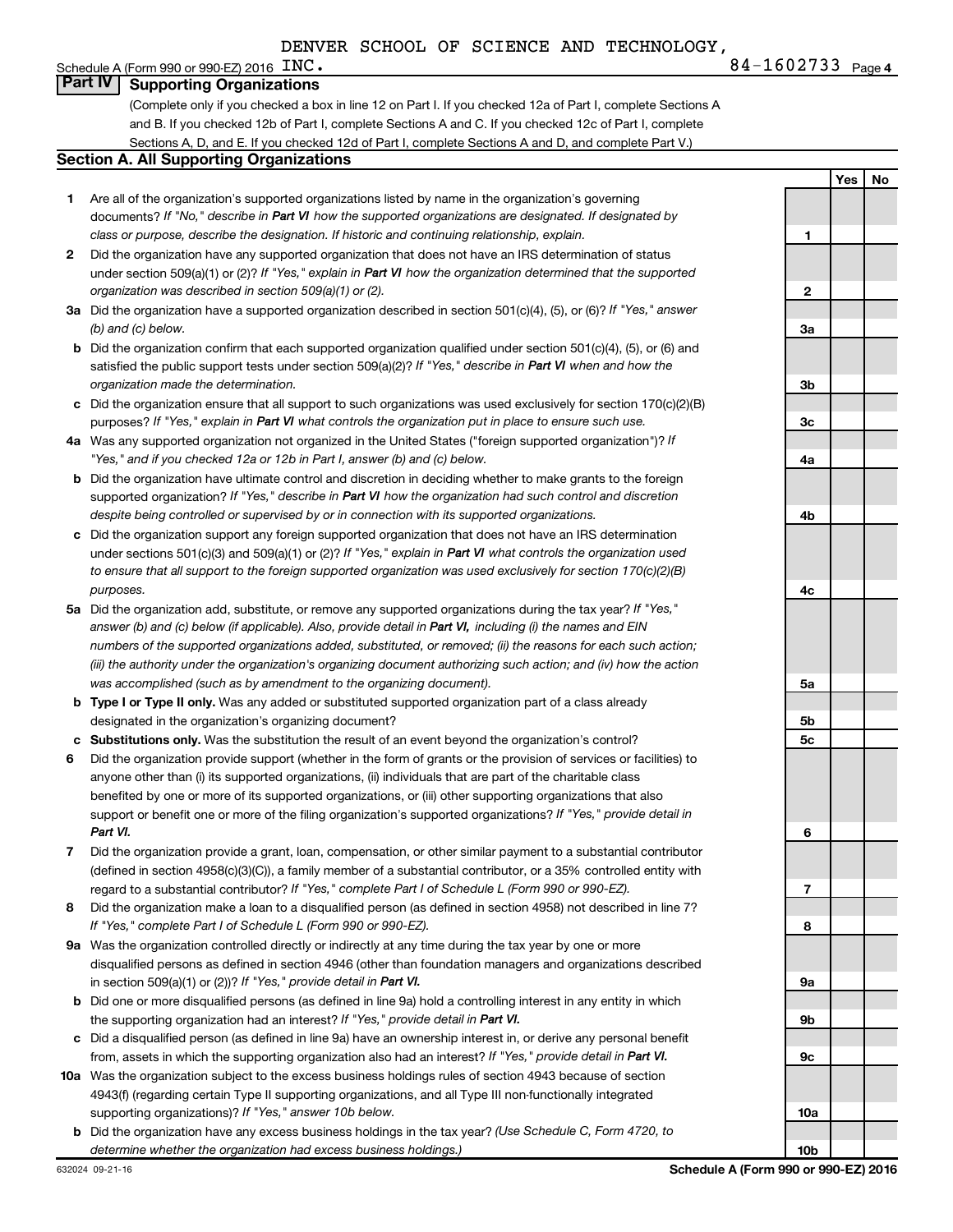**INC.** 84-1602733 Page 5 **Yes No 11** Has the organization accepted a gift or contribution from any of the following persons? **a** A person who directly or indirectly controls, either alone or together with persons described in (b) and (c) **b** A family member of a person described in (a) above? **c** A 35% controlled entity of a person described in (a) or (b) above?If "Yes" to a, b, or c, provide detail in Part VI. **11a 11b 11c Yes No 1** Did the directors, trustees, or membership of one or more supported organizations have the power to **2** Did the organization operate for the benefit of any supported organization other than the supported **1 2 Yes No 1** Were a majority of the organization's directors or trustees during the tax year also a majority of the directors **1 Yes No 1** Did the organization provide to each of its supported organizations, by the last day of the fifth month of the **2** Were any of the organization's officers, directors, or trustees either (i) appointed or elected by the supported **3** By reason of the relationship described in (2), did the organization's supported organizations have a **1 2 3 1 2** Activities Test.  *Answer (a) and (b) below.* **a b c** The organization is the parent of each of its supported organizations. Complete line 3 below. **Yes No a** Did substantially all of the organization's activities during the tax year directly further the exempt purposes of **b** Did the activities described in (a) constitute activities that, but for the organization's involvement, one or more **2a 2b** tax year? If "No," describe in **Part VI** how the supported organization(s) effectively operated, supervised, or *controlled the organization's activities. If the organization had more than one supported organization, describe how the powers to appoint and/or remove directors or trustees were allocated among the supported organizations and what conditions or restrictions, if any, applied to such powers during the tax year.* organization(s) that operated, supervised, or controlled the supporting organization? If "Yes," explain in  *how providing such benefit carried out the purposes of the supported organization(s) that operated, Part VI supervised, or controlled the supporting organization.* or trustees of each of the organization's supported organization(s)? If "No," describe in Part VI how control *or management of the supporting organization was vested in the same persons that controlled or managed the supported organization(s).* organization(s) or (ii) serving on the governing body of a supported organization? If "No," explain in Part VI how *the organization maintained a close and continuous working relationship with the supported organization(s).* income or assets at all times during the tax year? If "Yes," describe in Part VI the role the organization's *supported organizations played in this regard.* Check the box next to the method that the organization used to satisfy the Integral Part Test during the yea**fsee instructions).** *Complete line* 2 below. The organization supported a governmental entity. Describe in Part VI how you supported a government entity (see instructions). the supported organization(s) to which the organization was responsive? If "Yes," then in Part VI identify  *how these activities directly furthered their exempt purposes, how the organization was responsive to those supported organizations, and how the organization determined that these activities constituted substantially all of its activities.* of the organization's supported organization(s) would have been engaged in? If "Yes," explain in Part VI the *reasons for the organization's position that its supported organization(s) would have engaged in these activities but for the organization's involvement.* Schedule A (Form 990 or 990-EZ) 2016  $~\text{INC}$ . below, the governing body of a supported organization? regularly appoint or elect at least a majority of the organization's directors or trustees at all times during the organization's tax year, (i) a written notice describing the type and amount of support provided during the prior tax year, (ii) a copy of the Form 990 that was most recently filed as of the date of notification, and (iii) copies of the organization's governing documents in effect on the date of notification, to the extent not previously provided? significant voice in the organization's investment policies and in directing the use of the organization's *those supported organizations and explain* **Part IV Supporting Organizations** *(continued)* **Section B. Type I Supporting Organizations Section C. Type II Supporting Organizations Section D. All Type III Supporting Organizations Section E. Type III Functionally Integrated Supporting Organizations**  $\Box$  $\Box$ 

- **3** Parent of Supported Organizations. *Answer (a) and (b) below.*
- **a** Did the organization have the power to regularly appoint or elect a majority of the officers, directors, or *Provide details in* trustees of each of the supported organizations? *Part VI.*
- **b** Did the organization exercise a substantial degree of direction over the policies, programs, and activities of each of its supported organizations? If "Yes," describe in Part VI the role played by the organization in this regard.

**3a**

**3b**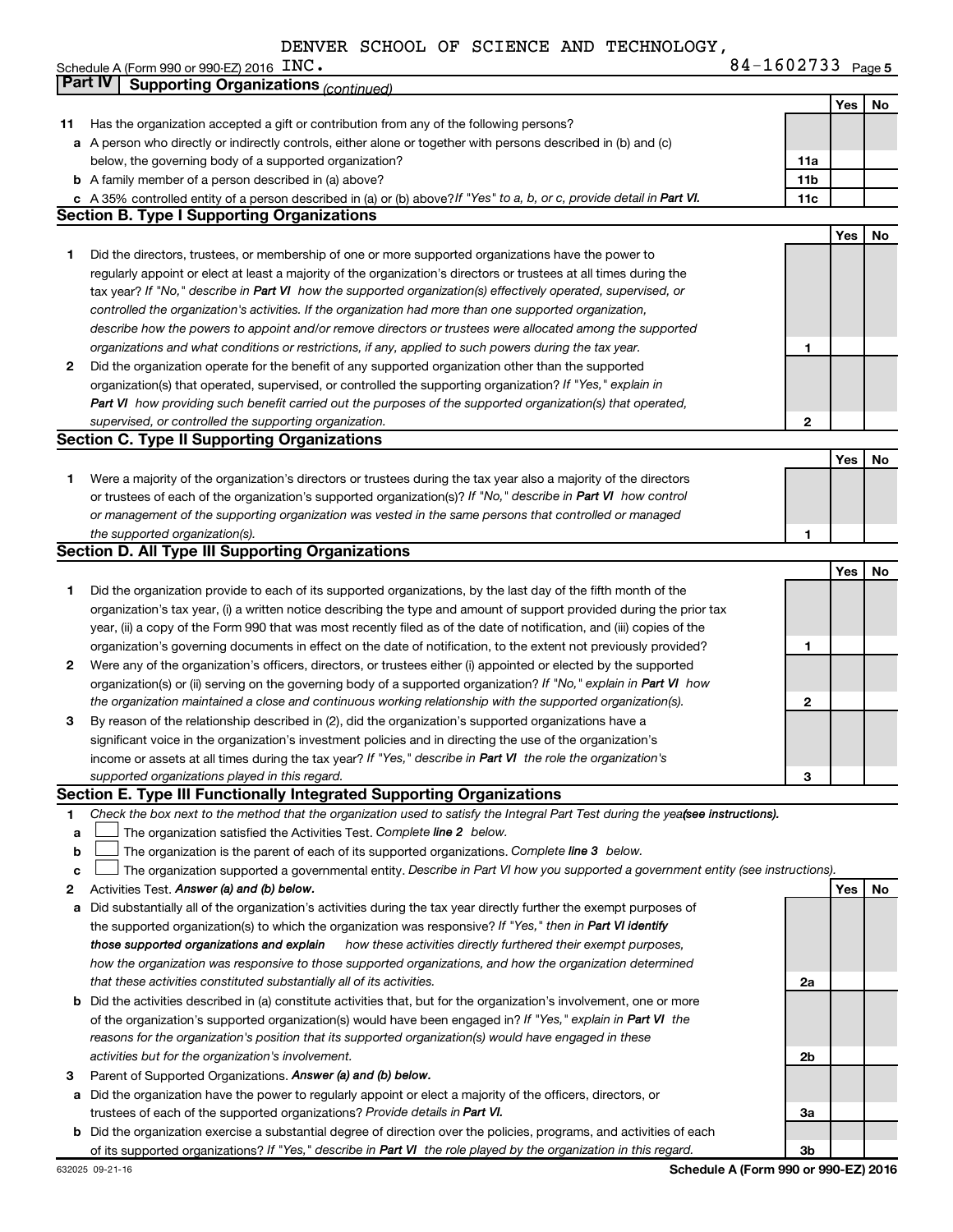| DENVER SCHOOL OF SCIENCE AND TECHNOLOGY, |  |  |  |  |  |  |
|------------------------------------------|--|--|--|--|--|--|
|------------------------------------------|--|--|--|--|--|--|

|   | Schedule A (Form 990 or 990-EZ) 2016 INC.                                                                                                          |                          |                | 84-1602733 Page 6              |
|---|----------------------------------------------------------------------------------------------------------------------------------------------------|--------------------------|----------------|--------------------------------|
|   | <b>Part V</b><br>Type III Non-Functionally Integrated 509(a)(3) Supporting Organizations                                                           |                          |                |                                |
| 1 | Check here if the organization satisfied the Integral Part Test as a qualifying trust on Nov. 20, 1970 (explain in Part VI.) See instructions. All |                          |                |                                |
|   | other Type III non-functionally integrated supporting organizations must complete Sections A through E.                                            |                          |                |                                |
|   | Section A - Adjusted Net Income                                                                                                                    |                          | (A) Prior Year | (B) Current Year<br>(optional) |
| 1 | Net short-term capital gain                                                                                                                        | 1                        |                |                                |
| 2 | Recoveries of prior-year distributions                                                                                                             | $\mathbf{2}$             |                |                                |
| З | Other gross income (see instructions)                                                                                                              | 3                        |                |                                |
| 4 | Add lines 1 through 3                                                                                                                              | 4                        |                |                                |
| 5 | Depreciation and depletion                                                                                                                         | 5                        |                |                                |
| 6 | Portion of operating expenses paid or incurred for production or                                                                                   |                          |                |                                |
|   | collection of gross income or for management, conservation, or                                                                                     |                          |                |                                |
|   | maintenance of property held for production of income (see instructions)                                                                           | 6                        |                |                                |
| 7 | Other expenses (see instructions)                                                                                                                  | $\overline{\phantom{a}}$ |                |                                |
| 8 | Adjusted Net Income (subtract lines 5, 6, and 7 from line 4)                                                                                       | 8                        |                |                                |
|   | Section B - Minimum Asset Amount                                                                                                                   |                          | (A) Prior Year | (B) Current Year<br>(optional) |
| 1 | Aggregate fair market value of all non-exempt-use assets (see                                                                                      |                          |                |                                |
|   | instructions for short tax year or assets held for part of year):                                                                                  |                          |                |                                |
|   | a Average monthly value of securities                                                                                                              | 1a                       |                |                                |
|   | <b>b</b> Average monthly cash balances                                                                                                             | 1 <sub>b</sub>           |                |                                |
|   | c Fair market value of other non-exempt-use assets                                                                                                 | 1c                       |                |                                |
|   | <b>d</b> Total (add lines 1a, 1b, and 1c)                                                                                                          | 1d                       |                |                                |
|   | e Discount claimed for blockage or other                                                                                                           |                          |                |                                |
|   | factors (explain in detail in Part VI):                                                                                                            |                          |                |                                |
| 2 | Acquisition indebtedness applicable to non-exempt-use assets                                                                                       | $\mathbf{2}$             |                |                                |
| 3 | Subtract line 2 from line 1d                                                                                                                       | 3                        |                |                                |
| 4 | Cash deemed held for exempt use. Enter 1-1/2% of line 3 (for greater amount,                                                                       |                          |                |                                |
|   | see instructions)                                                                                                                                  | 4                        |                |                                |
| 5 | Net value of non-exempt-use assets (subtract line 4 from line 3)                                                                                   | 5                        |                |                                |
| 6 | Multiply line 5 by .035                                                                                                                            | 6                        |                |                                |
| 7 | Recoveries of prior-year distributions                                                                                                             | $\overline{7}$           |                |                                |
| 8 | Minimum Asset Amount (add line 7 to line 6)                                                                                                        | 8                        |                |                                |
|   | <b>Section C - Distributable Amount</b>                                                                                                            |                          |                | <b>Current Year</b>            |
| 1 | Adjusted net income for prior year (from Section A, line 8, Column A)                                                                              | 1                        |                |                                |
| 2 | Enter 85% of line 1                                                                                                                                | $\mathbf{2}$             |                |                                |
| З | Minimum asset amount for prior year (from Section B, line 8, Column A)                                                                             | 3                        |                |                                |
| 4 | Enter greater of line 2 or line 3                                                                                                                  | 4                        |                |                                |
| 5 | Income tax imposed in prior year                                                                                                                   | 5                        |                |                                |
| 6 | <b>Distributable Amount.</b> Subtract line 5 from line 4, unless subject to                                                                        |                          |                |                                |
|   | emergency temporary reduction (see instructions)                                                                                                   | 6                        |                |                                |

**7** Let Check here if the current year is the organization's first as a non-functionally integrated Type III supporting organization (see instructions).

**Schedule A (Form 990 or 990-EZ) 2016**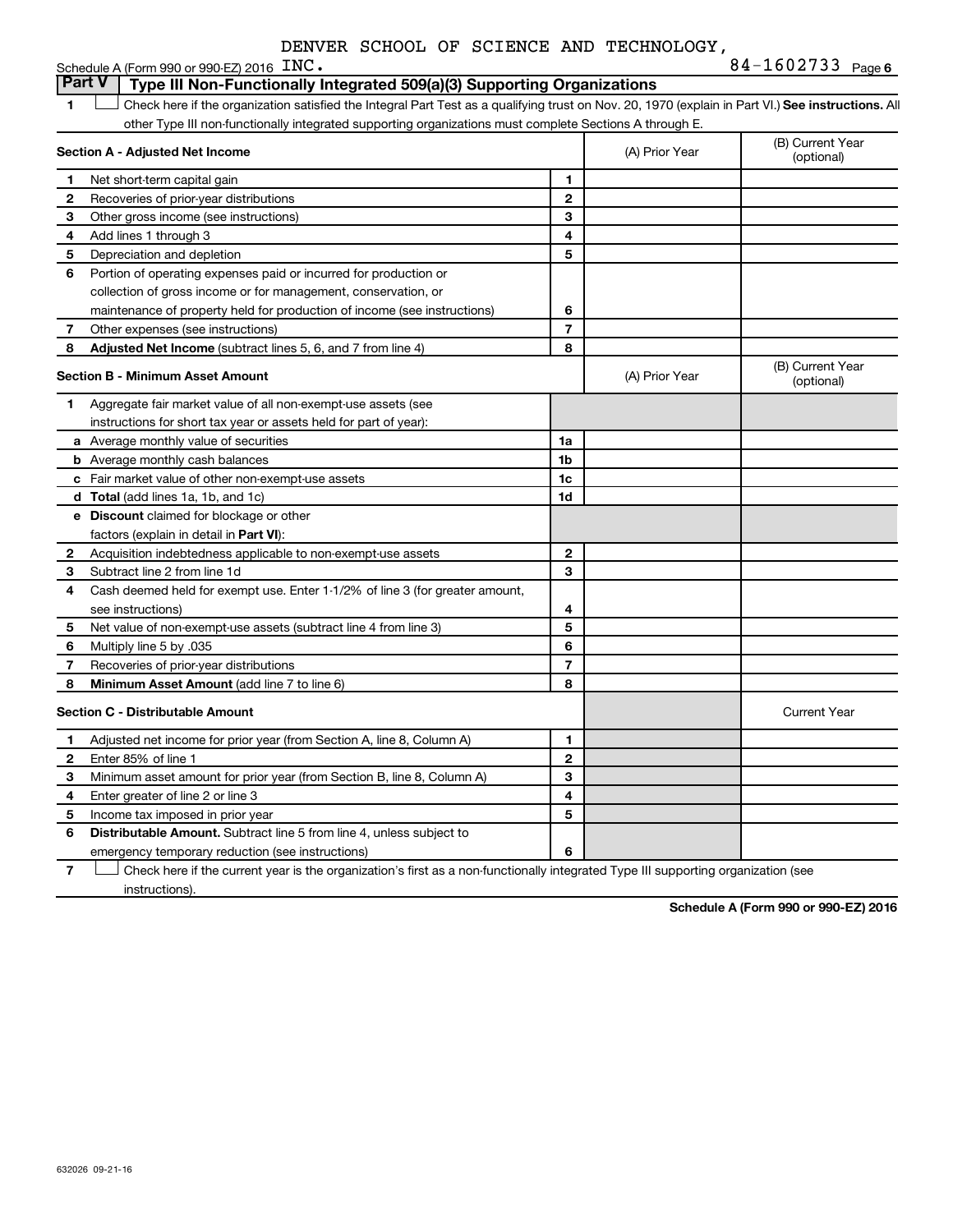|                                                           | Schedule A (Form 990 or 990-EZ) 2016 INC.                                                                        |                             |                           | 84-1602733 Page 7    |  |  |  |  |  |  |  |
|-----------------------------------------------------------|------------------------------------------------------------------------------------------------------------------|-----------------------------|---------------------------|----------------------|--|--|--|--|--|--|--|
| <b>Part V</b>                                             | Type III Non-Functionally Integrated 509(a)(3) Supporting Organizations (continued)                              |                             |                           |                      |  |  |  |  |  |  |  |
|                                                           | <b>Section D - Distributions</b>                                                                                 |                             |                           | <b>Current Year</b>  |  |  |  |  |  |  |  |
| 1                                                         | Amounts paid to supported organizations to accomplish exempt purposes                                            |                             |                           |                      |  |  |  |  |  |  |  |
| 2                                                         | Amounts paid to perform activity that directly furthers exempt purposes of supported                             |                             |                           |                      |  |  |  |  |  |  |  |
|                                                           | organizations, in excess of income from activity                                                                 |                             |                           |                      |  |  |  |  |  |  |  |
| 3                                                         | Administrative expenses paid to accomplish exempt purposes of supported organizations                            |                             |                           |                      |  |  |  |  |  |  |  |
| 4                                                         | Amounts paid to acquire exempt-use assets                                                                        |                             |                           |                      |  |  |  |  |  |  |  |
| 5                                                         | Qualified set-aside amounts (prior IRS approval required)                                                        |                             |                           |                      |  |  |  |  |  |  |  |
| 6                                                         | Other distributions (describe in Part VI). See instructions                                                      |                             |                           |                      |  |  |  |  |  |  |  |
| 7                                                         | Total annual distributions. Add lines 1 through 6                                                                |                             |                           |                      |  |  |  |  |  |  |  |
| 8                                                         | Distributions to attentive supported organizations to which the organization is responsive                       |                             |                           |                      |  |  |  |  |  |  |  |
|                                                           | (provide details in Part VI). See instructions                                                                   |                             |                           |                      |  |  |  |  |  |  |  |
| 9                                                         | Distributable amount for 2016 from Section C, line 6                                                             |                             |                           |                      |  |  |  |  |  |  |  |
| 10                                                        | Line 8 amount divided by Line 9 amount                                                                           |                             |                           |                      |  |  |  |  |  |  |  |
|                                                           |                                                                                                                  | (i)                         | (ii)                      | (iii)                |  |  |  |  |  |  |  |
|                                                           |                                                                                                                  | <b>Excess Distributions</b> | <b>Underdistributions</b> | <b>Distributable</b> |  |  |  |  |  |  |  |
|                                                           | Section E - Distribution Allocations (see instructions)                                                          |                             | Pre-2016                  | Amount for 2016      |  |  |  |  |  |  |  |
| 1                                                         | Distributable amount for 2016 from Section C, line 6                                                             |                             |                           |                      |  |  |  |  |  |  |  |
| 2                                                         | Underdistributions, if any, for years prior to 2016 (reason-                                                     |                             |                           |                      |  |  |  |  |  |  |  |
|                                                           | able cause required- explain in Part VI). See instructions                                                       |                             |                           |                      |  |  |  |  |  |  |  |
| 3                                                         | Excess distributions carryover, if any, to 2016:                                                                 |                             |                           |                      |  |  |  |  |  |  |  |
| a                                                         |                                                                                                                  |                             |                           |                      |  |  |  |  |  |  |  |
| b                                                         |                                                                                                                  |                             |                           |                      |  |  |  |  |  |  |  |
|                                                           | $c$ From 2013                                                                                                    |                             |                           |                      |  |  |  |  |  |  |  |
|                                                           | <b>d</b> From 2014                                                                                               |                             |                           |                      |  |  |  |  |  |  |  |
|                                                           | e From 2015                                                                                                      |                             |                           |                      |  |  |  |  |  |  |  |
|                                                           | f Total of lines 3a through e                                                                                    |                             |                           |                      |  |  |  |  |  |  |  |
|                                                           | g Applied to underdistributions of prior years                                                                   |                             |                           |                      |  |  |  |  |  |  |  |
|                                                           | <b>h</b> Applied to 2016 distributable amount                                                                    |                             |                           |                      |  |  |  |  |  |  |  |
| Ť.                                                        | Carryover from 2011 not applied (see instructions)                                                               |                             |                           |                      |  |  |  |  |  |  |  |
|                                                           | Remainder. Subtract lines 3g, 3h, and 3i from 3f.                                                                |                             |                           |                      |  |  |  |  |  |  |  |
| 4                                                         | Distributions for 2016 from Section D,                                                                           |                             |                           |                      |  |  |  |  |  |  |  |
|                                                           | line $7:$                                                                                                        |                             |                           |                      |  |  |  |  |  |  |  |
|                                                           |                                                                                                                  |                             |                           |                      |  |  |  |  |  |  |  |
|                                                           | a Applied to underdistributions of prior years                                                                   |                             |                           |                      |  |  |  |  |  |  |  |
|                                                           | <b>b</b> Applied to 2016 distributable amount<br>c Remainder. Subtract lines 4a and 4b from 4                    |                             |                           |                      |  |  |  |  |  |  |  |
|                                                           | 5 Remaining underdistributions for years prior to 2016, if                                                       |                             |                           |                      |  |  |  |  |  |  |  |
|                                                           |                                                                                                                  |                             |                           |                      |  |  |  |  |  |  |  |
|                                                           | any. Subtract lines 3g and 4a from line 2. For result greater<br>than zero, explain in Part VI. See instructions |                             |                           |                      |  |  |  |  |  |  |  |
|                                                           |                                                                                                                  |                             |                           |                      |  |  |  |  |  |  |  |
| 6                                                         | Remaining underdistributions for 2016. Subtract lines 3h                                                         |                             |                           |                      |  |  |  |  |  |  |  |
|                                                           | and 4b from line 1. For result greater than zero, explain in                                                     |                             |                           |                      |  |  |  |  |  |  |  |
|                                                           | Part VI. See instructions                                                                                        |                             |                           |                      |  |  |  |  |  |  |  |
| Excess distributions carryover to 2017. Add lines 3j<br>7 |                                                                                                                  |                             |                           |                      |  |  |  |  |  |  |  |
|                                                           | and 4c                                                                                                           |                             |                           |                      |  |  |  |  |  |  |  |
| 8                                                         | Breakdown of line 7:                                                                                             |                             |                           |                      |  |  |  |  |  |  |  |
| а                                                         |                                                                                                                  |                             |                           |                      |  |  |  |  |  |  |  |
|                                                           | <b>b</b> Excess from 2013                                                                                        |                             |                           |                      |  |  |  |  |  |  |  |
|                                                           | c Excess from 2014                                                                                               |                             |                           |                      |  |  |  |  |  |  |  |
|                                                           | d Excess from 2015                                                                                               |                             |                           |                      |  |  |  |  |  |  |  |
|                                                           | e Excess from 2016                                                                                               |                             |                           |                      |  |  |  |  |  |  |  |

**Schedule A (Form 990 or 990-EZ) 2016**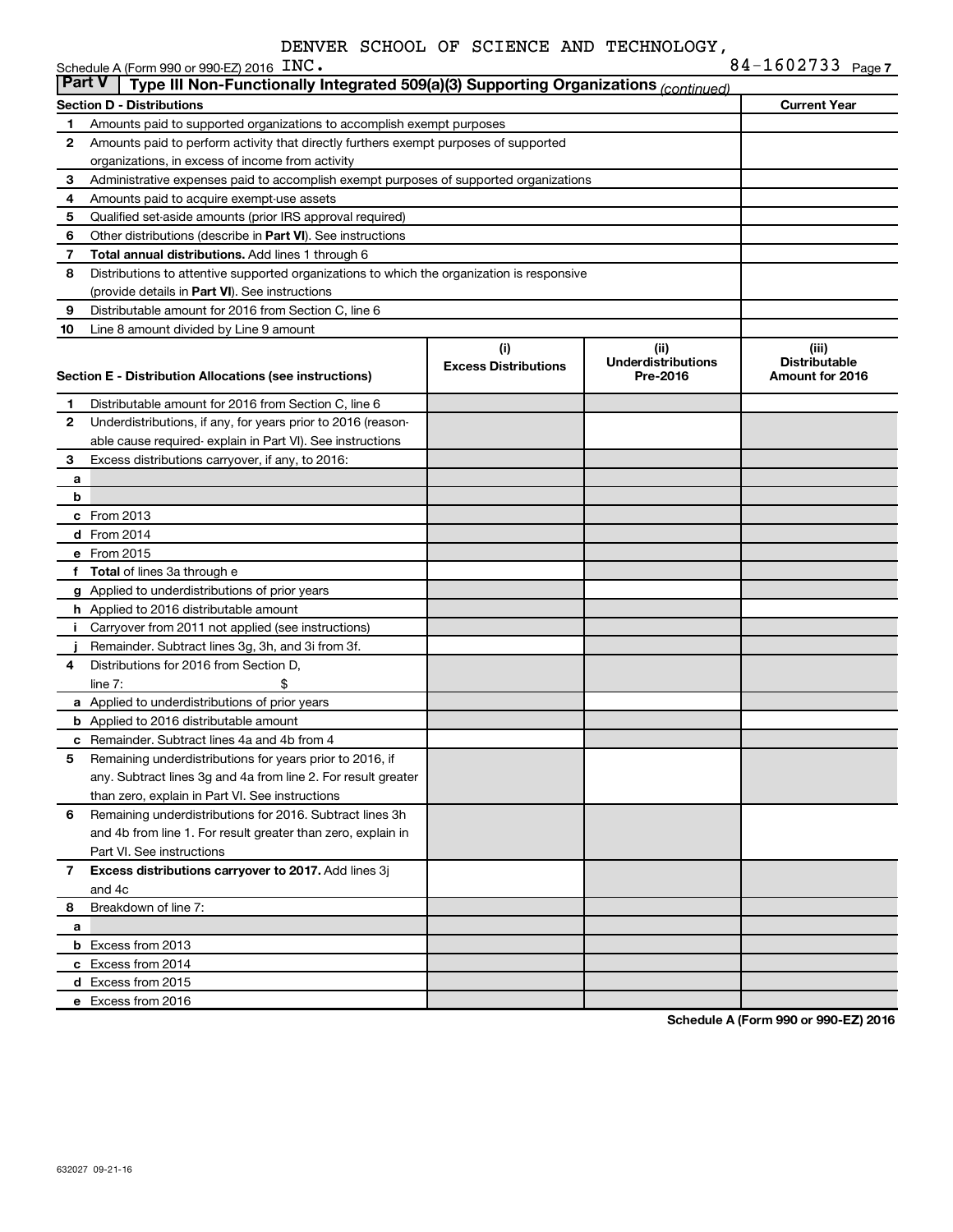|                |                                           |  |  | DENVER SCHOOL OF SCIENCE AND TECHNOLOGY,                                                                                                                                                                                                                                                                                                                                                                                                                                                                                                                             |
|----------------|-------------------------------------------|--|--|----------------------------------------------------------------------------------------------------------------------------------------------------------------------------------------------------------------------------------------------------------------------------------------------------------------------------------------------------------------------------------------------------------------------------------------------------------------------------------------------------------------------------------------------------------------------|
|                | Schedule A (Form 990 or 990-EZ) 2016 INC. |  |  | 84-1602733 Page 8                                                                                                                                                                                                                                                                                                                                                                                                                                                                                                                                                    |
| <b>Part VI</b> | (See instructions.)                       |  |  | Supplemental Information. Provide the explanations required by Part II, line 10; Part II, line 17a or 17b; Part III, line 12;<br>Part IV, Section A, lines 1, 2, 3b, 3c, 4b, 4c, 5a, 6, 9a, 9b, 9c, 11a, 11b, and 11c; Part IV, Section B, lines 1 and 2; Part IV, Section C,<br>line 1; Part IV, Section D, lines 2 and 3; Part IV, Section E, lines 1c, 2a, 2b, 3a, and 3b; Part V, line 1; Part V, Section B, line 1e; Part V,<br>Section D, lines 5, 6, and 8; and Part V, Section E, lines 2, 5, and 6. Also complete this part for any additional information. |
|                |                                           |  |  |                                                                                                                                                                                                                                                                                                                                                                                                                                                                                                                                                                      |
|                |                                           |  |  |                                                                                                                                                                                                                                                                                                                                                                                                                                                                                                                                                                      |
|                |                                           |  |  |                                                                                                                                                                                                                                                                                                                                                                                                                                                                                                                                                                      |
|                |                                           |  |  |                                                                                                                                                                                                                                                                                                                                                                                                                                                                                                                                                                      |
|                |                                           |  |  |                                                                                                                                                                                                                                                                                                                                                                                                                                                                                                                                                                      |
|                |                                           |  |  |                                                                                                                                                                                                                                                                                                                                                                                                                                                                                                                                                                      |
|                |                                           |  |  |                                                                                                                                                                                                                                                                                                                                                                                                                                                                                                                                                                      |
|                |                                           |  |  |                                                                                                                                                                                                                                                                                                                                                                                                                                                                                                                                                                      |
|                |                                           |  |  |                                                                                                                                                                                                                                                                                                                                                                                                                                                                                                                                                                      |
|                |                                           |  |  |                                                                                                                                                                                                                                                                                                                                                                                                                                                                                                                                                                      |
|                |                                           |  |  |                                                                                                                                                                                                                                                                                                                                                                                                                                                                                                                                                                      |
|                |                                           |  |  |                                                                                                                                                                                                                                                                                                                                                                                                                                                                                                                                                                      |
|                |                                           |  |  |                                                                                                                                                                                                                                                                                                                                                                                                                                                                                                                                                                      |
|                |                                           |  |  |                                                                                                                                                                                                                                                                                                                                                                                                                                                                                                                                                                      |
|                |                                           |  |  |                                                                                                                                                                                                                                                                                                                                                                                                                                                                                                                                                                      |
|                |                                           |  |  |                                                                                                                                                                                                                                                                                                                                                                                                                                                                                                                                                                      |
|                |                                           |  |  |                                                                                                                                                                                                                                                                                                                                                                                                                                                                                                                                                                      |
|                |                                           |  |  |                                                                                                                                                                                                                                                                                                                                                                                                                                                                                                                                                                      |
|                |                                           |  |  |                                                                                                                                                                                                                                                                                                                                                                                                                                                                                                                                                                      |
|                |                                           |  |  |                                                                                                                                                                                                                                                                                                                                                                                                                                                                                                                                                                      |
|                |                                           |  |  |                                                                                                                                                                                                                                                                                                                                                                                                                                                                                                                                                                      |
|                |                                           |  |  |                                                                                                                                                                                                                                                                                                                                                                                                                                                                                                                                                                      |
|                |                                           |  |  |                                                                                                                                                                                                                                                                                                                                                                                                                                                                                                                                                                      |
|                |                                           |  |  |                                                                                                                                                                                                                                                                                                                                                                                                                                                                                                                                                                      |
|                |                                           |  |  |                                                                                                                                                                                                                                                                                                                                                                                                                                                                                                                                                                      |
|                |                                           |  |  |                                                                                                                                                                                                                                                                                                                                                                                                                                                                                                                                                                      |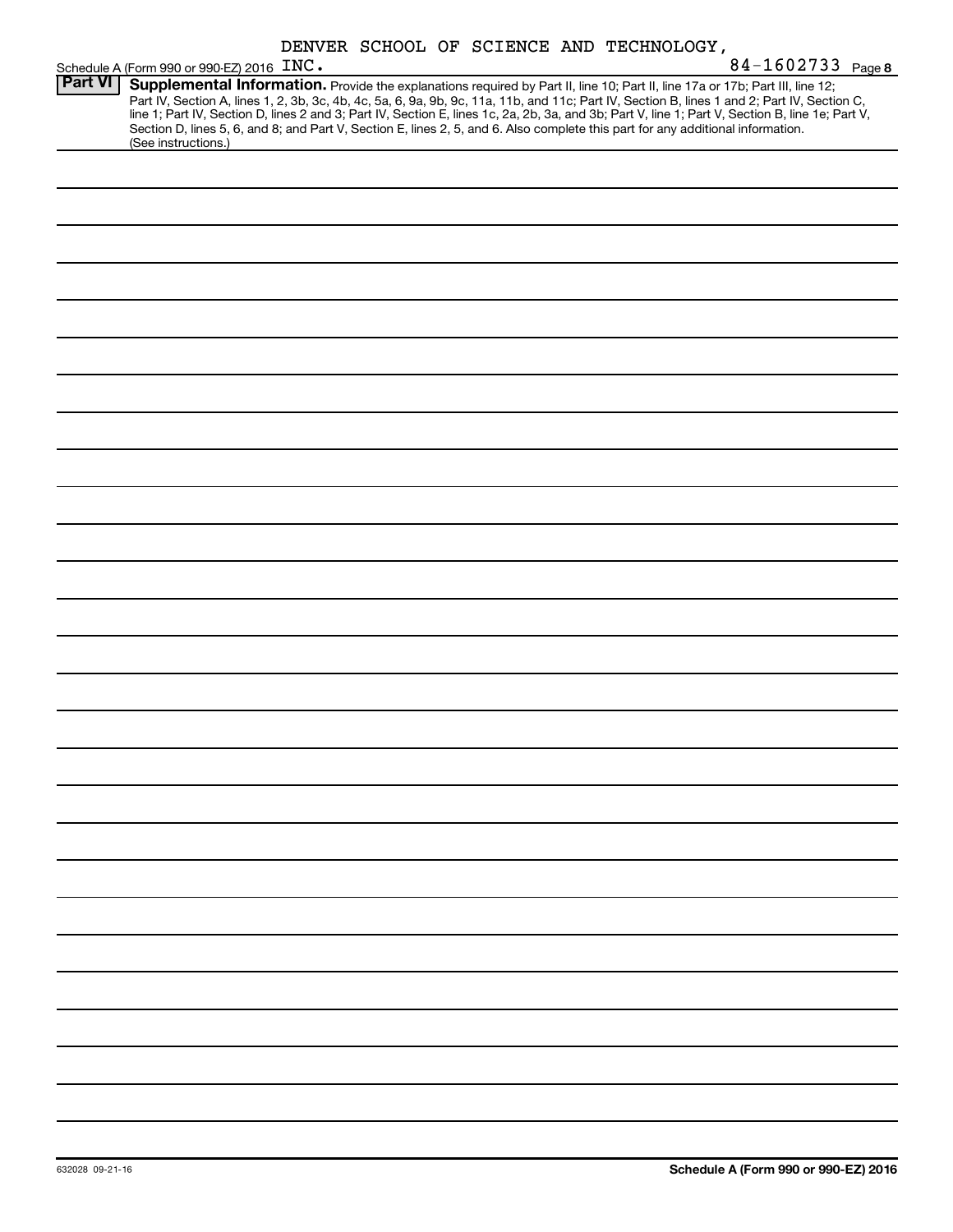|  |  | ** PUBLIC DISCLOSURE COPY ** |  |  |
|--|--|------------------------------|--|--|
|--|--|------------------------------|--|--|

# **Schedule B Schedule of Contributors**

**or 990-PF) | Attach to Form 990, Form 990-EZ, or Form 990-PF. | Information about Schedule B (Form 990, 990-EZ, or 990-PF) and** its instructions is at www.irs.gov/form990.

**Name of the organization Employer identification number**

Department of the Treasury Internal Revenue Service

**(Form 990, 990-EZ,**

|  |  |  | DENVER SCHOOL OF SCIENCE AND TECHNOLOGY, |
|--|--|--|------------------------------------------|
|  |  |  |                                          |

OMB No. 1545-0047

**2016**

|                                       | INC.     | 84-1602733 |
|---------------------------------------|----------|------------|
| <b>Organization type (check one):</b> |          |            |
| Filers of:                            | Section: |            |

| Form 990 or 990-EZ | $\mathbf{X}$<br>$\vert$ 501(c)( $\vert$ 3) (enter number) organization      |
|--------------------|-----------------------------------------------------------------------------|
|                    | $4947(a)(1)$ nonexempt charitable trust not treated as a private foundation |
|                    | 527 political organization                                                  |
| Form 990-PF        | 501(c)(3) exempt private foundation                                         |
|                    | 4947(a)(1) nonexempt charitable trust treated as a private foundation       |
|                    | 501(c)(3) taxable private foundation                                        |

Check if your organization is covered by the General Rule or a Special Rule.

**Note:**  Only a section 501(c)(7), (8), or (10) organization can check boxes for both the General Rule and a Special Rule. See instructions.

#### **General Rule**

 $\Box$ 

For an organization filing Form 990, 990-EZ, or 990-PF that received, during the year, contributions totaling \$5,000 or more (in money or property) from any one contributor. Complete Parts I and II. See instructions for determining a contributor's total contributions.

#### **Special Rules**

any one contributor, during the year, total contributions of the greater of **(1)** \$5,000 or **(2)** 2% of the amount on (i) Form 990, Part VIII, line 1h,  $\boxed{\text{X}}$  For an organization described in section 501(c)(3) filing Form 990 or 990-EZ that met the 33 1/3% support test of the regulations under sections 509(a)(1) and 170(b)(1)(A)(vi), that checked Schedule A (Form 990 or 990-EZ), Part II, line 13, 16a, or 16b, and that received from or (ii) Form 990-EZ, line 1. Complete Parts I and II.

year, total contributions of more than \$1,000 *exclusively* for religious, charitable, scientific, literary, or educational purposes, or for For an organization described in section 501(c)(7), (8), or (10) filing Form 990 or 990-EZ that received from any one contributor, during the the prevention of cruelty to children or animals. Complete Parts I, II, and III.  $\Box$ 

purpose. Don't complete any of the parts unless the General Rule applies to this organization because it received nonexclusively year, contributions exclusively for religious, charitable, etc., purposes, but no such contributions totaled more than \$1,000. If this box is checked, enter here the total contributions that were received during the year for an exclusively religious, charitable, etc., For an organization described in section 501(c)(7), (8), or (10) filing Form 990 or 990-EZ that received from any one contributor, during the religious, charitable, etc., contributions totaling \$5,000 or more during the year  $\ldots$  $\ldots$  $\ldots$  $\ldots$  $\ldots$  $\ldots$  $\Box$ 

**Caution:**  An organization that isn't covered by the General Rule and/or the Special Rules doesn't file Schedule B (Form 990, 990-EZ, or 990-PF),  **must** but it answer "No" on Part IV, line 2, of its Form 990; or check the box on line H of its Form 990-EZ or on its Form 990-PF, Part I, line 2, to certify that it doesn't meet the filing requirements of Schedule B (Form 990, 990-EZ, or 990-PF).

LHA For Paperwork Reduction Act Notice, see the Instructions for Form 990, 990-EZ, or 990-PF. Schedule B (Form 990, 990-EZ, or 990-PF) (2016)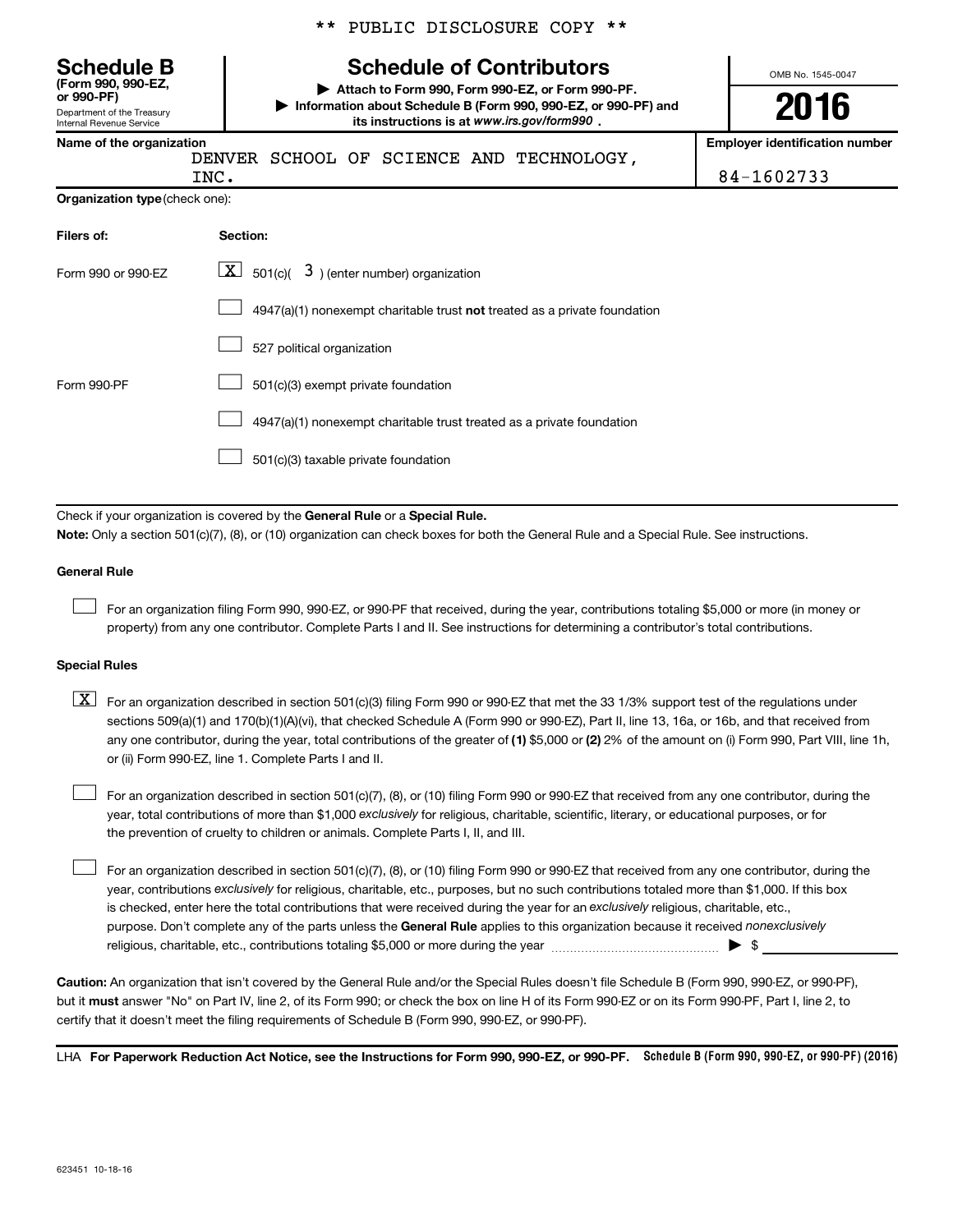| INC.             | DENVER SCHOOL OF SCIENCE AND TECHNOLOGY,                                                       |                                   | 84-1602733                                                                                                                  |
|------------------|------------------------------------------------------------------------------------------------|-----------------------------------|-----------------------------------------------------------------------------------------------------------------------------|
| Part I           | Contributors (See instructions). Use duplicate copies of Part I if additional space is needed. |                                   |                                                                                                                             |
| (a)<br>No.       | (b)<br>Name, address, and ZIP + 4                                                              | (c)<br><b>Total contributions</b> | (d)<br>Type of contribution                                                                                                 |
| 1                |                                                                                                | 60,225.<br>\$                     | $\overline{\mathbf{X}}$<br>Person<br>Payroll<br><b>Noncash</b><br>(Complete Part II for<br>noncash contributions.)          |
| (a)<br>No.       | (b)<br>Name, address, and ZIP + 4                                                              | (c)<br><b>Total contributions</b> | (d)<br>Type of contribution                                                                                                 |
| $\boldsymbol{2}$ |                                                                                                | 994,146.<br>\$                    | $\mathbf{X}$<br>Person<br>Payroll<br>$\overline{\mathbf{X}}$<br>Noncash<br>(Complete Part II for<br>noncash contributions.) |
| (a)<br>No.       | (b)<br>Name, address, and ZIP + 4                                                              | (c)<br><b>Total contributions</b> | (d)<br>Type of contribution                                                                                                 |
| 3                |                                                                                                | 147,384.<br>\$                    | Person<br>Payroll<br>$\overline{\mathbf{X}}$<br>Noncash<br>(Complete Part II for<br>noncash contributions.)                 |
| (a)<br>No.       | (b)<br>Name, address, and ZIP + 4                                                              | (c)<br><b>Total contributions</b> | (d)<br>Type of contribution                                                                                                 |
| 4                |                                                                                                | 500,000.<br>\$                    | $\overline{\mathbf{X}}$<br>Person<br>Payroll<br>Noncash<br>(Complete Part II for<br>noncash contributions.)                 |
| (a)<br>No.       | (b)<br>Name, address, and ZIP + 4                                                              | (c)<br><b>Total contributions</b> | (d)<br>Type of contribution                                                                                                 |
|                  |                                                                                                | \$                                | Person<br>Payroll<br>Noncash<br>(Complete Part II for<br>noncash contributions.)                                            |
| (a)<br>No.       | (b)<br>Name, address, and ZIP + 4                                                              | (c)<br><b>Total contributions</b> | (d)<br>Type of contribution                                                                                                 |
|                  |                                                                                                | \$                                | Person<br>Payroll<br>Noncash<br>(Complete Part II for<br>noncash contributions.)                                            |

**Name of organization**<br> **NAME OF OCH DISTRIBUTE AND PEQUALE COVERTS** 

**2**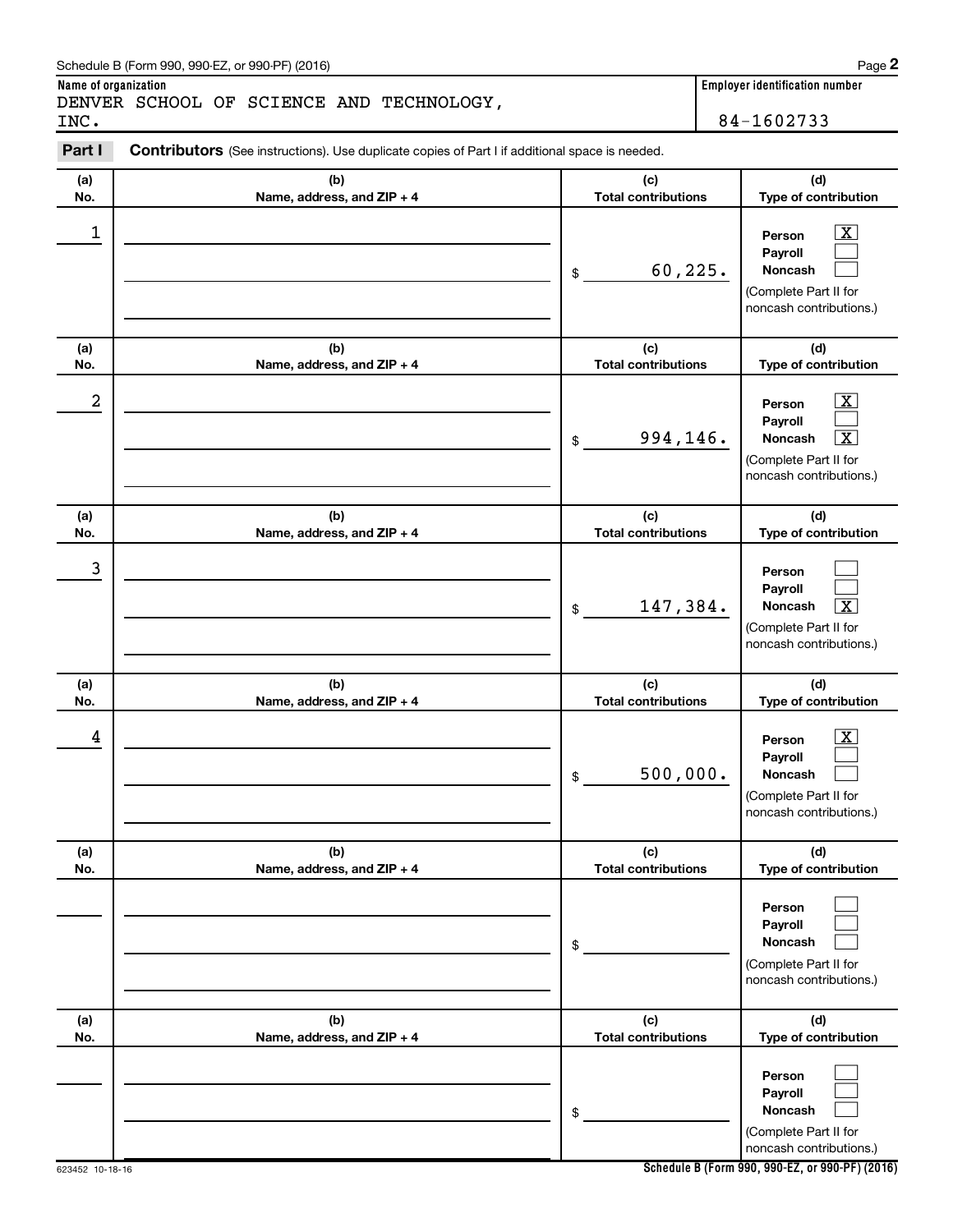|                              | Schedule B (Form 990, 990-EZ, or 990-PF) (2016)                                                     |                                                | Page 3                                |
|------------------------------|-----------------------------------------------------------------------------------------------------|------------------------------------------------|---------------------------------------|
| Name of organization         |                                                                                                     |                                                | <b>Employer identification number</b> |
| INC.                         | DENVER SCHOOL OF SCIENCE AND TECHNOLOGY,                                                            |                                                | 84-1602733                            |
| Part II                      | Noncash Property (See instructions). Use duplicate copies of Part II if additional space is needed. |                                                |                                       |
| (a)<br>No.<br>from<br>Part I | (b)<br>Description of noncash property given                                                        | (c)<br>FMV (or estimate)<br>(See instructions) | (d)<br>Date received                  |
| 2                            | 12500<br><b>SHARES OF IROBOT</b>                                                                    |                                                |                                       |
|                              |                                                                                                     | 494,146.<br>\$                                 | 09/09/16                              |
| (a)<br>No.<br>from<br>Part I | (b)<br>Description of noncash property given                                                        | (c)<br>FMV (or estimate)<br>(See instructions) | (d)<br>Date received                  |
| 3                            | 5175 SHARES OF ZAYO STOCK                                                                           |                                                |                                       |
|                              |                                                                                                     | 147,384.<br>\$                                 | 07/29/16                              |
| (a)<br>No.<br>from<br>Part I | (b)<br>Description of noncash property given                                                        | (c)<br>FMV (or estimate)<br>(See instructions) | (d)<br>Date received                  |
|                              |                                                                                                     | \$                                             |                                       |
| (a)<br>No.<br>from<br>Part I | (b)<br>Description of noncash property given                                                        | (c)<br>FMV (or estimate)<br>(See instructions) | (d)<br>Date received                  |
|                              |                                                                                                     | \$                                             |                                       |
| (a)<br>No.<br>from<br>Part I | (b)<br>Description of noncash property given                                                        | (c)<br>FMV (or estimate)<br>(See instructions) | (d)<br>Date received                  |
|                              |                                                                                                     | \$                                             |                                       |
| (a)<br>No.<br>from<br>Part I | (b)<br>Description of noncash property given                                                        | (c)<br>FMV (or estimate)<br>(See instructions) | (d)<br>Date received                  |
|                              |                                                                                                     | \$                                             |                                       |

**Schedule B (Form 990, 990-EZ, or 990-PF) (2016)**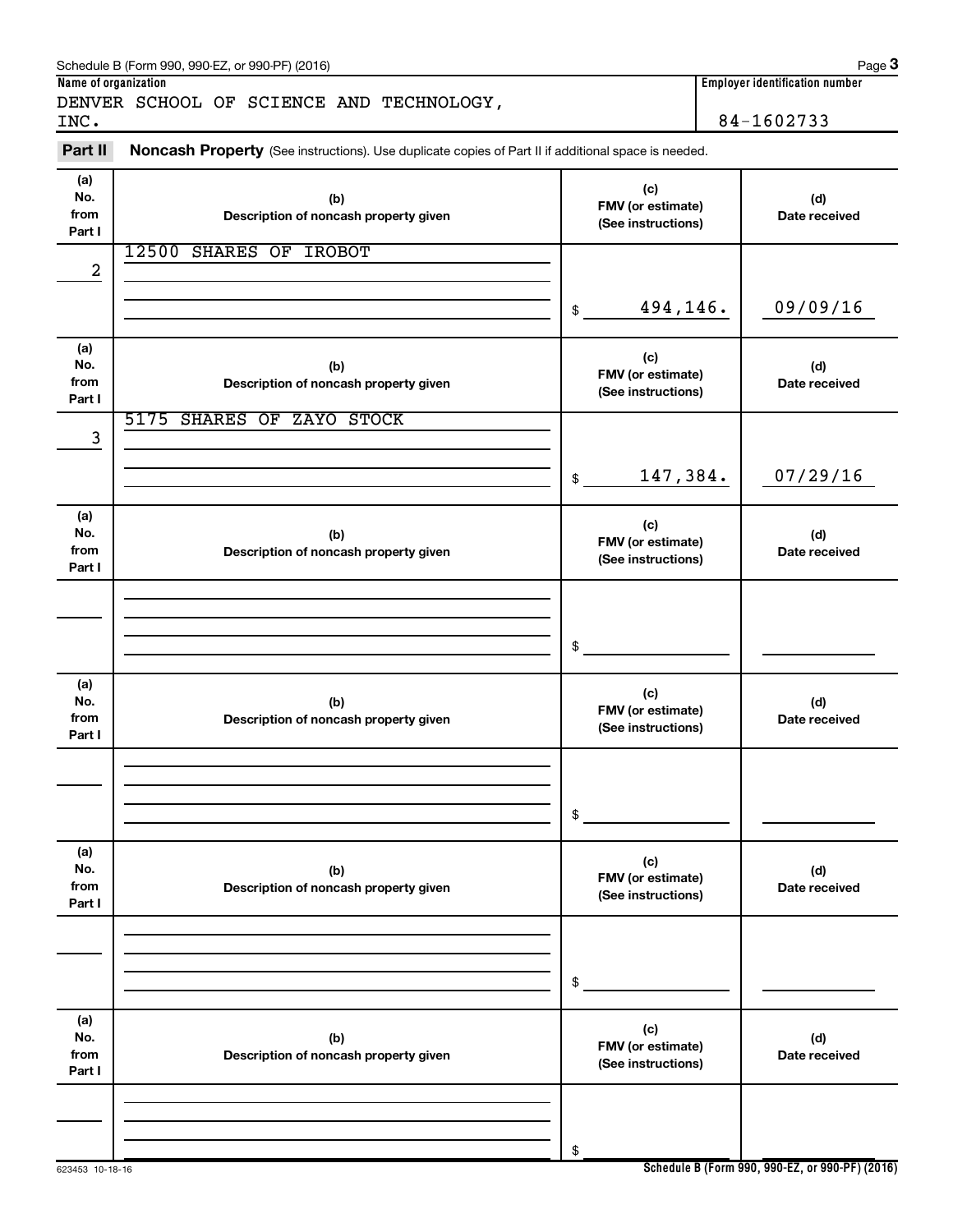|                           | Schedule B (Form 990, 990-EZ, or 990-PF) (2016)                                                                                                                                                                                                                                                                                                                                                                                             |                      |  |  | Page 4                                   |  |  |
|---------------------------|---------------------------------------------------------------------------------------------------------------------------------------------------------------------------------------------------------------------------------------------------------------------------------------------------------------------------------------------------------------------------------------------------------------------------------------------|----------------------|--|--|------------------------------------------|--|--|
| Name of organization      |                                                                                                                                                                                                                                                                                                                                                                                                                                             |                      |  |  | <b>Employer identification number</b>    |  |  |
| INC.                      | DENVER SCHOOL OF SCIENCE AND TECHNOLOGY,                                                                                                                                                                                                                                                                                                                                                                                                    |                      |  |  | 84-1602733                               |  |  |
| Part III                  | Exclusively religious, charitable, etc., contributions to organizations described in section $501(c)(7)$ , (8), or (10) that total more than \$1,000 for<br>the year from any one contributor. Complete columns (a) through (e) and the following line entry. For organizations<br>completing Part III, enter the total of exclusively religious, charitable, etc., contributions of \$1,000 or less for the year. (Enter this info. once.) |                      |  |  | $\blacktriangleright$ \$                 |  |  |
|                           | Use duplicate copies of Part III if additional space is needed.                                                                                                                                                                                                                                                                                                                                                                             |                      |  |  |                                          |  |  |
| (a) No.<br>from           | (b) Purpose of gift                                                                                                                                                                                                                                                                                                                                                                                                                         | (c) Use of gift      |  |  | (d) Description of how gift is held      |  |  |
| Part I                    |                                                                                                                                                                                                                                                                                                                                                                                                                                             |                      |  |  |                                          |  |  |
|                           |                                                                                                                                                                                                                                                                                                                                                                                                                                             |                      |  |  |                                          |  |  |
|                           |                                                                                                                                                                                                                                                                                                                                                                                                                                             |                      |  |  |                                          |  |  |
|                           |                                                                                                                                                                                                                                                                                                                                                                                                                                             |                      |  |  |                                          |  |  |
|                           |                                                                                                                                                                                                                                                                                                                                                                                                                                             | (e) Transfer of gift |  |  |                                          |  |  |
|                           | Transferee's name, address, and ZIP + 4                                                                                                                                                                                                                                                                                                                                                                                                     |                      |  |  | Relationship of transferor to transferee |  |  |
|                           |                                                                                                                                                                                                                                                                                                                                                                                                                                             |                      |  |  |                                          |  |  |
|                           |                                                                                                                                                                                                                                                                                                                                                                                                                                             |                      |  |  |                                          |  |  |
| (a) No.                   |                                                                                                                                                                                                                                                                                                                                                                                                                                             |                      |  |  |                                          |  |  |
| from<br>Part I            | (b) Purpose of gift                                                                                                                                                                                                                                                                                                                                                                                                                         | (c) Use of gift      |  |  | (d) Description of how gift is held      |  |  |
|                           |                                                                                                                                                                                                                                                                                                                                                                                                                                             |                      |  |  |                                          |  |  |
|                           |                                                                                                                                                                                                                                                                                                                                                                                                                                             |                      |  |  |                                          |  |  |
|                           |                                                                                                                                                                                                                                                                                                                                                                                                                                             |                      |  |  |                                          |  |  |
|                           | (e) Transfer of gift                                                                                                                                                                                                                                                                                                                                                                                                                        |                      |  |  |                                          |  |  |
|                           |                                                                                                                                                                                                                                                                                                                                                                                                                                             |                      |  |  |                                          |  |  |
|                           | Transferee's name, address, and ZIP + 4                                                                                                                                                                                                                                                                                                                                                                                                     |                      |  |  | Relationship of transferor to transferee |  |  |
|                           |                                                                                                                                                                                                                                                                                                                                                                                                                                             |                      |  |  |                                          |  |  |
|                           |                                                                                                                                                                                                                                                                                                                                                                                                                                             |                      |  |  |                                          |  |  |
| (a) No.                   |                                                                                                                                                                                                                                                                                                                                                                                                                                             |                      |  |  |                                          |  |  |
| from<br>Part I            | (b) Purpose of gift                                                                                                                                                                                                                                                                                                                                                                                                                         | (c) Use of gift      |  |  | (d) Description of how gift is held      |  |  |
|                           |                                                                                                                                                                                                                                                                                                                                                                                                                                             |                      |  |  |                                          |  |  |
|                           |                                                                                                                                                                                                                                                                                                                                                                                                                                             |                      |  |  |                                          |  |  |
|                           |                                                                                                                                                                                                                                                                                                                                                                                                                                             |                      |  |  |                                          |  |  |
|                           |                                                                                                                                                                                                                                                                                                                                                                                                                                             | (e) Transfer of gift |  |  |                                          |  |  |
|                           |                                                                                                                                                                                                                                                                                                                                                                                                                                             |                      |  |  |                                          |  |  |
|                           | Transferee's name, address, and ZIP + 4                                                                                                                                                                                                                                                                                                                                                                                                     |                      |  |  | Relationship of transferor to transferee |  |  |
|                           |                                                                                                                                                                                                                                                                                                                                                                                                                                             |                      |  |  |                                          |  |  |
|                           |                                                                                                                                                                                                                                                                                                                                                                                                                                             |                      |  |  |                                          |  |  |
|                           |                                                                                                                                                                                                                                                                                                                                                                                                                                             |                      |  |  |                                          |  |  |
| (a) No.<br>from<br>Part I | (b) Purpose of gift                                                                                                                                                                                                                                                                                                                                                                                                                         | (c) Use of gift      |  |  | (d) Description of how gift is held      |  |  |
|                           |                                                                                                                                                                                                                                                                                                                                                                                                                                             |                      |  |  |                                          |  |  |
|                           |                                                                                                                                                                                                                                                                                                                                                                                                                                             |                      |  |  |                                          |  |  |
|                           |                                                                                                                                                                                                                                                                                                                                                                                                                                             |                      |  |  |                                          |  |  |
|                           |                                                                                                                                                                                                                                                                                                                                                                                                                                             | (e) Transfer of gift |  |  |                                          |  |  |
|                           |                                                                                                                                                                                                                                                                                                                                                                                                                                             |                      |  |  |                                          |  |  |
|                           | Transferee's name, address, and ZIP + 4                                                                                                                                                                                                                                                                                                                                                                                                     |                      |  |  | Relationship of transferor to transferee |  |  |
|                           |                                                                                                                                                                                                                                                                                                                                                                                                                                             |                      |  |  |                                          |  |  |
|                           |                                                                                                                                                                                                                                                                                                                                                                                                                                             |                      |  |  |                                          |  |  |
|                           |                                                                                                                                                                                                                                                                                                                                                                                                                                             |                      |  |  |                                          |  |  |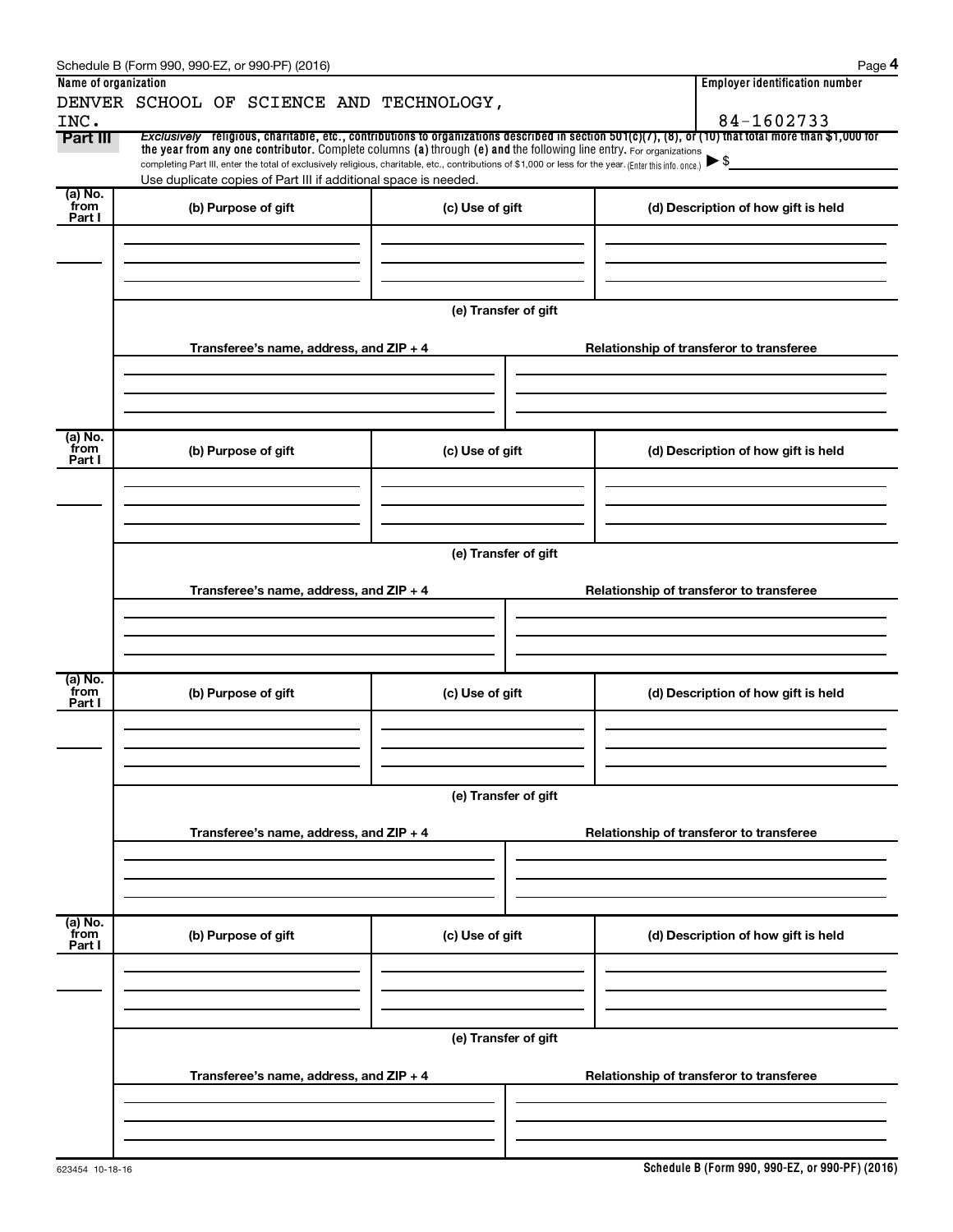|         | <b>Supplemental Financial Statements</b><br><b>SCHEDULE D</b> |                                                                                                                                                                                                                               |                     |                                                    | OMB No. 1545-0047        |                                       |                       |
|---------|---------------------------------------------------------------|-------------------------------------------------------------------------------------------------------------------------------------------------------------------------------------------------------------------------------|---------------------|----------------------------------------------------|--------------------------|---------------------------------------|-----------------------|
|         | (Form 990)                                                    | Complete if the organization answered "Yes" on Form 990,                                                                                                                                                                      |                     |                                                    |                          |                                       |                       |
|         |                                                               | Part IV, line 6, 7, 8, 9, 10, 11a, 11b, 11c, 11d, 11e, 11f, 12a, or 12b.                                                                                                                                                      | Attach to Form 990. |                                                    |                          |                                       | <b>Open to Public</b> |
|         | Department of the Treasury<br>Internal Revenue Service        | Information about Schedule D (Form 990) and its instructions is at www.irs.gov/form990.                                                                                                                                       |                     |                                                    |                          |                                       | Inspection            |
|         | Name of the organization                                      | DENVER SCHOOL OF SCIENCE AND TECHNOLOGY,                                                                                                                                                                                      |                     |                                                    |                          | <b>Employer identification number</b> |                       |
|         |                                                               | INC.                                                                                                                                                                                                                          |                     |                                                    |                          | 84-1602733                            |                       |
| Part I  |                                                               | Organizations Maintaining Donor Advised Funds or Other Similar Funds or Accounts. Complete if the                                                                                                                             |                     |                                                    |                          |                                       |                       |
|         |                                                               | organization answered "Yes" on Form 990, Part IV, line 6.                                                                                                                                                                     |                     |                                                    |                          |                                       |                       |
|         |                                                               |                                                                                                                                                                                                                               |                     | (a) Donor advised funds                            |                          | (b) Funds and other accounts          |                       |
| 1       |                                                               |                                                                                                                                                                                                                               |                     |                                                    |                          |                                       |                       |
| 2       |                                                               | Aggregate value of contributions to (during year)                                                                                                                                                                             |                     |                                                    |                          |                                       |                       |
| з<br>4  |                                                               | Aggregate value of grants from (during year)                                                                                                                                                                                  |                     |                                                    |                          |                                       |                       |
| 5       |                                                               | Did the organization inform all donors and donor advisors in writing that the assets held in donor advised funds                                                                                                              |                     |                                                    |                          |                                       |                       |
|         |                                                               |                                                                                                                                                                                                                               |                     |                                                    |                          | Yes                                   | <b>No</b>             |
| 6       |                                                               | Did the organization inform all grantees, donors, and donor advisors in writing that grant funds can be used only                                                                                                             |                     |                                                    |                          |                                       |                       |
|         |                                                               | for charitable purposes and not for the benefit of the donor or donor advisor, or for any other purpose conferring                                                                                                            |                     |                                                    |                          |                                       |                       |
|         | impermissible private benefit?                                |                                                                                                                                                                                                                               |                     |                                                    |                          | Yes                                   | No                    |
| Part II |                                                               | Conservation Easements. Complete if the organization answered "Yes" on Form 990, Part IV, line 7.                                                                                                                             |                     |                                                    |                          |                                       |                       |
| 1.      |                                                               | Purpose(s) of conservation easements held by the organization (check all that apply).                                                                                                                                         |                     |                                                    |                          |                                       |                       |
|         |                                                               | Preservation of land for public use (e.g., recreation or education)                                                                                                                                                           |                     | Preservation of a historically important land area |                          |                                       |                       |
|         |                                                               | Protection of natural habitat                                                                                                                                                                                                 |                     | Preservation of a certified historic structure     |                          |                                       |                       |
|         |                                                               | Preservation of open space                                                                                                                                                                                                    |                     |                                                    |                          |                                       |                       |
| 2       |                                                               | Complete lines 2a through 2d if the organization held a qualified conservation contribution in the form of a conservation easement on the last                                                                                |                     |                                                    |                          |                                       |                       |
|         | day of the tax year.                                          |                                                                                                                                                                                                                               |                     |                                                    |                          | Held at the End of the Tax Year       |                       |
|         |                                                               |                                                                                                                                                                                                                               |                     |                                                    | 2a                       |                                       |                       |
|         |                                                               |                                                                                                                                                                                                                               |                     |                                                    | 2b                       |                                       |                       |
|         |                                                               | c Number of conservation easements on a certified historic structure included in (a) manufacture included in (a)                                                                                                              |                     |                                                    | 2c                       |                                       |                       |
|         |                                                               | d Number of conservation easements included in (c) acquired after 8/17/06, and not on a historic structure                                                                                                                    |                     |                                                    |                          |                                       |                       |
|         |                                                               | listed in the National Register [111] Marshall Register [11] Marshall Register [11] Marshall Register [11] Marshall Register [11] Marshall Register [11] Marshall Register [11] Marshall Register [11] Marshall Register [11] |                     |                                                    | 2d                       |                                       |                       |
| 3       |                                                               | Number of conservation easements modified, transferred, released, extinguished, or terminated by the organization during the tax                                                                                              |                     |                                                    |                          |                                       |                       |
| 4       | $year \triangleright$                                         | Number of states where property subject to conservation easement is located $\blacktriangleright$                                                                                                                             |                     |                                                    |                          |                                       |                       |
| 5       |                                                               | Does the organization have a written policy regarding the periodic monitoring, inspection, handling of                                                                                                                        |                     |                                                    |                          |                                       |                       |
|         |                                                               | violations, and enforcement of the conservation easements it holds?                                                                                                                                                           |                     |                                                    |                          | Yes                                   | <b>No</b>             |
| 6       |                                                               | Staff and volunteer hours devoted to monitoring, inspecting, handling of violations, and enforcing conservation easements during the year                                                                                     |                     |                                                    |                          |                                       |                       |
|         |                                                               |                                                                                                                                                                                                                               |                     |                                                    |                          |                                       |                       |
| 7       |                                                               | Amount of expenses incurred in monitoring, inspecting, handling of violations, and enforcing conservation easements during the year                                                                                           |                     |                                                    |                          |                                       |                       |
|         | $\blacktriangleright$ \$                                      |                                                                                                                                                                                                                               |                     |                                                    |                          |                                       |                       |
| 8       |                                                               | Does each conservation easement reported on line $2(d)$ above satisfy the requirements of section 170(h)(4)(B)(i)                                                                                                             |                     |                                                    |                          |                                       |                       |
|         |                                                               |                                                                                                                                                                                                                               |                     |                                                    |                          | Yes                                   | <b>No</b>             |
| 9       |                                                               | In Part XIII, describe how the organization reports conservation easements in its revenue and expense statement, and balance sheet, and                                                                                       |                     |                                                    |                          |                                       |                       |
|         |                                                               | include, if applicable, the text of the footnote to the organization's financial statements that describes the organization's accounting for                                                                                  |                     |                                                    |                          |                                       |                       |
|         | conservation easements.                                       |                                                                                                                                                                                                                               |                     |                                                    |                          |                                       |                       |
|         | Part III                                                      | Organizations Maintaining Collections of Art, Historical Treasures, or Other Similar Assets.                                                                                                                                  |                     |                                                    |                          |                                       |                       |
|         |                                                               | Complete if the organization answered "Yes" on Form 990, Part IV, line 8.                                                                                                                                                     |                     |                                                    |                          |                                       |                       |
|         |                                                               | 1a If the organization elected, as permitted under SFAS 116 (ASC 958), not to report in its revenue statement and balance sheet works of art,                                                                                 |                     |                                                    |                          |                                       |                       |
|         |                                                               | historical treasures, or other similar assets held for public exhibition, education, or research in furtherance of public service, provide, in Part XIII,                                                                     |                     |                                                    |                          |                                       |                       |
|         |                                                               | the text of the footnote to its financial statements that describes these items.                                                                                                                                              |                     |                                                    |                          |                                       |                       |
|         |                                                               | b If the organization elected, as permitted under SFAS 116 (ASC 958), to report in its revenue statement and balance sheet works of art, historical                                                                           |                     |                                                    |                          |                                       |                       |
|         | relating to these items:                                      | treasures, or other similar assets held for public exhibition, education, or research in furtherance of public service, provide the following amounts                                                                         |                     |                                                    |                          |                                       |                       |
|         |                                                               |                                                                                                                                                                                                                               |                     |                                                    |                          | \$                                    |                       |
|         |                                                               | (ii) Assets included in Form 990, Part X                                                                                                                                                                                      |                     |                                                    | $\blacktriangleright$ \$ |                                       |                       |
| 2       |                                                               | If the organization received or held works of art, historical treasures, or other similar assets for financial gain, provide                                                                                                  |                     |                                                    |                          |                                       |                       |
|         |                                                               | the following amounts required to be reported under SFAS 116 (ASC 958) relating to these items:                                                                                                                               |                     |                                                    |                          |                                       |                       |
|         |                                                               |                                                                                                                                                                                                                               |                     |                                                    |                          | -\$                                   |                       |
|         |                                                               |                                                                                                                                                                                                                               |                     |                                                    |                          |                                       |                       |
|         |                                                               |                                                                                                                                                                                                                               |                     |                                                    |                          |                                       |                       |

| LHA For Paperwork Reduction Act Notice, see the Instructions for Form 990. |
|----------------------------------------------------------------------------|
| 632051 08-29-16                                                            |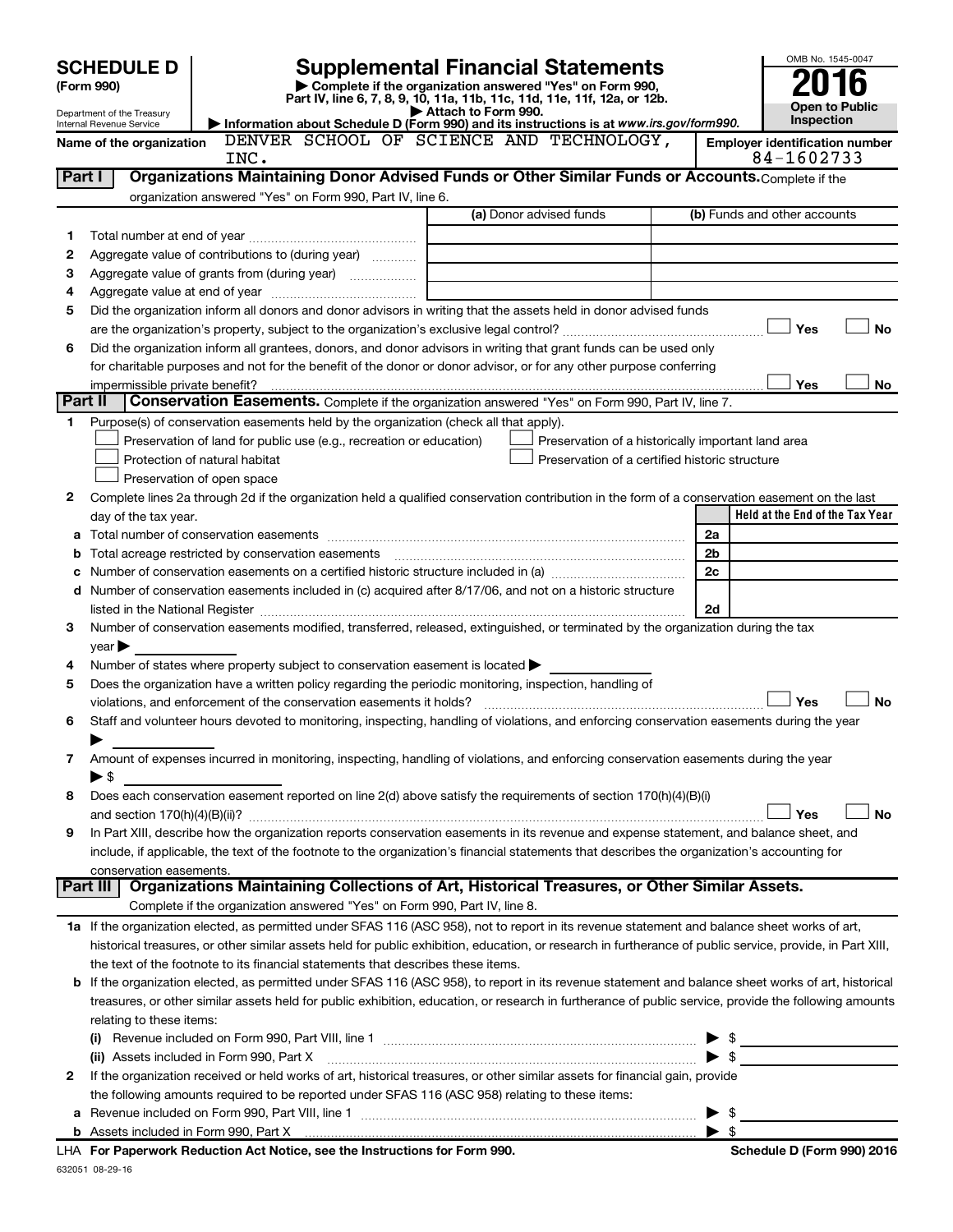|  |  | DENVER SCHOOL OF SCIENCE AND TECHNOLOGY, |
|--|--|------------------------------------------|
|  |  |                                          |

|               |                                                                                                                                                                                                                                | DENVER SCHOOL OF SCIENCE AND TECHNOLOGY, |                |                           |                 |                      |                     |          |           |
|---------------|--------------------------------------------------------------------------------------------------------------------------------------------------------------------------------------------------------------------------------|------------------------------------------|----------------|---------------------------|-----------------|----------------------|---------------------|----------|-----------|
|               | INC.<br>Schedule D (Form 990) 2016                                                                                                                                                                                             |                                          |                |                           |                 |                      | 84-1602733 Page 2   |          |           |
|               | Part III<br>Organizations Maintaining Collections of Art, Historical Treasures, or Other Similar Assets (continued)                                                                                                            |                                          |                |                           |                 |                      |                     |          |           |
| 3             | Using the organization's acquisition, accession, and other records, check any of the following that are a significant use of its collection items                                                                              |                                          |                |                           |                 |                      |                     |          |           |
|               | (check all that apply):                                                                                                                                                                                                        |                                          |                |                           |                 |                      |                     |          |           |
| a             | Public exhibition                                                                                                                                                                                                              | d                                        |                | Loan or exchange programs |                 |                      |                     |          |           |
| b             | Scholarly research                                                                                                                                                                                                             | e                                        | Other          |                           |                 |                      |                     |          |           |
| c             | Preservation for future generations                                                                                                                                                                                            |                                          |                |                           |                 |                      |                     |          |           |
| 4             | Provide a description of the organization's collections and explain how they further the organization's exempt purpose in Part XIII.                                                                                           |                                          |                |                           |                 |                      |                     |          |           |
| 5             | During the year, did the organization solicit or receive donations of art, historical treasures, or other similar assets                                                                                                       |                                          |                |                           |                 |                      |                     |          |           |
|               |                                                                                                                                                                                                                                |                                          |                |                           |                 |                      | Yes                 |          | No        |
|               | Part IV<br>Escrow and Custodial Arrangements. Complete if the organization answered "Yes" on Form 990, Part IV, line 9, or                                                                                                     |                                          |                |                           |                 |                      |                     |          |           |
|               | reported an amount on Form 990, Part X, line 21.                                                                                                                                                                               |                                          |                |                           |                 |                      |                     |          |           |
|               | 1a Is the organization an agent, trustee, custodian or other intermediary for contributions or other assets not included                                                                                                       |                                          |                |                           |                 |                      |                     |          |           |
|               | on Form 990, Part X? [11] matter and the contract of the contract of the contract of the contract of the contract of the contract of the contract of the contract of the contract of the contract of the contract of the contr |                                          |                |                           |                 |                      | Yes                 |          | <b>No</b> |
|               | b If "Yes," explain the arrangement in Part XIII and complete the following table:                                                                                                                                             |                                          |                |                           |                 |                      |                     |          |           |
|               |                                                                                                                                                                                                                                |                                          |                |                           |                 |                      | Amount              |          |           |
|               | c Beginning balance                                                                                                                                                                                                            |                                          |                |                           |                 | 1c                   |                     |          |           |
|               |                                                                                                                                                                                                                                |                                          |                |                           |                 | 1d                   |                     |          |           |
|               | e Distributions during the year manufactured and contained and contained and contained and contained and contained and contained and contained and contained and contained and contained and contained and contained and conta |                                          |                |                           |                 | 1e                   |                     |          |           |
| f             |                                                                                                                                                                                                                                |                                          |                |                           |                 | 1f                   |                     |          |           |
|               | 2a Did the organization include an amount on Form 990, Part X, line 21, for escrow or custodial account liability?                                                                                                             |                                          |                |                           |                 |                      | Yes                 |          | No        |
|               | b If "Yes," explain the arrangement in Part XIII. Check here if the explanation has been provided on Part XIII                                                                                                                 |                                          |                |                           |                 |                      |                     |          |           |
| <b>Part V</b> | Endowment Funds. Complete if the organization answered "Yes" on Form 990, Part IV, line 10.                                                                                                                                    |                                          |                |                           |                 |                      |                     |          |           |
|               |                                                                                                                                                                                                                                | (a) Current year                         | (b) Prior year | (c) Two years back        |                 | (d) Three years back | (e) Four years back |          |           |
|               | 1a Beginning of year balance                                                                                                                                                                                                   | 139, 177.                                | 145, 136.      | 141,206.                  |                 | 131,609.             |                     | 125,000. |           |
|               |                                                                                                                                                                                                                                |                                          |                |                           |                 |                      |                     |          |           |
|               | c Net investment earnings, gains, and losses                                                                                                                                                                                   | 19,901.                                  | $<$ 3,724.     | 9,833.                    |                 | 14,828.              |                     |          | 7,503.    |
|               |                                                                                                                                                                                                                                |                                          |                |                           |                 |                      |                     |          |           |
|               | e Other expenditures for facilities                                                                                                                                                                                            |                                          |                |                           |                 |                      |                     |          |           |
|               | and programs                                                                                                                                                                                                                   | 2,879.                                   | 2,235.         | 5,903.                    |                 | 3,750.               |                     |          |           |
|               | f Administrative expenses                                                                                                                                                                                                      |                                          |                |                           |                 | 1,481.               |                     |          | 894.      |
| g             |                                                                                                                                                                                                                                | 156,199.                                 | 139, 177.      | 145, 136.                 |                 | 141,206.             |                     | 131,609. |           |
| 2             | Provide the estimated percentage of the current year end balance (line 1g, column (a)) held as:                                                                                                                                |                                          |                |                           |                 |                      |                     |          |           |
|               | a Board designated or quasi-endowment >                                                                                                                                                                                        |                                          | %              |                           |                 |                      |                     |          |           |
|               | 100.00<br><b>b</b> Permanent endowment $\blacktriangleright$                                                                                                                                                                   | %                                        |                |                           |                 |                      |                     |          |           |
|               | c Temporarily restricted endowment                                                                                                                                                                                             | %                                        |                |                           |                 |                      |                     |          |           |
|               | The percentages on lines 2a, 2b, and 2c should equal 100%.                                                                                                                                                                     |                                          |                |                           |                 |                      |                     |          |           |
|               | 3a Are there endowment funds not in the possession of the organization that are held and administered for the organization                                                                                                     |                                          |                |                           |                 |                      |                     |          |           |
|               | by:                                                                                                                                                                                                                            |                                          |                |                           |                 |                      |                     | Yes      | No        |
|               | (i)                                                                                                                                                                                                                            |                                          |                |                           |                 |                      | 3a(i)               | X        |           |
|               |                                                                                                                                                                                                                                |                                          |                |                           |                 |                      | 3a(ii)              |          | x         |
|               |                                                                                                                                                                                                                                |                                          |                |                           |                 |                      | 3 <sub>b</sub>      |          |           |
| 4             | Describe in Part XIII the intended uses of the organization's endowment funds.                                                                                                                                                 |                                          |                |                           |                 |                      |                     |          |           |
|               | Land, Buildings, and Equipment.<br><b>Part VI</b>                                                                                                                                                                              |                                          |                |                           |                 |                      |                     |          |           |
|               | Complete if the organization answered "Yes" on Form 990, Part IV, line 11a. See Form 990, Part X, line 10.                                                                                                                     |                                          |                |                           |                 |                      |                     |          |           |
|               | Description of property                                                                                                                                                                                                        | (a) Cost or other                        |                | (b) Cost or other         | (c) Accumulated |                      | (d) Book value      |          |           |
|               |                                                                                                                                                                                                                                | basis (investment)                       |                | basis (other)             | depreciation    |                      |                     |          |           |
|               |                                                                                                                                                                                                                                |                                          |                |                           |                 |                      |                     |          |           |
|               |                                                                                                                                                                                                                                |                                          |                |                           |                 |                      |                     |          |           |
|               |                                                                                                                                                                                                                                |                                          |                |                           |                 |                      |                     |          |           |
|               |                                                                                                                                                                                                                                |                                          |                | 566, 805.                 |                 | 184,072.             |                     | 382,733. |           |
|               |                                                                                                                                                                                                                                |                                          |                | 786,067.                  |                 | 586,077.             |                     | 199,990. |           |
|               | Total. Add lines 1a through 1e. (Column (d) must equal Form 990, Part X, column (B), line 10c.)                                                                                                                                |                                          |                |                           |                 |                      |                     | 582,723. |           |

**Schedule D (Form 990) 2016**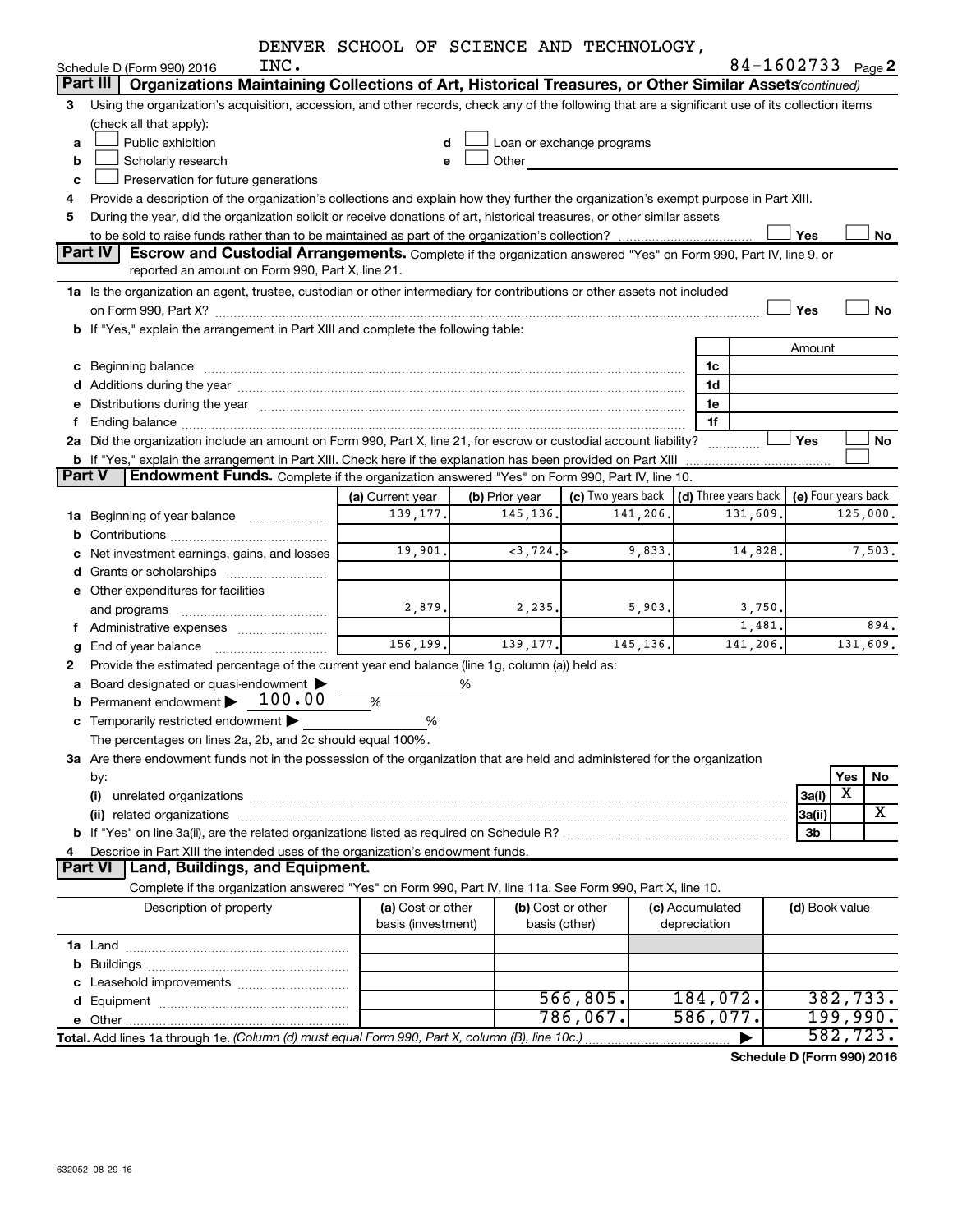| DENVER SCHOOL OF SCIENCE AND TECHNOLOGY, |  |
|------------------------------------------|--|
|------------------------------------------|--|

| INC.<br>Schedule D (Form 990) 2016                                                                                                                   |                 |                                                           | 84-1602733 Page 3 |
|------------------------------------------------------------------------------------------------------------------------------------------------------|-----------------|-----------------------------------------------------------|-------------------|
| <b>Part VII</b> Investments - Other Securities.                                                                                                      |                 |                                                           |                   |
| Complete if the organization answered "Yes" on Form 990, Part IV, line 11b. See Form 990, Part X, line 12.                                           |                 |                                                           |                   |
| (a) Description of security or category (including name of security)                                                                                 | (b) Book value  | (c) Method of valuation: Cost or end-of-year market value |                   |
| (1) Financial derivatives                                                                                                                            |                 |                                                           |                   |
|                                                                                                                                                      |                 |                                                           |                   |
| (3) Other                                                                                                                                            |                 |                                                           |                   |
| (A)                                                                                                                                                  |                 |                                                           |                   |
| (B)                                                                                                                                                  |                 |                                                           |                   |
| (C)                                                                                                                                                  |                 |                                                           |                   |
| (D)                                                                                                                                                  |                 |                                                           |                   |
|                                                                                                                                                      |                 |                                                           |                   |
| (E)                                                                                                                                                  |                 |                                                           |                   |
| (F)                                                                                                                                                  |                 |                                                           |                   |
| (G)                                                                                                                                                  |                 |                                                           |                   |
| (H)                                                                                                                                                  |                 |                                                           |                   |
| Total. (Col. (b) must equal Form 990, Part X, col. (B) line 12.)                                                                                     |                 |                                                           |                   |
| Part VIII Investments - Program Related.                                                                                                             |                 |                                                           |                   |
| Complete if the organization answered "Yes" on Form 990, Part IV, line 11c. See Form 990, Part X, line 13.<br>(a) Description of investment          |                 |                                                           |                   |
|                                                                                                                                                      | (b) Book value  | (c) Method of valuation: Cost or end-of-year market value |                   |
| (1)                                                                                                                                                  |                 |                                                           |                   |
| (2)                                                                                                                                                  |                 |                                                           |                   |
| (3)                                                                                                                                                  |                 |                                                           |                   |
| (4)                                                                                                                                                  |                 |                                                           |                   |
| (5)                                                                                                                                                  |                 |                                                           |                   |
| (6)                                                                                                                                                  |                 |                                                           |                   |
| (7)                                                                                                                                                  |                 |                                                           |                   |
| (8)                                                                                                                                                  |                 |                                                           |                   |
| (9)                                                                                                                                                  |                 |                                                           |                   |
| Total. (Col. (b) must equal Form 990, Part X, col. (B) line 13.)                                                                                     |                 |                                                           |                   |
| <b>Other Assets.</b><br><b>Part IX</b>                                                                                                               |                 |                                                           |                   |
| Complete if the organization answered "Yes" on Form 990, Part IV, line 11d. See Form 990, Part X, line 15.                                           |                 |                                                           |                   |
|                                                                                                                                                      | (a) Description |                                                           | (b) Book value    |
| SECURITY DEPOSIT<br>(1)                                                                                                                              |                 |                                                           | 7,068.            |
| <b>ENDOWMENT</b><br>(2)                                                                                                                              |                 |                                                           | 156,199.          |
| PREPAID PENSION CERTIFICATES OF PARTICIPATION<br>(3)                                                                                                 |                 |                                                           | 7, 115, 453.      |
| (4)                                                                                                                                                  |                 |                                                           |                   |
| (5)                                                                                                                                                  |                 |                                                           |                   |
| (6)                                                                                                                                                  |                 |                                                           |                   |
| (7)                                                                                                                                                  |                 |                                                           |                   |
| (8)                                                                                                                                                  |                 |                                                           |                   |
| (9)                                                                                                                                                  |                 |                                                           |                   |
| Total. (Column (b) must equal Form 990, Part X, col. (B) line 15.)                                                                                   |                 |                                                           | 7,278,720.        |
| <b>Other Liabilities.</b><br>Part X                                                                                                                  |                 |                                                           |                   |
| Complete if the organization answered "Yes" on Form 990, Part IV, line 11e or 11f. See Form 990, Part X, line 25.                                    |                 |                                                           |                   |
| (a) Description of liability<br>1.                                                                                                                   |                 | (b) Book value                                            |                   |
| (1)<br>Federal income taxes                                                                                                                          |                 |                                                           |                   |
| (2)                                                                                                                                                  |                 |                                                           |                   |
| (3)                                                                                                                                                  |                 |                                                           |                   |
| (4)                                                                                                                                                  |                 |                                                           |                   |
|                                                                                                                                                      |                 |                                                           |                   |
| (5)                                                                                                                                                  |                 |                                                           |                   |
| (6)                                                                                                                                                  |                 |                                                           |                   |
| (7)                                                                                                                                                  |                 |                                                           |                   |
| (8)                                                                                                                                                  |                 |                                                           |                   |
| (9)                                                                                                                                                  |                 |                                                           |                   |
| Total. (Column (b) must equal Form 990, Part X, col. (B) line 25.)                                                                                   |                 |                                                           |                   |
| 2. Liability for uncertain tax positions. In Part XIII, provide the text of the footnote to the organization's financial statements that reports the |                 |                                                           | <b>Castle</b>     |

organization's liability for uncertain tax positions under FIN 48 (ASC 740). Check here if the text of the footnote has been provided in Part XIII  $\boxed{\text{X}}$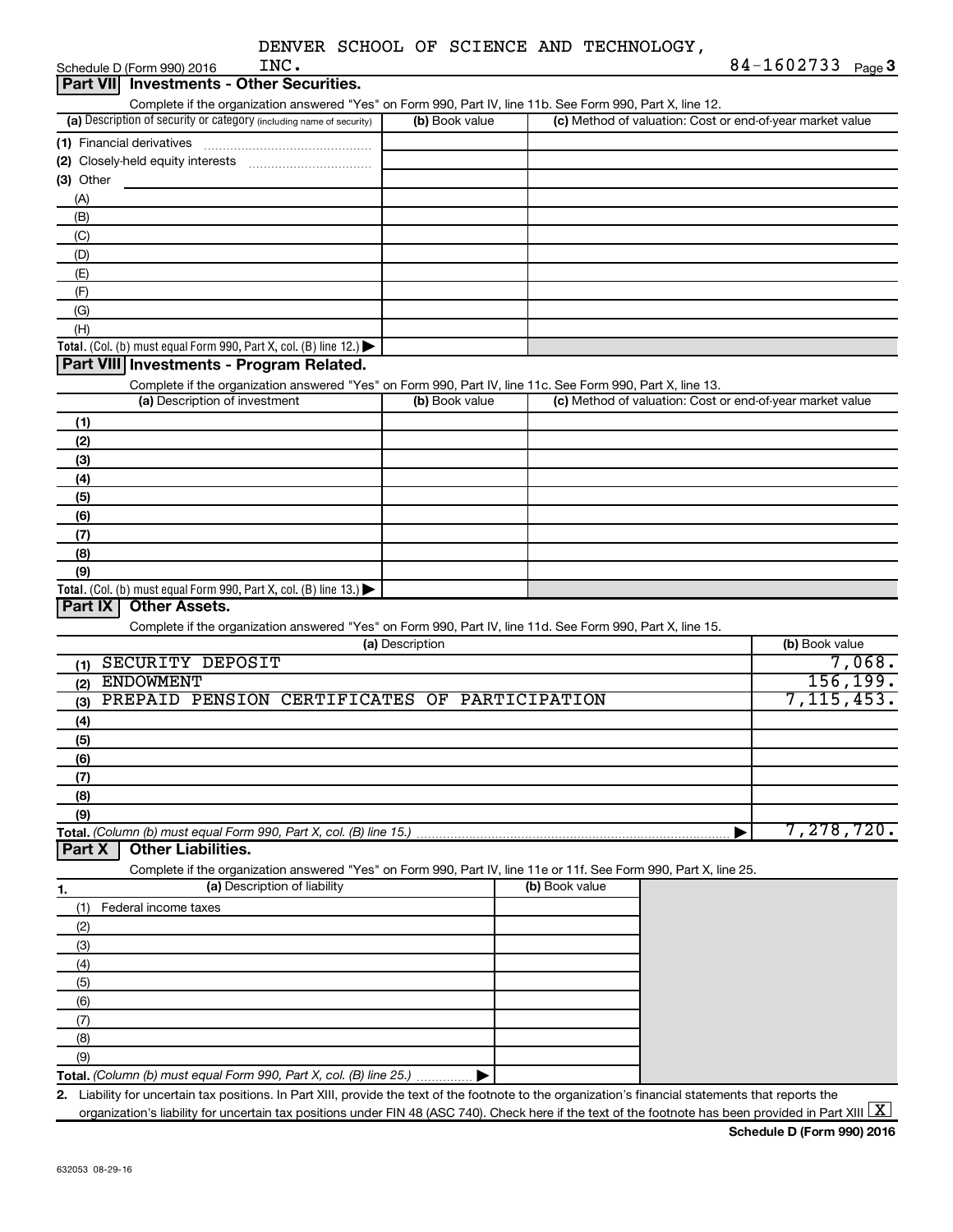|    | Schedule D (Form 990) 2016<br>INC.                                                                                                                                                                                                   |                | 84-1602/33 Page 4 |  |
|----|--------------------------------------------------------------------------------------------------------------------------------------------------------------------------------------------------------------------------------------|----------------|-------------------|--|
|    | Part XI   Reconciliation of Revenue per Audited Financial Statements With Revenue per Return.                                                                                                                                        |                |                   |  |
|    | Complete if the organization answered "Yes" on Form 990, Part IV, line 12a.                                                                                                                                                          |                |                   |  |
| 1. | Total revenue, gains, and other support per audited financial statements [111] [11] Total revenue, gains, and other support per audited financial statements                                                                         |                | 1                 |  |
| 2  | Amounts included on line 1 but not on Form 990, Part VIII, line 12:                                                                                                                                                                  |                |                   |  |
| a  |                                                                                                                                                                                                                                      | 2a             |                   |  |
| b  |                                                                                                                                                                                                                                      | 2 <sub>b</sub> |                   |  |
| c  |                                                                                                                                                                                                                                      | 2 <sub>c</sub> |                   |  |
| d  |                                                                                                                                                                                                                                      | 2d             |                   |  |
| e  | Add lines 2a through 2d                                                                                                                                                                                                              |                | <b>2e</b>         |  |
| 3  |                                                                                                                                                                                                                                      |                | 3                 |  |
| 4  | Amounts included on Form 990, Part VIII, line 12, but not on line 1:                                                                                                                                                                 |                |                   |  |
| a  |                                                                                                                                                                                                                                      |                |                   |  |
|    |                                                                                                                                                                                                                                      | 4 <sub>b</sub> |                   |  |
|    | Add lines 4a and 4b                                                                                                                                                                                                                  |                | 4c                |  |
| C. |                                                                                                                                                                                                                                      |                |                   |  |
| 5  |                                                                                                                                                                                                                                      |                | 5                 |  |
|    | Part XII Reconciliation of Expenses per Audited Financial Statements With Expenses per Return.                                                                                                                                       |                |                   |  |
|    | Complete if the organization answered "Yes" on Form 990, Part IV, line 12a.                                                                                                                                                          |                |                   |  |
| 1  |                                                                                                                                                                                                                                      |                | $\mathbf{1}$      |  |
| 2  | Amounts included on line 1 but not on Form 990, Part IX, line 25:                                                                                                                                                                    |                |                   |  |
| a  |                                                                                                                                                                                                                                      | 2a             |                   |  |
| b  | Prior year adjustments [111] matter contracts and all the contracts and all the contracts and prior year adjustments                                                                                                                 | 2 <sub>b</sub> |                   |  |
| C  |                                                                                                                                                                                                                                      | 2 <sub>c</sub> |                   |  |
| d  |                                                                                                                                                                                                                                      | 2d             |                   |  |
| e  | Add lines 2a through 2d <b>continuum continuum contract and all the contract of the contract of the contract of the contract of the contract of the contract of the contract of the contract of the contract of the contract of </b> |                | 2е                |  |
| 3  |                                                                                                                                                                                                                                      |                | 3                 |  |
| 4  | Amounts included on Form 990, Part IX, line 25, but not on line 1:                                                                                                                                                                   |                |                   |  |
| a  | Investment expenses not included on Form 990, Part VIII, line 7b [11, 111, 111, 111]                                                                                                                                                 | 4a             |                   |  |
| b  |                                                                                                                                                                                                                                      | 4h             |                   |  |
|    | Add lines 4a and 4b                                                                                                                                                                                                                  |                | 4c                |  |
| 5  | <b>Part XIII</b> Supplemental Information.                                                                                                                                                                                           |                | 5                 |  |

Provide the descriptions required for Part II, lines 3, 5, and 9; Part III, lines 1a and 4; Part IV, lines 1b and 2b; Part V, line 4; Part X, line 2; Part XI, lines 2d and 4b; and Part XII, lines 2d and 4b. Also complete this part to provide any additional information.

PART V, LINE 4:

THE ENDOWMENT FUND IS TO BE USED TO SUPPORT THE DENVER SCHOOL OF SCIENCE

AND TECHNOLOGY'S 1:1 LAPTOP PROGRAM. INCOME FROM THE FUND WILL BE USED

FOR ANNUAL COMPUTER AND COMPUTER-RELATED EQUIPMENT PURCHASES TO SUSTAIN

"1:1" COMPUTING PROGRAMS FOR THE SCHOOLS.

PART X, LINE 2:

DSST, INC., IS EXEMPT FROM FEDERAL INCOME TAX UNDER SECTION 501(C)(3) OF

THE INTERNAL REVENUE CODE, QUALIFIES FOR THE CHARITABLE CONTRIBUTION

DEDUCTION UNDER SECTION 170(B)(1)(A)(VI), AND HAS BEEN CLASSIFIED AS AN

ORGANIZATION OTHER THAN A PRIVATE FOUNDATION UNDER SECTION 509(A)(1).

DSST, INC. IS ANNUALLY REQUIRED TO FILE A RETURN OF ORGANIZATION EXEMPT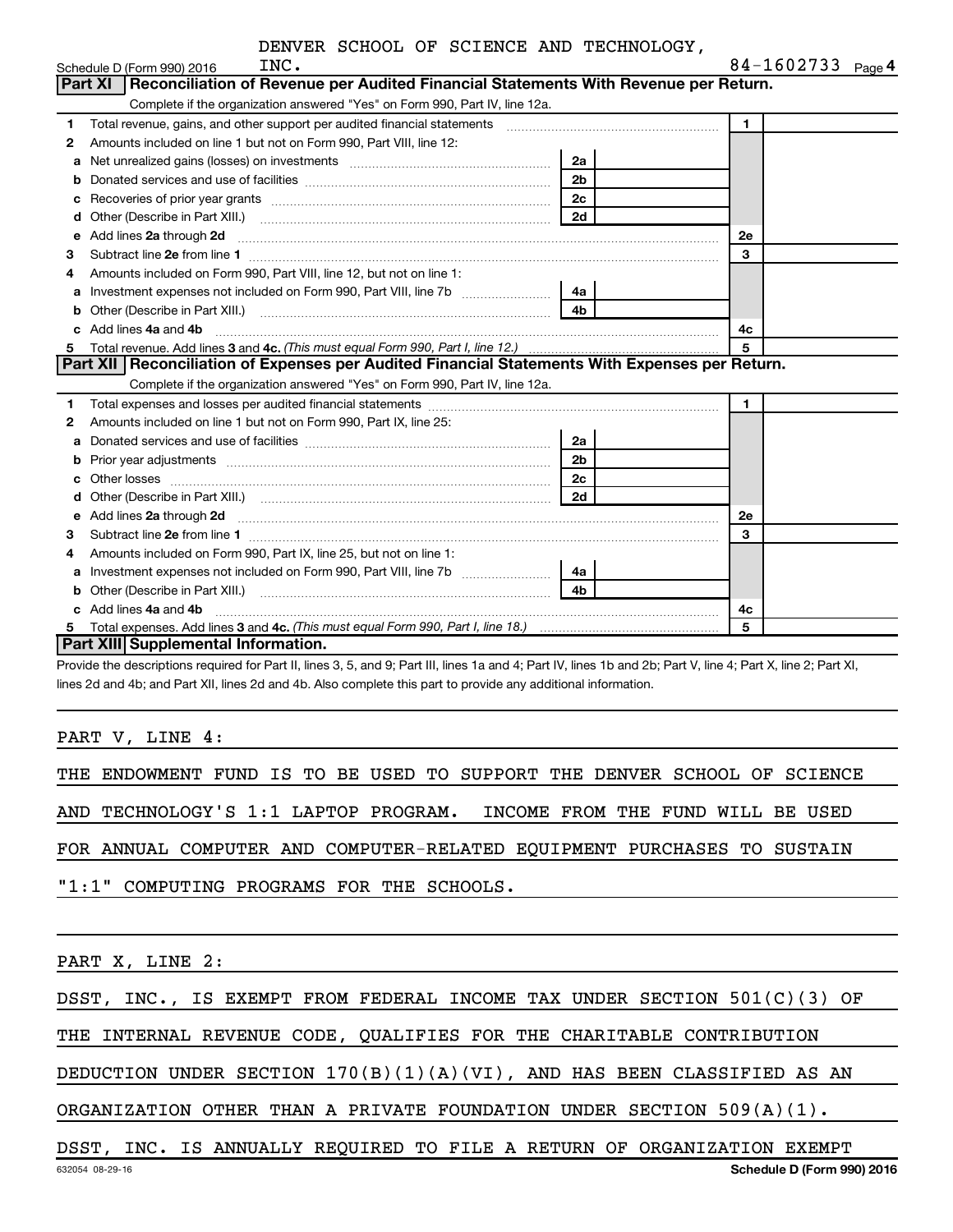| DENVER SCHOOL OF SCIENCE AND TECHNOLOGY,<br>84-1602733 Page 5<br>INC.<br>Schedule D (Form 990) 2016 |
|-----------------------------------------------------------------------------------------------------|
| <b>Part XIII Supplemental Information (continued)</b>                                               |
| FROM INCOME TAX (FORM 990) WITH THE IRS. IN ADDITION, DSST, INC. SUBJECT                            |
| TO INCOME TAX ON NET INCOME THAT IS DERIVED FROM BUSINESS ACTIVITIES THAT                           |
| ARE UNRELATED TO ITS EXEMPT PURPOSES. DSST, INC. HAS DETERMINED IT IS NOT                           |
| SUBJECT TO UNRELATED BUSINESS INCOME TAX AND HAS NOT FILED AN EXEMPT                                |
| ORGANIZATION BUSINESS INCOME TAX RETURN (FORM 990-T) WITH THE IRS.                                  |
|                                                                                                     |
|                                                                                                     |
|                                                                                                     |
|                                                                                                     |
|                                                                                                     |
|                                                                                                     |
|                                                                                                     |
|                                                                                                     |
|                                                                                                     |
|                                                                                                     |
|                                                                                                     |
|                                                                                                     |
|                                                                                                     |
|                                                                                                     |
|                                                                                                     |
|                                                                                                     |
|                                                                                                     |
|                                                                                                     |
|                                                                                                     |
|                                                                                                     |
|                                                                                                     |
|                                                                                                     |
|                                                                                                     |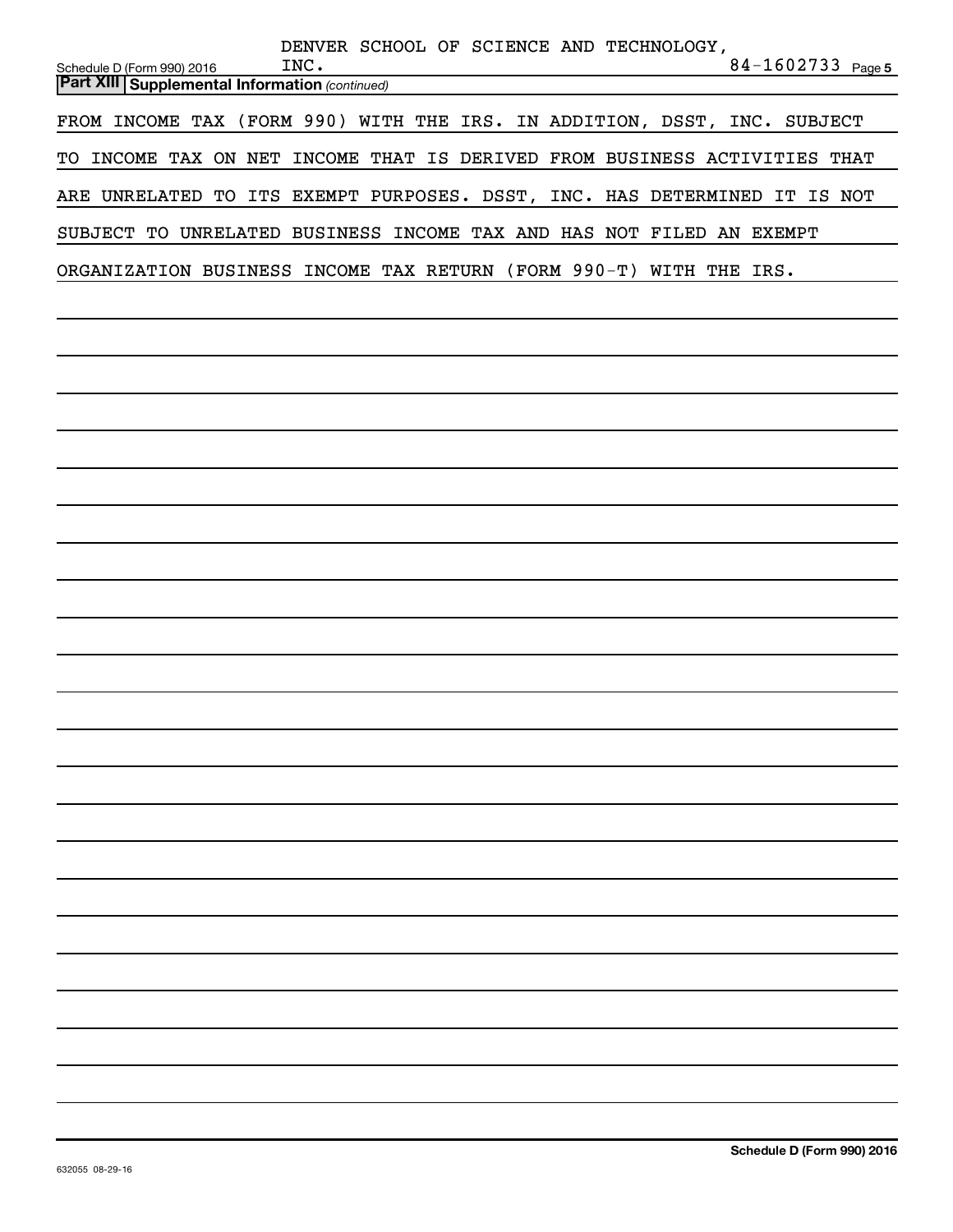| <b>SCHEDULE I</b><br>(Form 990)<br>Department of the Treasury<br><b>Internal Revenue Service</b>                                                                                                                                                                                                               | <b>Grants and Other Assistance to Organizations,</b><br>Governments, and Individuals in the United States<br>Complete if the organization answered "Yes" on Form 990, Part IV, line 21 or 22.<br>Attach to Form 990. |                                                                                                                                     |                             |                                         |                                                                |                                          |                                       |                                    |  |
|----------------------------------------------------------------------------------------------------------------------------------------------------------------------------------------------------------------------------------------------------------------------------------------------------------------|----------------------------------------------------------------------------------------------------------------------------------------------------------------------------------------------------------------------|-------------------------------------------------------------------------------------------------------------------------------------|-----------------------------|-----------------------------------------|----------------------------------------------------------------|------------------------------------------|---------------------------------------|------------------------------------|--|
| Name of the organization                                                                                                                                                                                                                                                                                       |                                                                                                                                                                                                                      | Information about Schedule I (Form 990) and its instructions is at www.irs.gov/form990.<br>DENVER SCHOOL OF SCIENCE AND TECHNOLOGY, |                             |                                         |                                                                |                                          | <b>Employer identification number</b> | Inspection<br>84-1602733           |  |
| INC.<br><b>General Information on Grants and Assistance</b><br>Part I                                                                                                                                                                                                                                          |                                                                                                                                                                                                                      |                                                                                                                                     |                             |                                         |                                                                |                                          |                                       |                                    |  |
| Does the organization maintain records to substantiate the amount of the grants or assistance, the grantees' eligibility for the grants or assistance, and the selection<br>$\mathbf 1$                                                                                                                        |                                                                                                                                                                                                                      |                                                                                                                                     |                             |                                         |                                                                |                                          |                                       |                                    |  |
|                                                                                                                                                                                                                                                                                                                |                                                                                                                                                                                                                      |                                                                                                                                     |                             |                                         |                                                                |                                          | $\boxed{\text{X}}$ Yes                | No                                 |  |
| Describe in Part IV the organization's procedures for monitoring the use of grant funds in the United States.<br>$\mathbf{2}$<br>Part II<br>Grants and Other Assistance to Domestic Organizations and Domestic Governments. Complete if the organization answered "Yes" on Form 990, Part IV, line 21, for any |                                                                                                                                                                                                                      |                                                                                                                                     |                             |                                         |                                                                |                                          |                                       |                                    |  |
| recipient that received more than \$5,000. Part II can be duplicated if additional space is needed.                                                                                                                                                                                                            |                                                                                                                                                                                                                      |                                                                                                                                     |                             |                                         |                                                                |                                          |                                       |                                    |  |
| 1 (a) Name and address of organization<br>or government                                                                                                                                                                                                                                                        | $(b)$ EIN                                                                                                                                                                                                            | (c) IRC section<br>(if applicable)                                                                                                  | (d) Amount of<br>cash grant | (e) Amount of<br>non-cash<br>assistance | (f) Method of<br>valuation (book,<br>FMV, appraisal,<br>other) | (g) Description of<br>noncash assistance | (h) Purpose of grant<br>or assistance |                                    |  |
| DSST - STAPELTON MIDDLE SCHOOL<br>2000 VALENTIA STREET<br>DENVER CO 80238                                                                                                                                                                                                                                      |                                                                                                                                                                                                                      | IRC 115                                                                                                                             | 122,561.                    | 0                                       |                                                                |                                          | GENERAL SUPPORT                       |                                    |  |
| DSST - STAPELTON HIGH SCHOOL<br>2000 VALENTIA STREET<br>DENVER, CO 80238                                                                                                                                                                                                                                       |                                                                                                                                                                                                                      | <b>IRC 115</b>                                                                                                                      | 203,973.                    | 0                                       |                                                                |                                          | GENERAL SUPPORT                       |                                    |  |
| DSST - COLE MIDDLE SCHOOL<br>3240 HUMBOLDT STREET<br>DENVER, CO 80205                                                                                                                                                                                                                                          |                                                                                                                                                                                                                      | <b>IRC 115</b>                                                                                                                      | 164,242.                    | 0                                       |                                                                |                                          | GENERAL SUPPORT                       |                                    |  |
| DSST - COLE HIGH SCHOOL<br>3240 HUMBOLDT STREET<br>DENVER CO 80205                                                                                                                                                                                                                                             |                                                                                                                                                                                                                      | IRC 115                                                                                                                             | 301.548                     | 0                                       |                                                                |                                          | GENERAL SUPPORT                       |                                    |  |
| DSST - GREEN VALLEY RANCH MIDDLE<br>SCHOOL - 4800 TELLURIDE STREET -<br>DENVER CO 80249                                                                                                                                                                                                                        |                                                                                                                                                                                                                      | IRC 115                                                                                                                             | 304.423.                    | 0                                       |                                                                |                                          | GENERAL SUPPORT                       |                                    |  |
| DSST - GREEN VALLEY RANCH HIGH<br>SCHOOL - 4800 TELLURIDE STREET -<br>DENVER CO 80249                                                                                                                                                                                                                          |                                                                                                                                                                                                                      | <b>IRC 115</b>                                                                                                                      | 376.699.                    | $\mathbf{0}$ .                          |                                                                |                                          | GENERAL SUPPORT                       |                                    |  |
| 2 Enter total number of section 501(c)(3) and government organizations listed in the line 1 table<br>3 Enter total number of other organizations listed in the line 1 table                                                                                                                                    |                                                                                                                                                                                                                      |                                                                                                                                     |                             |                                         |                                                                |                                          |                                       | 12.<br>$\overline{\mathfrak{o}}$ . |  |

**For Paperwork Reduction Act Notice, see the Instructions for Form 990. Schedule I (Form 990) (2016)** LHA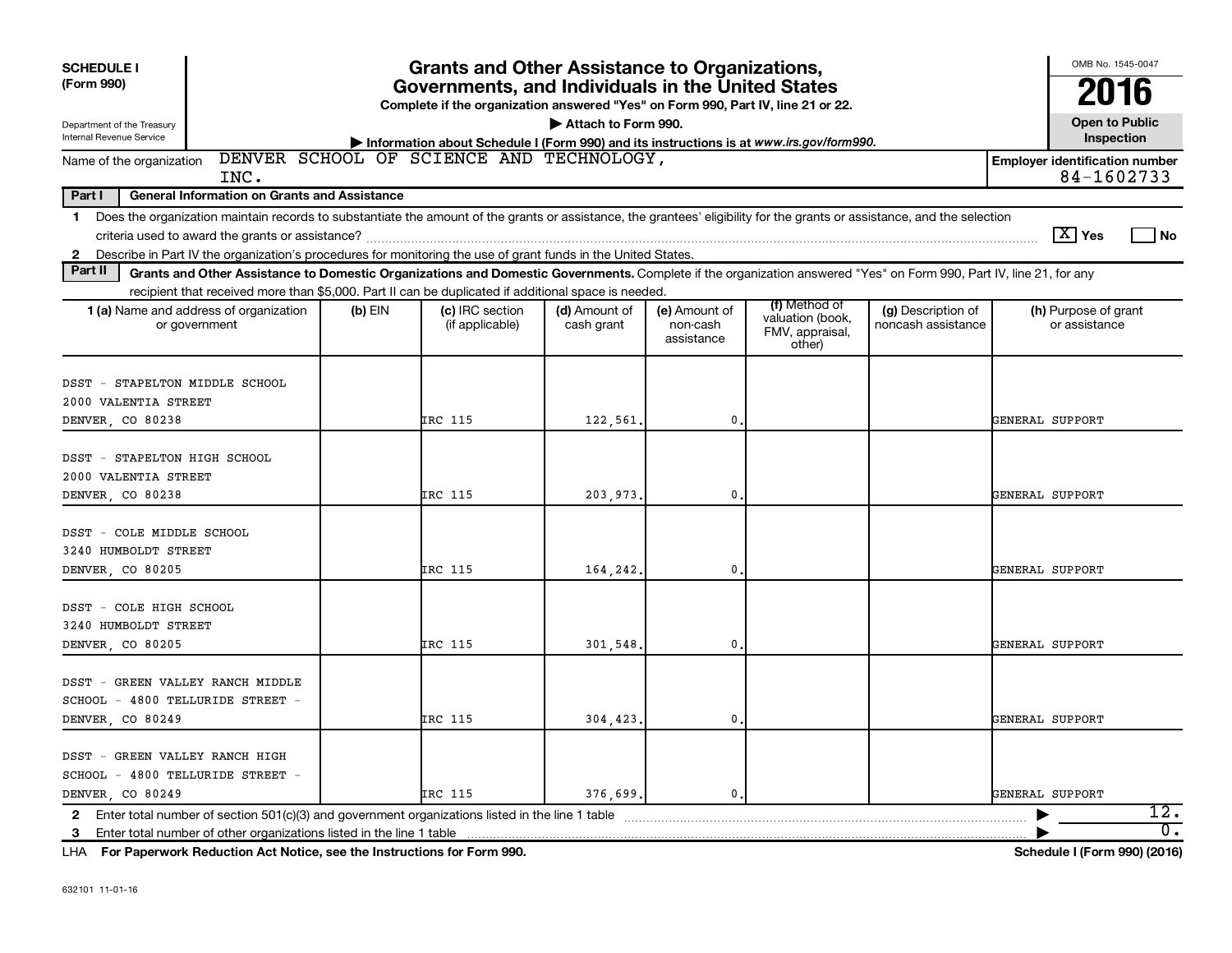Schedule I (Form 990) INC.

| INC. | 84-1602733 | Page 1 |
|------|------------|--------|
|      |            |        |

| (a) Name and address of<br>organization or government                     | $(b)$ EIN | (c) IRC section<br>if applicable | (d) Amount of<br>cash grant | (e) Amount of<br>non-cash<br>assistance | (f) Method of<br>valuation<br>(book, FMV,<br>appraisal, other) | (g) Description of<br>non-cash assistance | (h) Purpose of grant<br>or assistance |
|---------------------------------------------------------------------------|-----------|----------------------------------|-----------------------------|-----------------------------------------|----------------------------------------------------------------|-------------------------------------------|---------------------------------------|
| DSST - COLLEGE VIEW MIDDLE SCHOOL<br>3001 S. FEDERAL BLVDS.               |           |                                  |                             |                                         |                                                                |                                           |                                       |
| DENVER, CO 80236                                                          |           | IRC 115                          | 225,102.                    | $^{\rm 0}$ .                            |                                                                |                                           | GENERAL SUPPORT                       |
| DSST - BYERS HIGH SCHOOL<br>200 S. UNIVERSITY BLVD.                       |           |                                  |                             |                                         |                                                                |                                           |                                       |
| DENVER, CO 80206                                                          |           | IRC 115                          | 681,691.                    | 0.                                      |                                                                |                                           | GENERAL SUPPORT                       |
| DSST - BYERS MIDDLE SCHOOL<br>200 S. UNIVERSITY BLVD.<br>DENVER, CO 80206 |           | IRC 115                          | 279.259.                    | 0.                                      |                                                                |                                           | GENERAL SUPPORT                       |
| DSST - CONSERVATORY GREEN MIDDLE<br>SCHOOL - 8499 E. STOLL PLACE -        |           |                                  |                             |                                         |                                                                |                                           |                                       |
| DENVER, CO 80238                                                          |           | IRC 115                          | 352,589.                    | $\mathbf{0}$ .                          |                                                                |                                           | GENERAL SUPPORT                       |
| DSST - HENRY MIDDLE SCHOOL<br>3005 SOUTH GOLDEN WAY                       |           |                                  |                             |                                         |                                                                |                                           |                                       |
| DENVER, CO 80227                                                          |           | IRC 115                          | 485,913.                    | $\mathbf 0$ .                           |                                                                |                                           | GENERAL SUPPORT                       |
| DSST - COLLEGE VIEW HIGH SCHOOL<br>3111 W DARTMOUTH AVE.                  |           |                                  |                             |                                         |                                                                |                                           |                                       |
| DENVER, CO 80236                                                          |           | IRC 115                          | 200,875.                    | $\mathfrak{o}$ .                        |                                                                |                                           | GENERAL SUPPORT                       |
|                                                                           |           |                                  |                             |                                         |                                                                |                                           |                                       |
|                                                                           |           |                                  |                             |                                         |                                                                |                                           |                                       |
|                                                                           |           |                                  |                             |                                         |                                                                |                                           |                                       |
|                                                                           |           |                                  |                             |                                         |                                                                |                                           |                                       |
|                                                                           |           |                                  |                             |                                         |                                                                |                                           |                                       |

**Schedule I (Form 990)**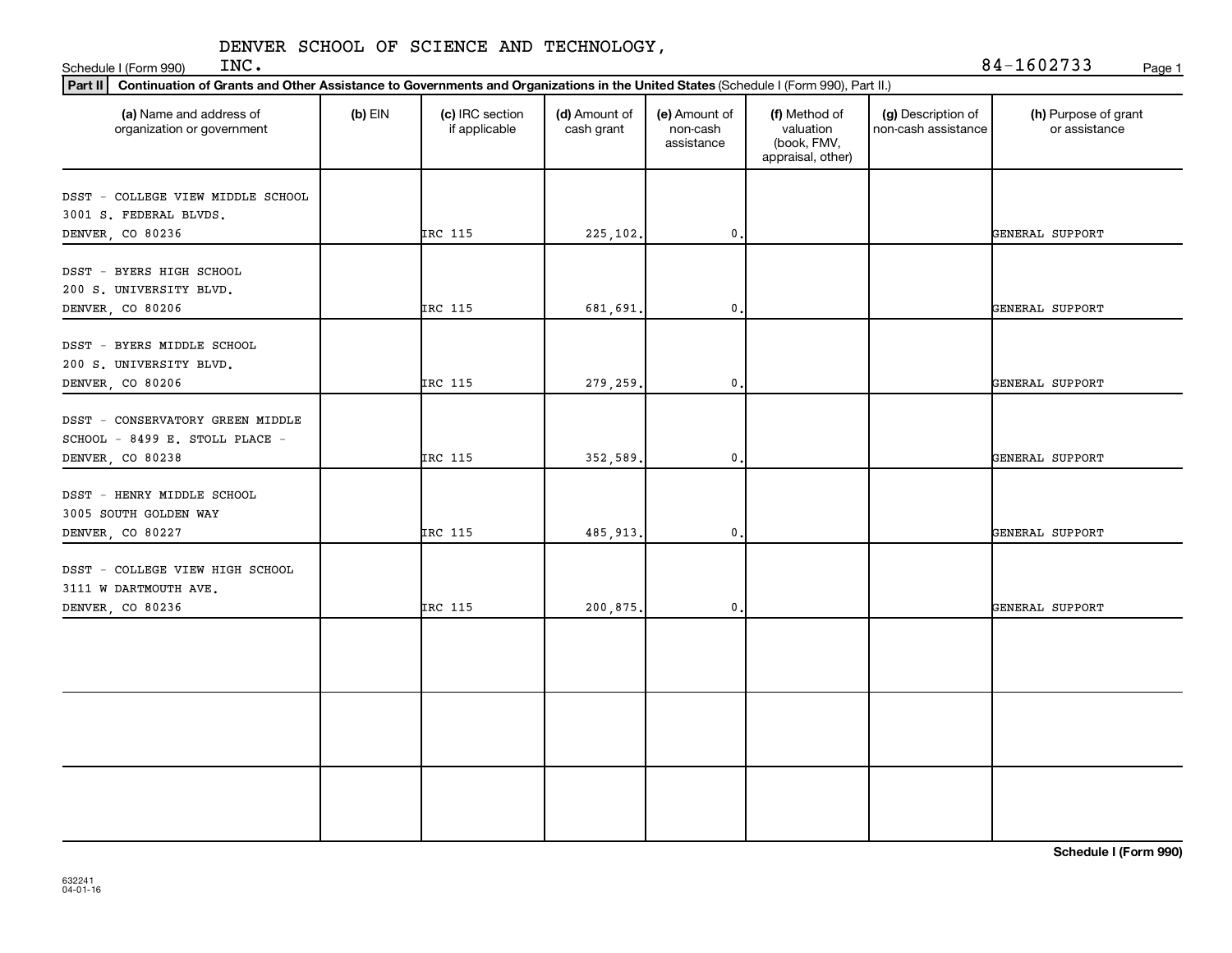Schedule I (Form 990) (2016)  $\qquad \qquad \text{INC.}$ 

Part III | Grants and Other Assistance to Domestic Individuals. Complete if the organization answered "Yes" on Form 990, Part IV, line 22. Part III can be duplicated if additional space is needed.

| (a) Type of grant or assistance | (b) Number of<br>recipients | (c) Amount of<br>cash grant | (d) Amount of non-<br>cash assistance | (e) Method of valuation<br>(book, FMV, appraisal, other) | (f) Description of noncash assistance |
|---------------------------------|-----------------------------|-----------------------------|---------------------------------------|----------------------------------------------------------|---------------------------------------|
|                                 |                             |                             |                                       |                                                          |                                       |
|                                 |                             |                             |                                       |                                                          |                                       |
|                                 |                             |                             |                                       |                                                          |                                       |
|                                 |                             |                             |                                       |                                                          |                                       |
|                                 |                             |                             |                                       |                                                          |                                       |
|                                 |                             |                             |                                       |                                                          |                                       |
|                                 |                             |                             |                                       |                                                          |                                       |
|                                 |                             |                             |                                       |                                                          |                                       |
|                                 |                             |                             |                                       |                                                          |                                       |
|                                 |                             |                             |                                       |                                                          |                                       |

Part IV | Supplemental Information. Provide the information required in Part I, line 2; Part III, column (b); and any other additional information.

PART I, LINE 2:

DSST, INC. DEVELOPS A SPENDING PLAN FOR EACH GRANT OR ASSISTANCE PROVIDED

TO THE SCHOOLS. A CODE IS ASSIGNED TO THE RESTRICTED GRANT OR ASSISTANCE,

WHICH DSST USES TO MONITOR THE EXPENDITURE OF THE FUNDS TO THE SCHOOLS.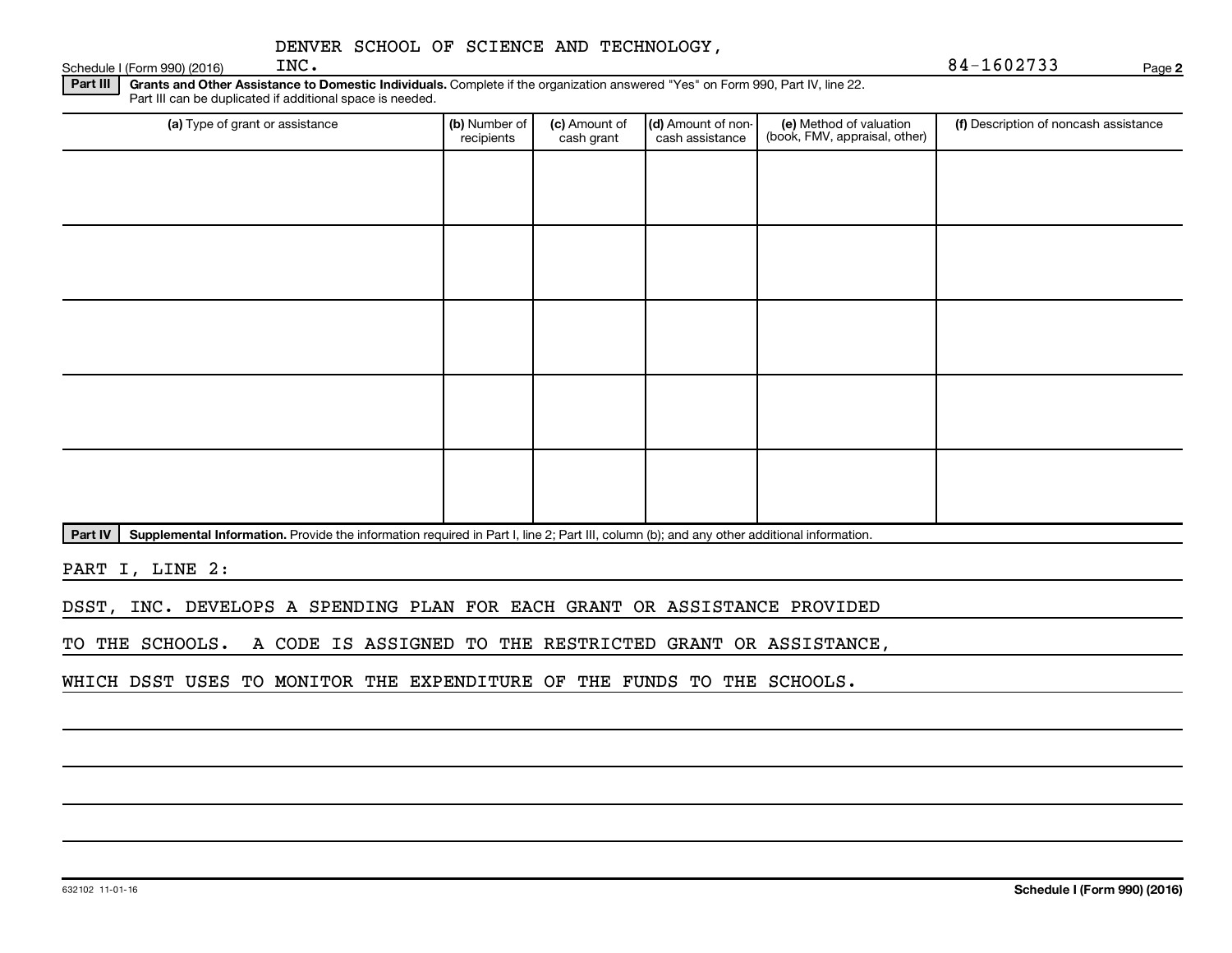|        | <b>SCHEDULE J</b>                                      | <b>Compensation Information</b>                                                                                                                                        |                                       | OMB No. 1545-0047     |                         |  |  |  |
|--------|--------------------------------------------------------|------------------------------------------------------------------------------------------------------------------------------------------------------------------------|---------------------------------------|-----------------------|-------------------------|--|--|--|
|        | (Form 990)                                             | For certain Officers, Directors, Trustees, Key Employees, and Highest                                                                                                  |                                       | 2016                  |                         |  |  |  |
|        |                                                        | <b>Compensated Employees</b>                                                                                                                                           |                                       |                       |                         |  |  |  |
|        |                                                        | Complete if the organization answered "Yes" on Form 990, Part IV, line 23.<br>Attach to Form 990.                                                                      |                                       | <b>Open to Public</b> |                         |  |  |  |
|        | Department of the Treasury<br>Internal Revenue Service | Information about Schedule J (Form 990) and its instructions is at www.irs.gov/form990.                                                                                |                                       | Inspection            |                         |  |  |  |
|        | Name of the organization                               | DENVER SCHOOL OF SCIENCE AND TECHNOLOGY,                                                                                                                               | <b>Employer identification number</b> |                       |                         |  |  |  |
|        |                                                        | INC.                                                                                                                                                                   | 84-1602733                            |                       |                         |  |  |  |
| Part I |                                                        | <b>Questions Regarding Compensation</b>                                                                                                                                |                                       |                       |                         |  |  |  |
|        |                                                        |                                                                                                                                                                        |                                       | Yes                   | No                      |  |  |  |
|        |                                                        | 1a Check the appropriate box(es) if the organization provided any of the following to or for a person listed on Form 990,                                              |                                       |                       |                         |  |  |  |
|        |                                                        | Part VII, Section A, line 1a. Complete Part III to provide any relevant information regarding these items.                                                             |                                       |                       |                         |  |  |  |
|        | First-class or charter travel                          | Housing allowance or residence for personal use                                                                                                                        |                                       |                       |                         |  |  |  |
|        | Travel for companions                                  | Payments for business use of personal residence                                                                                                                        |                                       |                       |                         |  |  |  |
|        |                                                        | Tax indemnification and gross-up payments<br>Health or social club dues or initiation fees                                                                             |                                       |                       |                         |  |  |  |
|        | Discretionary spending account                         | Personal services (such as, maid, chauffeur, chef)                                                                                                                     |                                       |                       |                         |  |  |  |
|        |                                                        |                                                                                                                                                                        |                                       |                       |                         |  |  |  |
|        |                                                        | <b>b</b> If any of the boxes on line 1a are checked, did the organization follow a written policy regarding payment or                                                 |                                       |                       |                         |  |  |  |
|        |                                                        |                                                                                                                                                                        |                                       | 1b                    |                         |  |  |  |
| 2      |                                                        | Did the organization require substantiation prior to reimbursing or allowing expenses incurred by all directors,                                                       |                                       |                       |                         |  |  |  |
|        |                                                        |                                                                                                                                                                        | $\mathbf{2}$                          |                       |                         |  |  |  |
| 3      |                                                        | Indicate which, if any, of the following the filing organization used to establish the compensation of the organization's                                              |                                       |                       |                         |  |  |  |
|        |                                                        | CEO/Executive Director. Check all that apply. Do not check any boxes for methods used by a related organization to                                                     |                                       |                       |                         |  |  |  |
|        |                                                        | establish compensation of the CEO/Executive Director, but explain in Part III.                                                                                         |                                       |                       |                         |  |  |  |
|        | Compensation committee                                 | Written employment contract                                                                                                                                            |                                       |                       |                         |  |  |  |
|        |                                                        | Independent compensation consultant<br>Compensation survey or study                                                                                                    |                                       |                       |                         |  |  |  |
|        | Form 990 of other organizations                        | $\lfloor x \rfloor$ Approval by the board or compensation committee                                                                                                    |                                       |                       |                         |  |  |  |
|        |                                                        |                                                                                                                                                                        |                                       |                       |                         |  |  |  |
| 4      |                                                        | During the year, did any person listed on Form 990, Part VII, Section A, line 1a, with respect to the filing                                                           |                                       |                       |                         |  |  |  |
|        | organization or a related organization:                |                                                                                                                                                                        |                                       |                       |                         |  |  |  |
|        |                                                        | Receive a severance payment or change-of-control payment?                                                                                                              | 4a                                    |                       | х                       |  |  |  |
| b      |                                                        |                                                                                                                                                                        | 4b                                    |                       | $\overline{\text{x}}$   |  |  |  |
| c      |                                                        |                                                                                                                                                                        | 4c                                    |                       | $\overline{\texttt{x}}$ |  |  |  |
|        |                                                        | If "Yes" to any of lines 4a-c, list the persons and provide the applicable amounts for each item in Part III.                                                          |                                       |                       |                         |  |  |  |
|        |                                                        |                                                                                                                                                                        |                                       |                       |                         |  |  |  |
|        |                                                        | Only section 501(c)(3), 501(c)(4), and 501(c)(29) organizations must complete lines 5-9.                                                                               |                                       |                       |                         |  |  |  |
|        |                                                        | For persons listed on Form 990, Part VII, Section A, line 1a, did the organization pay or accrue any compensation                                                      |                                       |                       |                         |  |  |  |
|        | contingent on the revenues of:                         |                                                                                                                                                                        |                                       |                       |                         |  |  |  |
|        |                                                        |                                                                                                                                                                        |                                       | 5a                    | x                       |  |  |  |
|        |                                                        |                                                                                                                                                                        |                                       | 5b                    | $\overline{\mathbf{x}}$ |  |  |  |
|        |                                                        | If "Yes" on line 5a or 5b, describe in Part III.                                                                                                                       |                                       |                       |                         |  |  |  |
| 6.     |                                                        | For persons listed on Form 990, Part VII, Section A, line 1a, did the organization pay or accrue any compensation                                                      |                                       |                       |                         |  |  |  |
|        | contingent on the net earnings of:                     |                                                                                                                                                                        |                                       |                       | X                       |  |  |  |
|        |                                                        |                                                                                                                                                                        | 6a                                    |                       | $\overline{\mathtt{x}}$ |  |  |  |
|        |                                                        |                                                                                                                                                                        |                                       | 6b                    |                         |  |  |  |
|        |                                                        | If "Yes" on line 6a or 6b, describe in Part III.<br>7 For persons listed on Form 990, Part VII, Section A, line 1a, did the organization provide any nonfixed payments |                                       |                       |                         |  |  |  |
|        |                                                        |                                                                                                                                                                        | $\overline{7}$                        | х                     |                         |  |  |  |
| 8      |                                                        | Were any amounts reported on Form 990, Part VII, paid or accrued pursuant to a contract that was subject to the                                                        |                                       |                       |                         |  |  |  |
|        |                                                        |                                                                                                                                                                        |                                       | 8                     | x                       |  |  |  |
| 9      |                                                        | If "Yes" on line 8, did the organization also follow the rebuttable presumption procedure described in                                                                 |                                       |                       |                         |  |  |  |
|        |                                                        |                                                                                                                                                                        | 9                                     |                       |                         |  |  |  |
|        |                                                        | LHA For Paperwork Reduction Act Notice, see the Instructions for Form 990.                                                                                             | Schedule J (Form 990) 2016            |                       |                         |  |  |  |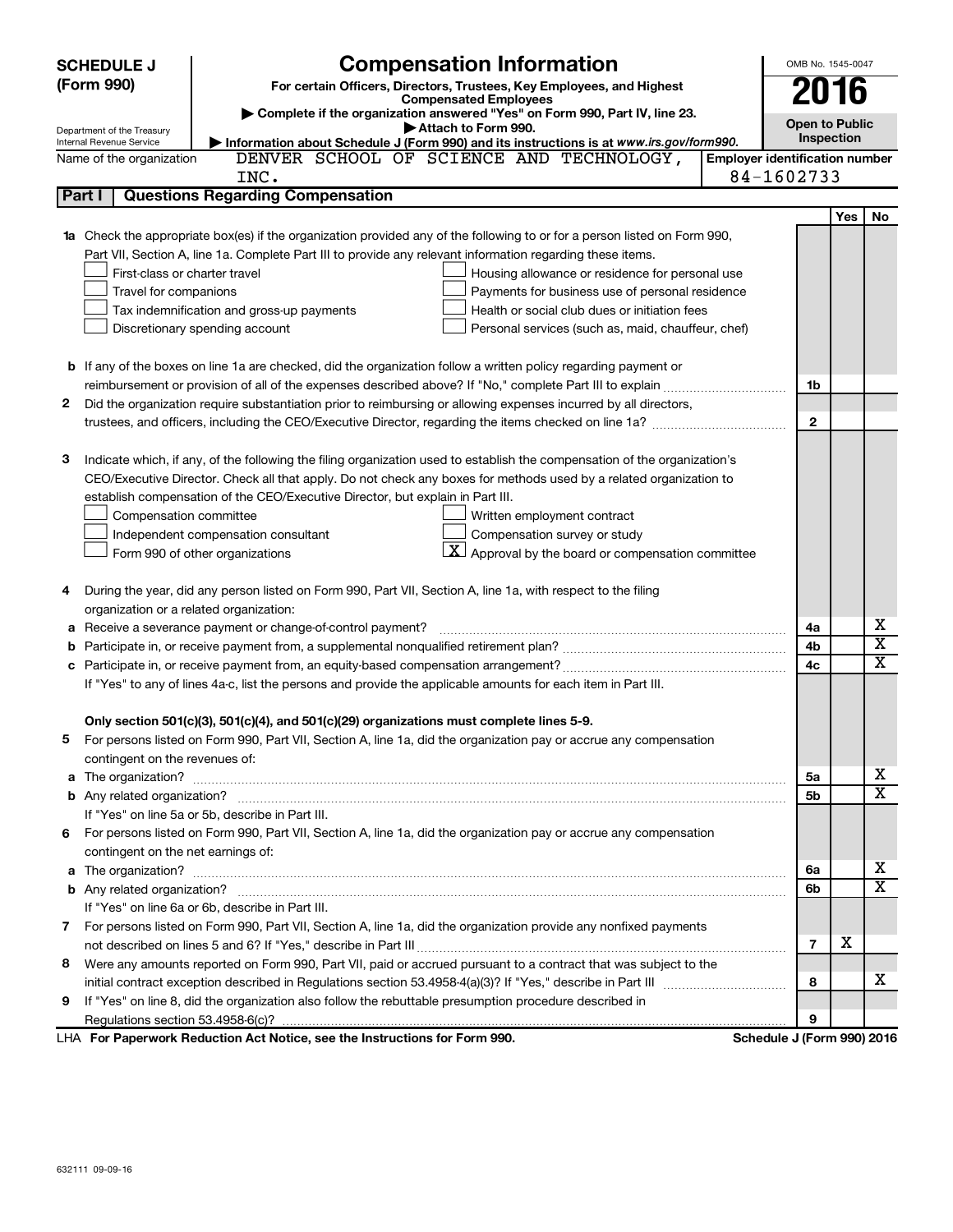Schedule J (Form 990) 2016  $\qquad \qquad \text{INC.}$ 

Part II | Officers, Directors, Trustees, Key Employees, and Highest Compensated Employees. Use duplicate copies if additional space is needed.

For each individual whose compensation must be reported on Schedule J, report compensation from the organization on row (i) and from related organizations, described in the instructions, on row (ii). Do not list any individuals that aren't listed on Form 990, Part VII.

Note: The sum of columns (B)(i)-(iii) for each listed individual must equal the total amount of Form 990, Part VII, Section A, line 1a, applicable column (D) and (E) amounts for that individual.

| (A) Name and Title           |      |                          | (B) Breakdown of W-2 and/or 1099-MISC compensation |                                           | (C) Retirement and<br>other deferred | (D) Nontaxable<br>benefits  | (E) Total of columns<br>$(B)(i)-(D)$ | (F) Compensation<br>in column (B)         |
|------------------------------|------|--------------------------|----------------------------------------------------|-------------------------------------------|--------------------------------------|-----------------------------|--------------------------------------|-------------------------------------------|
|                              |      | (i) Base<br>compensation | (ii) Bonus &<br>incentive<br>compensation          | (iii) Other<br>reportable<br>compensation | compensation                         |                             |                                      | reported as deferred<br>on prior Form 990 |
| <b>BILL KURTZ</b><br>(1)     | (i)  | 170, 342.                | 26,500.                                            | $\overline{0}$ .                          | 8,921.                               | 16,505.                     | 222, 268.                            | $\overline{\mathbf{0}}$ .                 |
| CHIEF EXECUTIVE OFFICER      | (ii) | $\overline{0}$ .         | $\mathbf 0$ .                                      | $\overline{0}$ .                          | σ.                                   | $\overline{0}$ .            | 0.                                   | $\overline{0}$ .                          |
| CHRISTINE NELSON<br>(2)      | (i)  | 134,076.                 | 1,500.                                             | $\overline{0}$ .                          | 6, 352.                              | 11,849.                     | 153,777.                             | $\overline{0}$ .                          |
| CHIEF OF STAFF               | (ii) | $\overline{0}$ .         | σ.                                                 | $\overline{0}$ .                          | σ.                                   | 0.                          | $\overline{\mathfrak{o}}$ .          | $\overline{0}$ .                          |
| (3) BILL DURBIN              | (i)  | 152,892.                 | 1,500.                                             | $\overline{0}$ .                          | 6,145.                               | 5,420.                      | 165,957.                             | $\overline{0}$ .                          |
| CHIEF OF SCHOOLS (THRU 6/17) | (ii) | $\overline{0}$ .         | $\overline{0}$ .                                   | $\overline{0}$ .                          | σ.                                   | $\overline{\mathfrak{o}}$ . | $\overline{\mathfrak{o}}$ .          | $\overline{0}$ .                          |
|                              | (i)  |                          |                                                    |                                           |                                      |                             |                                      |                                           |
|                              | (ii) |                          |                                                    |                                           |                                      |                             |                                      |                                           |
|                              | (i)  |                          |                                                    |                                           |                                      |                             |                                      |                                           |
|                              | (ii) |                          |                                                    |                                           |                                      |                             |                                      |                                           |
|                              | (i)  |                          |                                                    |                                           |                                      |                             |                                      |                                           |
|                              | (ii) |                          |                                                    |                                           |                                      |                             |                                      |                                           |
|                              | (i)  |                          |                                                    |                                           |                                      |                             |                                      |                                           |
|                              | (ii) |                          |                                                    |                                           |                                      |                             |                                      |                                           |
|                              | (i)  |                          |                                                    |                                           |                                      |                             |                                      |                                           |
|                              | (ii) |                          |                                                    |                                           |                                      |                             |                                      |                                           |
|                              | (i)  |                          |                                                    |                                           |                                      |                             |                                      |                                           |
|                              | (ii) |                          |                                                    |                                           |                                      |                             |                                      |                                           |
|                              | (i)  |                          |                                                    |                                           |                                      |                             |                                      |                                           |
|                              | (ii) |                          |                                                    |                                           |                                      |                             |                                      |                                           |
|                              | (i)  |                          |                                                    |                                           |                                      |                             |                                      |                                           |
|                              | (ii) |                          |                                                    |                                           |                                      |                             |                                      |                                           |
|                              | (i)  |                          |                                                    |                                           |                                      |                             |                                      |                                           |
|                              | (ii) |                          |                                                    |                                           |                                      |                             |                                      |                                           |
|                              | (i)  |                          |                                                    |                                           |                                      |                             |                                      |                                           |
|                              | (ii) |                          |                                                    |                                           |                                      |                             |                                      |                                           |
|                              | (i)  |                          |                                                    |                                           |                                      |                             |                                      |                                           |
|                              | (ii) |                          |                                                    |                                           |                                      |                             |                                      |                                           |
|                              | (i)  |                          |                                                    |                                           |                                      |                             |                                      |                                           |
|                              | (ii) |                          |                                                    |                                           |                                      |                             |                                      |                                           |
|                              | (i)  |                          |                                                    |                                           |                                      |                             |                                      |                                           |
|                              | (ii) |                          |                                                    |                                           |                                      |                             |                                      |                                           |

**2**

INC. 84-1602733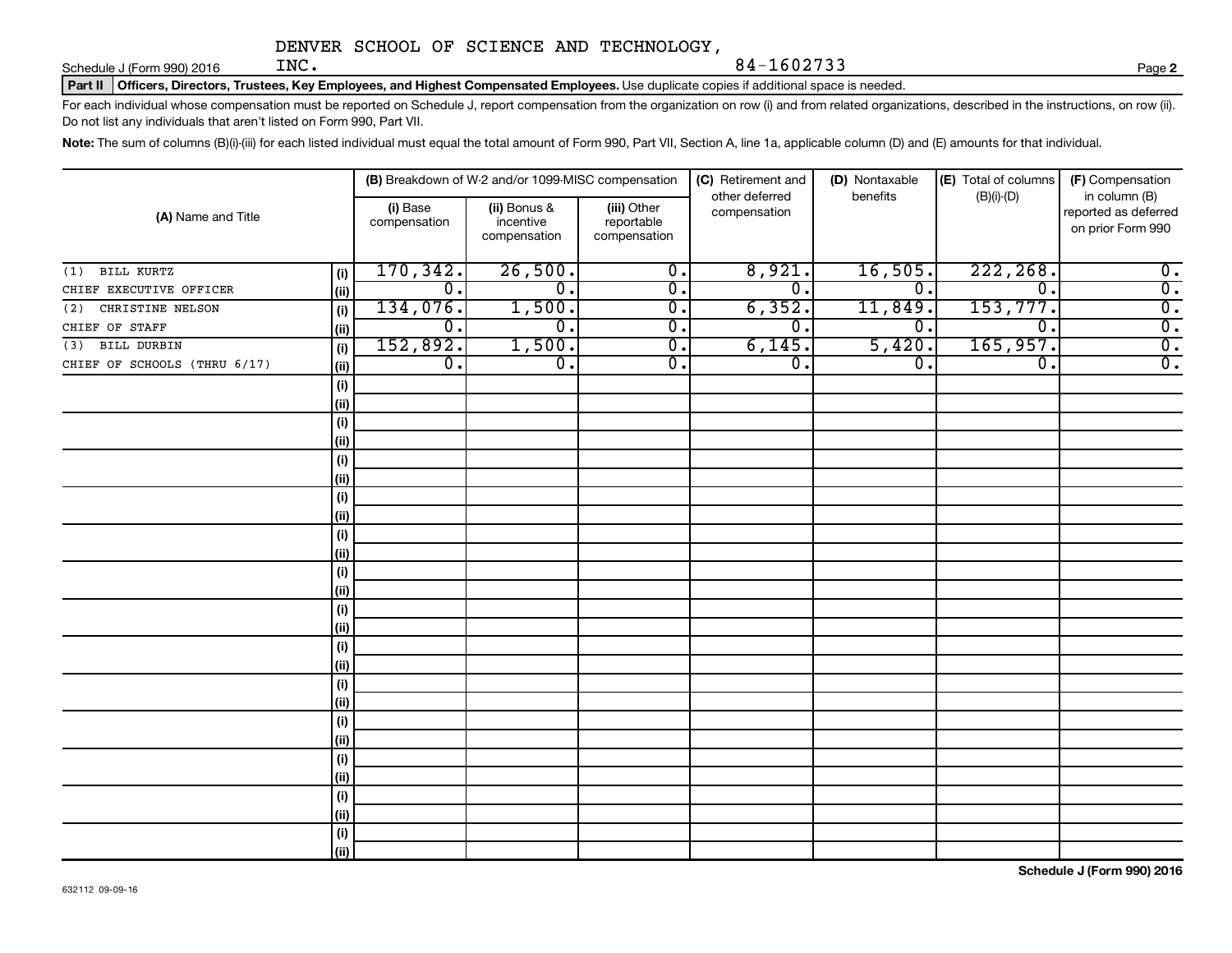Schedule J (Form 990) 2016  $INC$ .

#### **Part III Supplemental Information**

Provide the information, explanation, or descriptions required for Part I, lines 1a, 1b, 3, 4a, 4b, 4c, 5a, 5b, 6a, 6b, 7, and 8, and for Part II. Also complete this part for any additional information.

### PART I, LINE 7:

THE ORGANIZATION ANNUALLY REVIEWS THE PERFORMANCES OF ITS EMPLOYEES TO

DETERMINE IF ADDITIONAL COMPENSATION IN THE FORM OF BONUSES WILL BE PAID.

DURING CALENDAR YEAR ENDING DECEMBER 31, 2016, THE ORGANIZATION AWARDED THE

CHIEF EXECUTIVE OFFICER, CHIEF OPERATING OFFICER, CHIEF OF STAFF, DIRECTOR

OF SCHOOLS, SCHOOL DIRECTORS, CHIEF OF SCHOOLS, AND THE DIRECTOR OF

DEVELOPMENT A BONUS BASED ON REVIEW OF THEIR PERFORMANCES AND SERVICES TO

### THE ORGANIZATION.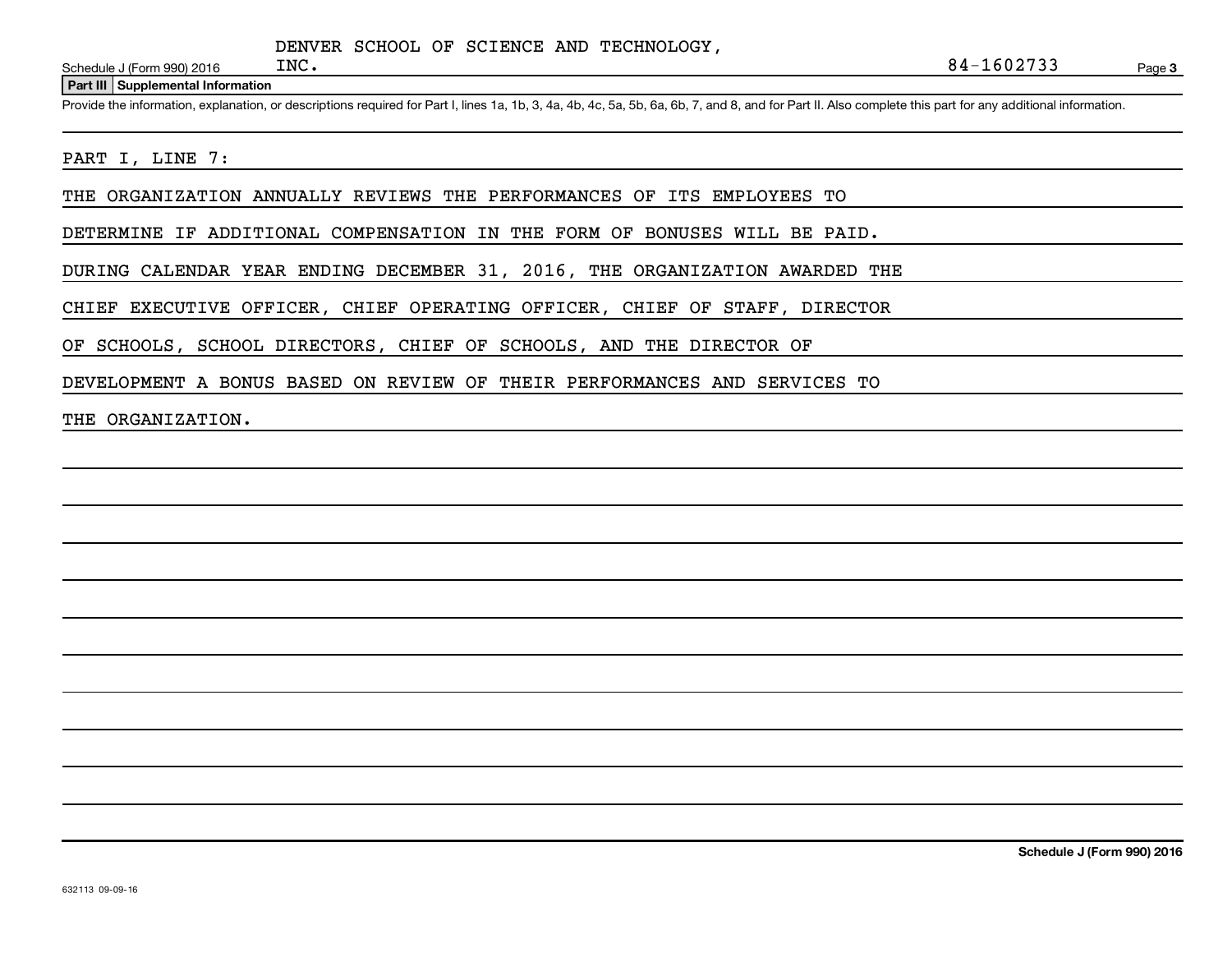| <b>SCHEDULE M</b> |  |
|-------------------|--|
| (Form 990)        |  |

 $\mathbf{I}$ 

**12**

**15 16**

**13** Qualified conservation contribution -

Securities - Partnership, LLC, or

14 Qualified conservation contribution - Other...

Securities - Publicly traded ....................... Securities - Closely held stock ....................

trust interests ~~~~~~~~~~~~~~ Securities - Miscellaneous ~~~~~~~~

Historic structures ~~~~~~~~~~~~

Real estate - Residential ~~~~~~~~~

# **Noncash Contributions**

OMB No. 1545-0047

|        | (Form 990)                                             |                                                       | 2016<br>► Complete if the organizations answered "Yes" on Form 990, Part IV, lines 29 or 30. |                                      |                                                                                                        |  |                                                              |  |  |
|--------|--------------------------------------------------------|-------------------------------------------------------|----------------------------------------------------------------------------------------------|--------------------------------------|--------------------------------------------------------------------------------------------------------|--|--------------------------------------------------------------|--|--|
|        | Department of the Treasury<br>Internal Revenue Service | Attach to Form 990.                                   |                                                                                              |                                      | Information about Schedule M (Form 990) and its instructions is at www.irs.gov/form990.                |  | <b>Open To Public</b><br><b>Inspection</b>                   |  |  |
|        | Name of the organization                               |                                                       |                                                                                              |                                      | DENVER SCHOOL OF SCIENCE AND TECHNOLOGY,                                                               |  | <b>Employer identification number</b>                        |  |  |
|        |                                                        | INC.                                                  |                                                                                              |                                      |                                                                                                        |  | 84-1602733                                                   |  |  |
| Part I |                                                        | <b>Types of Property</b>                              |                                                                                              |                                      |                                                                                                        |  |                                                              |  |  |
|        |                                                        |                                                       | (a)<br>Check if<br>applicable                                                                | (b)<br>Number of<br>contributions or | (c)<br>Noncash contribution<br>amounts reported on<br>litems contributed  Form 990, Part VIII, line 1q |  | (d)<br>Method of determining<br>noncash contribution amounts |  |  |
|        |                                                        |                                                       |                                                                                              |                                      |                                                                                                        |  |                                                              |  |  |
|        | Art - Historical treasures                             |                                                       |                                                                                              |                                      |                                                                                                        |  |                                                              |  |  |
| 3      |                                                        | Art - Fractional interests                            |                                                                                              |                                      |                                                                                                        |  |                                                              |  |  |
| 4      |                                                        | Books and publications                                |                                                                                              |                                      |                                                                                                        |  |                                                              |  |  |
| 5      |                                                        | Clothing and household goods                          |                                                                                              |                                      |                                                                                                        |  |                                                              |  |  |
| 6      |                                                        |                                                       |                                                                                              |                                      |                                                                                                        |  |                                                              |  |  |
|        |                                                        |                                                       |                                                                                              |                                      |                                                                                                        |  |                                                              |  |  |
| 8      |                                                        | Intellectual property [11] [11] Intellectual property |                                                                                              |                                      |                                                                                                        |  |                                                              |  |  |

X 2 641,530. VALUE AT DATE OF CON

| 16  | Real estate Commercial                                                                                                                                                                                                                                                                                                                                                                                                                       |  |    |     |            |    |
|-----|----------------------------------------------------------------------------------------------------------------------------------------------------------------------------------------------------------------------------------------------------------------------------------------------------------------------------------------------------------------------------------------------------------------------------------------------|--|----|-----|------------|----|
| 17  |                                                                                                                                                                                                                                                                                                                                                                                                                                              |  |    |     |            |    |
| 18  |                                                                                                                                                                                                                                                                                                                                                                                                                                              |  |    |     |            |    |
| 19  |                                                                                                                                                                                                                                                                                                                                                                                                                                              |  |    |     |            |    |
| 20  |                                                                                                                                                                                                                                                                                                                                                                                                                                              |  |    |     |            |    |
| 21  |                                                                                                                                                                                                                                                                                                                                                                                                                                              |  |    |     |            |    |
| 22  |                                                                                                                                                                                                                                                                                                                                                                                                                                              |  |    |     |            |    |
| 23  |                                                                                                                                                                                                                                                                                                                                                                                                                                              |  |    |     |            |    |
| 24  |                                                                                                                                                                                                                                                                                                                                                                                                                                              |  |    |     |            |    |
| 25  | Other $\blacktriangleright$<br>$\left(\begin{array}{ccc}\n\frac{1}{2} & \frac{1}{2} & \frac{1}{2} & \frac{1}{2} & \frac{1}{2} & \frac{1}{2} & \frac{1}{2} & \frac{1}{2} & \frac{1}{2} & \frac{1}{2} & \frac{1}{2} & \frac{1}{2} & \frac{1}{2} & \frac{1}{2} & \frac{1}{2} & \frac{1}{2} & \frac{1}{2} & \frac{1}{2} & \frac{1}{2} & \frac{1}{2} & \frac{1}{2} & \frac{1}{2} & \frac{1}{2} & \frac{1}{2} & \frac{1}{2} & \frac{1}{2} & \frac$ |  |    |     |            |    |
| 26  | Other $\blacktriangleright$                                                                                                                                                                                                                                                                                                                                                                                                                  |  |    |     |            |    |
| 27  | Other $\blacktriangleright$                                                                                                                                                                                                                                                                                                                                                                                                                  |  |    |     |            |    |
| 28  | Other I                                                                                                                                                                                                                                                                                                                                                                                                                                      |  |    |     |            |    |
| 29  | Number of Forms 8283 received by the organization during the tax year for contributions                                                                                                                                                                                                                                                                                                                                                      |  |    |     |            |    |
|     | for which the organization completed Form 8283, Part IV, Donee Acknowledgement                                                                                                                                                                                                                                                                                                                                                               |  | 29 |     | 0          |    |
|     |                                                                                                                                                                                                                                                                                                                                                                                                                                              |  |    |     | <b>Yes</b> | No |
| 30a | During the year, did the organization receive by contribution any property reported in Part I, lines 1 through 28, that it                                                                                                                                                                                                                                                                                                                   |  |    |     |            |    |
|     | must hold for at least three years from the date of the initial contribution, and which isn't required to be used for                                                                                                                                                                                                                                                                                                                        |  |    |     |            |    |
|     |                                                                                                                                                                                                                                                                                                                                                                                                                                              |  |    | 30a |            | X  |
| b   | If "Yes," describe the arrangement in Part II.                                                                                                                                                                                                                                                                                                                                                                                               |  |    |     |            |    |
| 31  | Does the organization have a gift acceptance policy that requires the review of any nonstandard contributions?                                                                                                                                                                                                                                                                                                                               |  |    | 31  |            | X  |
| 32a | Does the organization hire or use third parties or related organizations to solicit, process, or sell noncash                                                                                                                                                                                                                                                                                                                                |  |    |     |            |    |
|     | contributions?                                                                                                                                                                                                                                                                                                                                                                                                                               |  |    | 32a |            | X  |
|     | <b>b</b> If "Yes," describe in Part II.                                                                                                                                                                                                                                                                                                                                                                                                      |  |    |     |            |    |
| 33  | If the organization didn't report an amount in column (c) for a type of property for which column (a) is checked,                                                                                                                                                                                                                                                                                                                            |  |    |     |            |    |
|     | describe in Part II.                                                                                                                                                                                                                                                                                                                                                                                                                         |  |    |     |            |    |

**For Paperwork Reduction Act Notice, see the Instructions for Form 990. Schedule M (Form 990) (2016)** LHA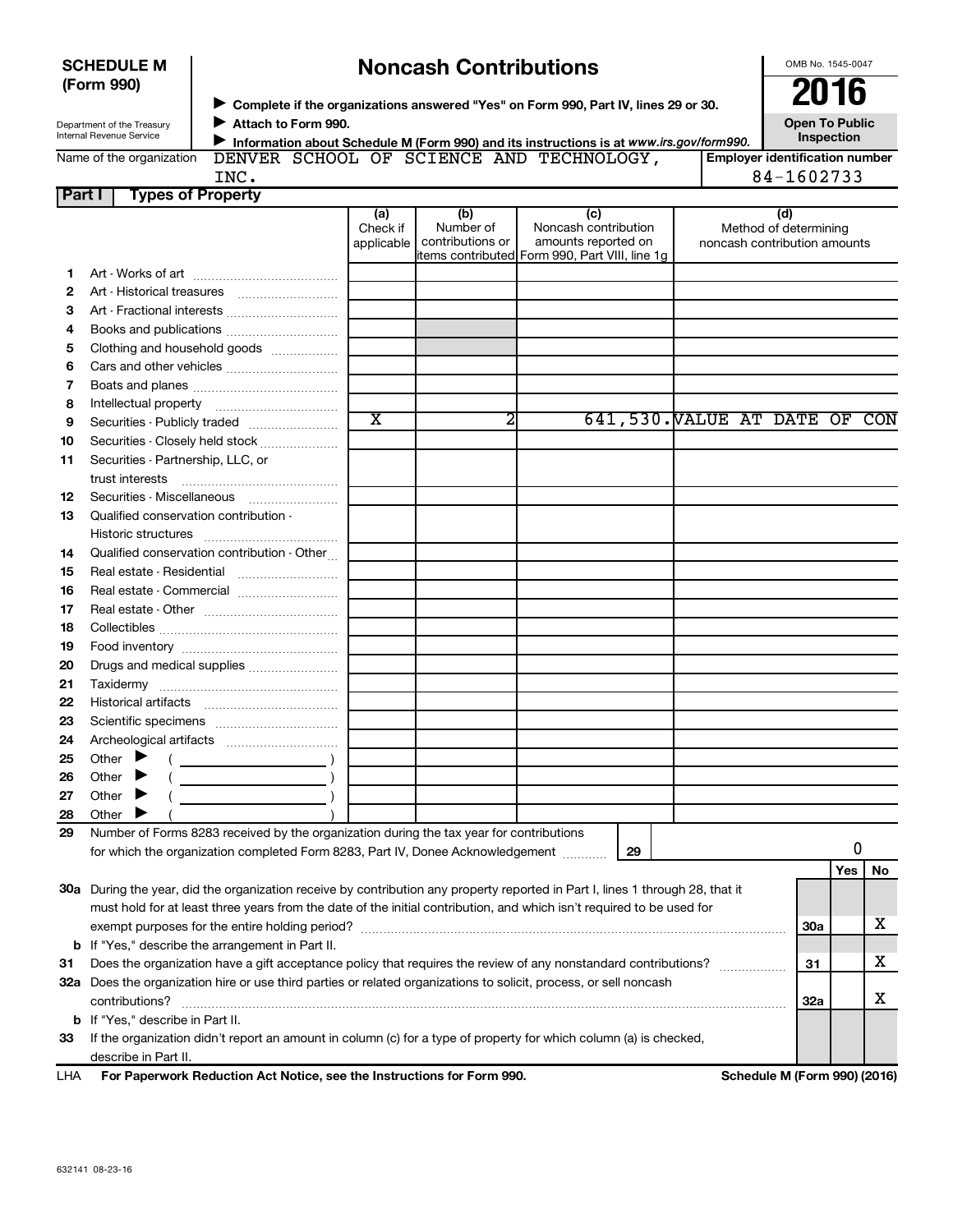| DENVER SCHOOL OF SCIENCE AND TECHNOLOGY, |  |
|------------------------------------------|--|
|------------------------------------------|--|

|                | Schedule M (Form 990) (2016) INC. |                                                                                                                                                                                                                                                                                                                | 84-1602733 | Page 2 |
|----------------|-----------------------------------|----------------------------------------------------------------------------------------------------------------------------------------------------------------------------------------------------------------------------------------------------------------------------------------------------------------|------------|--------|
| <b>Part II</b> |                                   | Supplemental Information. Provide the information required by Part I, lines 30b, 32b, and 33, and whether the organization<br>is reporting in Part I, column (b), the number of contributions, the number of items received, or a combination of both. Also complete this part for any additional information. |            |        |
|                |                                   |                                                                                                                                                                                                                                                                                                                |            |        |
|                |                                   |                                                                                                                                                                                                                                                                                                                |            |        |
|                |                                   |                                                                                                                                                                                                                                                                                                                |            |        |
|                |                                   |                                                                                                                                                                                                                                                                                                                |            |        |
|                |                                   |                                                                                                                                                                                                                                                                                                                |            |        |
|                |                                   |                                                                                                                                                                                                                                                                                                                |            |        |
|                |                                   |                                                                                                                                                                                                                                                                                                                |            |        |
|                |                                   |                                                                                                                                                                                                                                                                                                                |            |        |
|                |                                   |                                                                                                                                                                                                                                                                                                                |            |        |
|                |                                   |                                                                                                                                                                                                                                                                                                                |            |        |
|                |                                   |                                                                                                                                                                                                                                                                                                                |            |        |
|                |                                   |                                                                                                                                                                                                                                                                                                                |            |        |
|                |                                   |                                                                                                                                                                                                                                                                                                                |            |        |
|                |                                   |                                                                                                                                                                                                                                                                                                                |            |        |
|                |                                   |                                                                                                                                                                                                                                                                                                                |            |        |
|                |                                   |                                                                                                                                                                                                                                                                                                                |            |        |
|                |                                   |                                                                                                                                                                                                                                                                                                                |            |        |
|                |                                   |                                                                                                                                                                                                                                                                                                                |            |        |
|                |                                   |                                                                                                                                                                                                                                                                                                                |            |        |
|                |                                   |                                                                                                                                                                                                                                                                                                                |            |        |
|                |                                   |                                                                                                                                                                                                                                                                                                                |            |        |
|                |                                   |                                                                                                                                                                                                                                                                                                                |            |        |
|                |                                   |                                                                                                                                                                                                                                                                                                                |            |        |
|                |                                   |                                                                                                                                                                                                                                                                                                                |            |        |
|                |                                   |                                                                                                                                                                                                                                                                                                                |            |        |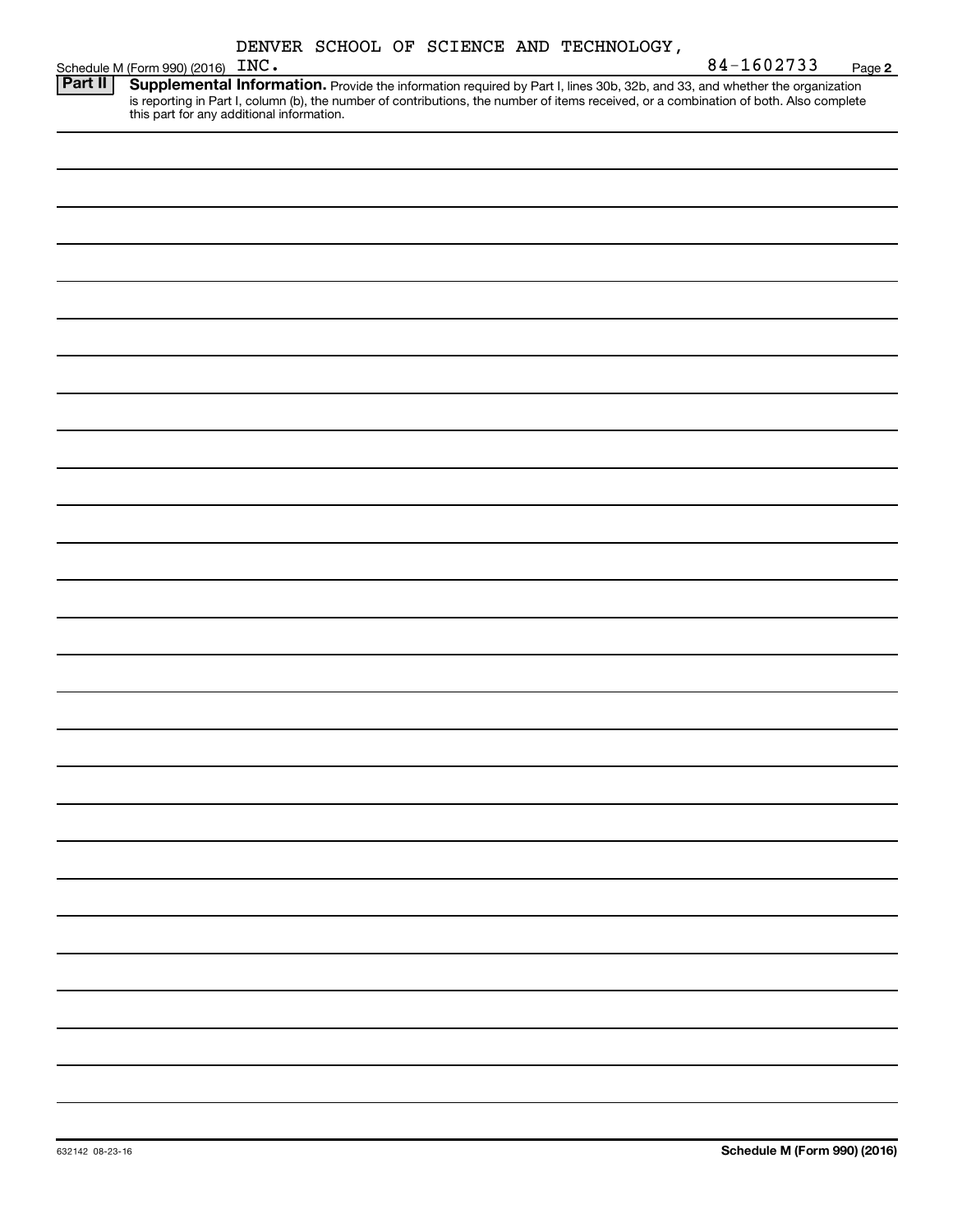**(Form 990 or 990-EZ)**

**Complete to provide information for responses to specific questions on SCHEDULE O Supplemental Information to Form 990 or 990-EZ 2016**

**Form 990 or 990-EZ or to provide any additional information. | Attach to Form 990 or 990-EZ.**

Department of the Treasury Internal Revenue Service Name of the organization

**Information about Schedule O (Form 990 or 990-EZ) and its instructions is at WWW.irs.gov/form990.** DENVER SCHOOL OF SCIENCE AND TECHNOLOGY,

**Open to Public Inspection**

OMB No. 1545-0047

**Employer identification number** INC. 84-1602733

### FORM 990, PART VI, SECTION A, LINE 8B:

THE ORGANIZATION DOES NOT HAVE ANY COMMITTEES WITH THE AUTHORITY TO ACT ON

BEHALF OF THE GOVERNING BODY.

FORM 990, PART VI, SECTION B, LINE 11B:

THE FORM 990 IS REVIEWED BY THE EXECUTIVE OFFICERS BEFORE FILING.

FORM 990, PART VI, SECTION B, LINE 12C:

ALL BOARD MEMBERS ARE REQUIRED TO COMPLETE A CONFLICT OF INTEREST STATEMENT ANNUALLY. DETERMINATIONS OF CONFLICTS AND REVIEWS OF CONFLICTS ARE MADE BY THE ENTIRE BOARD OF DIRECTORS. IF A CONFLICT EXISTS, THE CONFLICTED PERSON(S) ARE NOT ELIGIBLE TO VOTE ON THE MATTER(S) RELATED TO THE CONFLICT.

FORM 990, PART VI, SECTION B, LINE 15:

THE DSST BOARD OF DIRECTORS ANNUALLY DECIDES AND APPROVES ANY CHANGES IN PAY FOR THE CEO ALONG WITH ANY YEARLY BONUS FOR THE CEO. THIS BONUS AMOUNT CEILING FOR THE FOLLOWING FISCAL YEAR IS DECIDED AS WELL. FOR OTHER KEY EMPLOYEES, AN ANNUAL REVIEW PROCESS INVOLVING MULTIPLE PEERS AND SUBORDINATES IS CONDUCTED, RESULTING IN AN AGREED UPON ANNUAL RAISE. PER THE DSST BY-LAWS, SECTION 4.5 - "THE CEO WILL, DIRECTLY OR INDIRECTLY, SUPERVISE ALL OTHER STAFF MEMBERS EMPLOYED BY DSST PUBLIC SCHOOLS. HE OR SHE WILL BE ULTIMATELY RESPONSIBLE FOR SELECTING STAFF MEMBERS, CONDUCTING STAFF REVIEWS AND RECOMMENDING COMPENSATION LEVELS."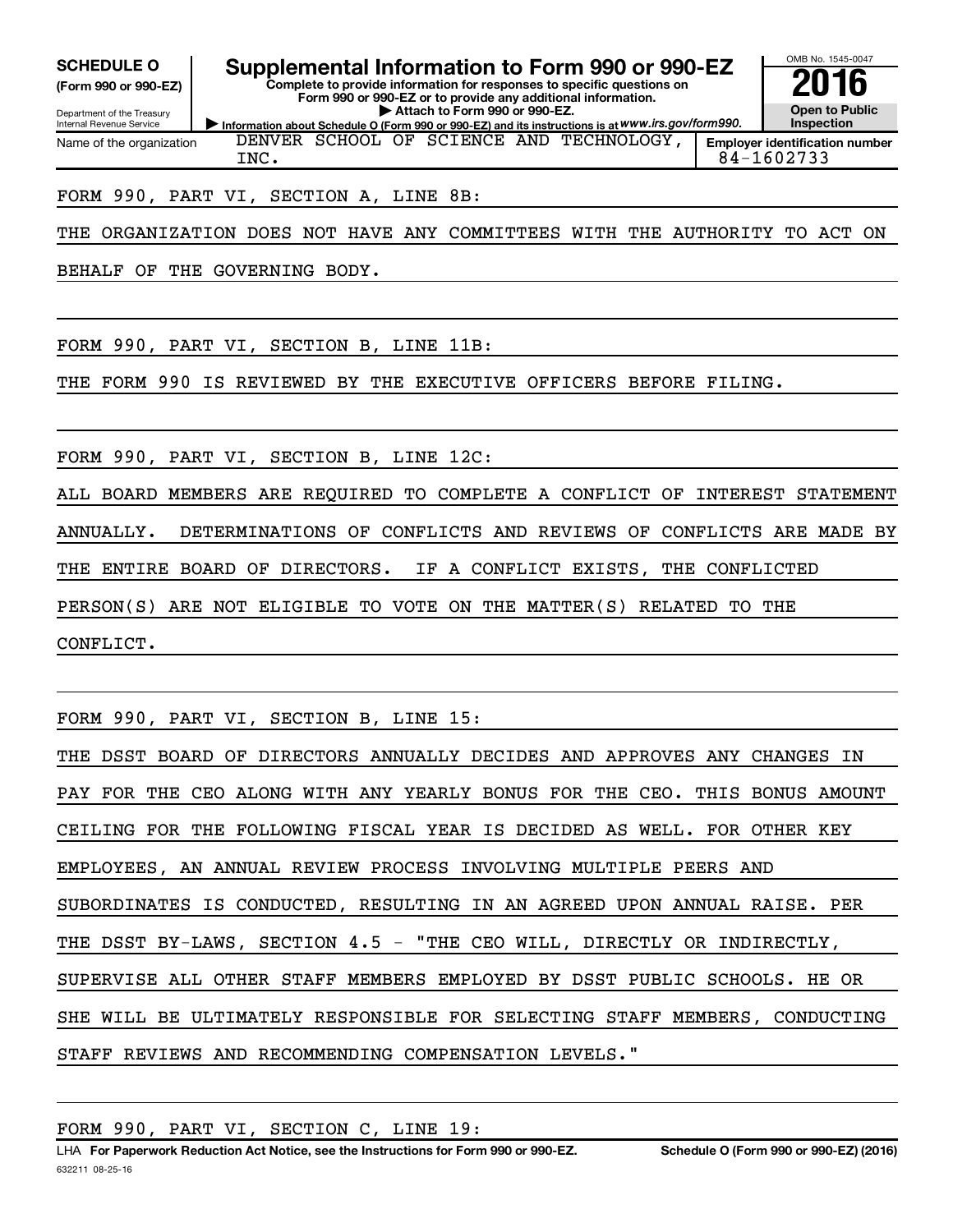| Schedule O (Form 990 or 990-EZ) (2016)                                       | Page 2                                              |
|------------------------------------------------------------------------------|-----------------------------------------------------|
| DENVER SCHOOL OF SCIENCE AND TECHNOLOGY,<br>Name of the organization<br>INC. | <b>Employer identification number</b><br>84-1602733 |
| THE ORGANIZATION MAKES ITS GOVERNING DOCUMENTS, CONFLICT OF INTEREST         |                                                     |
| POLICY, AND FINANCIAL STATEMENTS AVAILABLE TO THE PUBLIC UPON REQUEST.       |                                                     |
|                                                                              |                                                     |
| FORM 990, PART XI, LINE 9, CHANGES IN NET ASSETS:                            |                                                     |
| IMPACT OF REPORTING CHANGE FROM FASB TO GASB                                 | $-156, 202.$                                        |
|                                                                              |                                                     |
|                                                                              |                                                     |
|                                                                              |                                                     |
|                                                                              |                                                     |
|                                                                              |                                                     |
|                                                                              |                                                     |
|                                                                              |                                                     |
|                                                                              |                                                     |
|                                                                              |                                                     |
|                                                                              |                                                     |
|                                                                              |                                                     |
|                                                                              |                                                     |
|                                                                              |                                                     |
|                                                                              |                                                     |
|                                                                              |                                                     |
|                                                                              |                                                     |
|                                                                              |                                                     |
|                                                                              |                                                     |
|                                                                              |                                                     |
|                                                                              |                                                     |
|                                                                              |                                                     |
|                                                                              |                                                     |